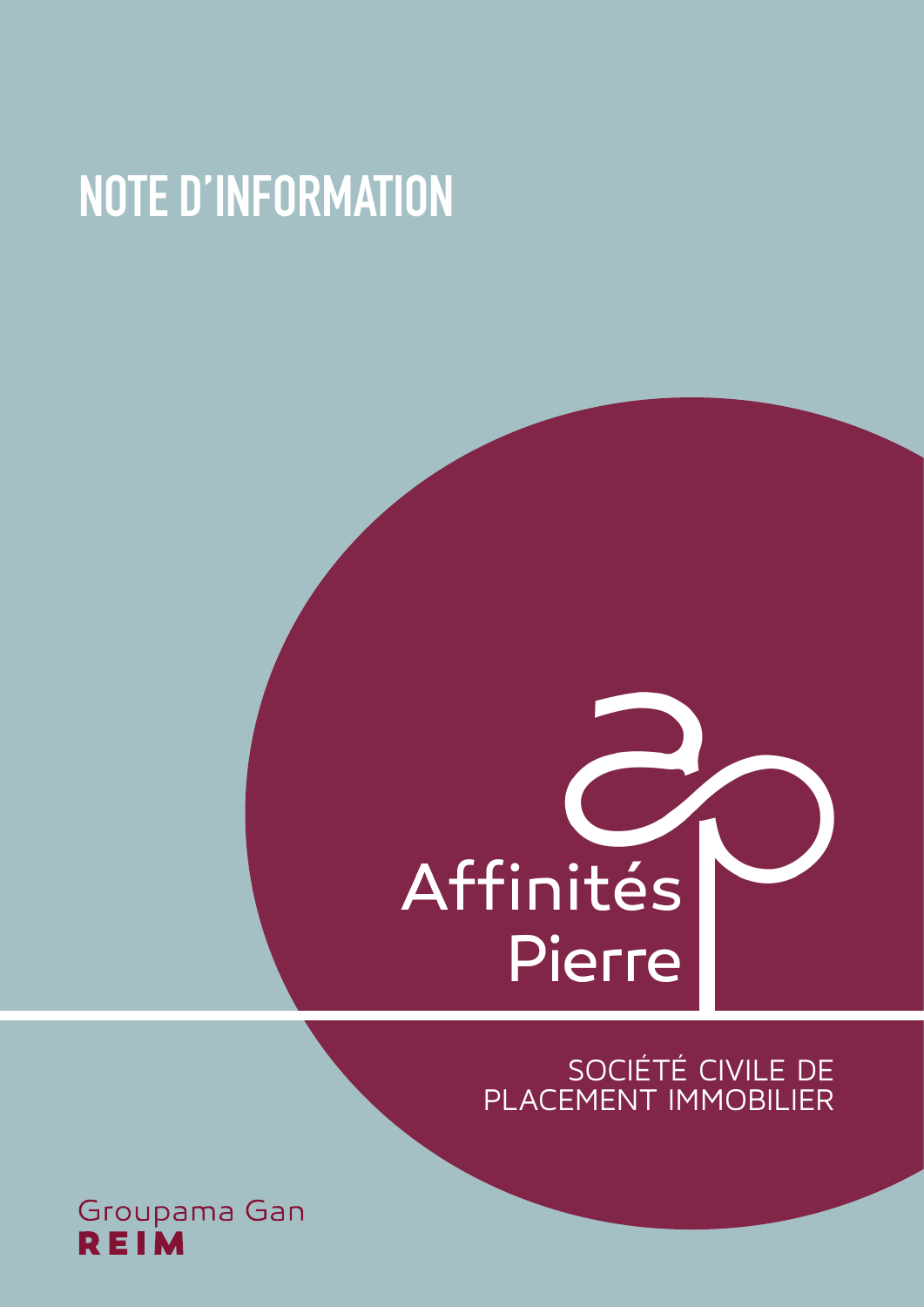#### **AFFINITES PIERRE**

Société civile de placement immobilier à capital fixe faisant offre au public 136 rue des Trois Fontanot - 92000 Nanterre 817 504 988 RCS Nanterre

#### **NOTE D'INFORMATION**

mise à disposition du public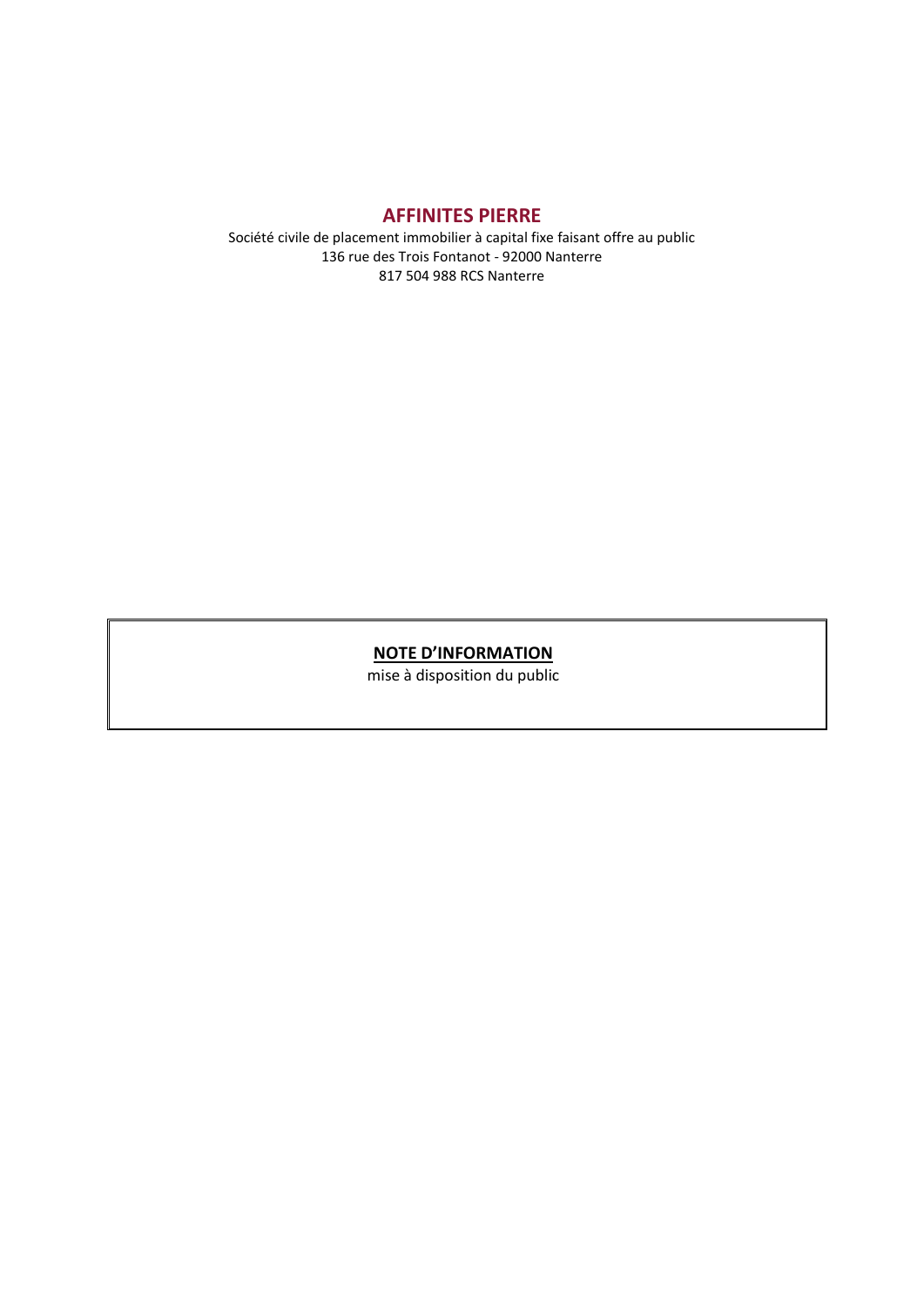# **SOMMAIRE**

| 1.             |                                                                                         |  |
|----------------|-----------------------------------------------------------------------------------------|--|
| 2.             |                                                                                         |  |
| 3.             |                                                                                         |  |
| 4.             |                                                                                         |  |
| 4.1            |                                                                                         |  |
| 4.2            |                                                                                         |  |
| 5.             |                                                                                         |  |
| 6.             |                                                                                         |  |
| 7.             | DESCRIPTION DE LA PROCEDURE D'EVALUATION DE LA SCPI ET DE LA METHODOLOGIE DE            |  |
|                |                                                                                         |  |
| 8.             | PRINCIPALES CONSEQUENCES JURIDIQUES DES ENGAGEMENTS CONTRACTUELS PRIS A DES FINS        |  |
|                |                                                                                         |  |
|                |                                                                                         |  |
|                |                                                                                         |  |
| 1.             |                                                                                         |  |
| 2.             |                                                                                         |  |
| 3.             |                                                                                         |  |
| 4.             |                                                                                         |  |
| 5.             |                                                                                         |  |
| 6.             |                                                                                         |  |
| 7.             |                                                                                         |  |
| 8.             |                                                                                         |  |
| 9.             |                                                                                         |  |
| 10.            | DETAIL DES CONDITIONS DE LA QUATRIEME AUGMENTATION DE CAPITAL 15                        |  |
| 11.            | DETAIL DES CONDITIONS DE LA CINQUIEME AUGMENTATION DE CAPITAL  16                       |  |
| 12.            | <b>GARANTIE BANCAIRE - SOUSCRIPTION INFERIEURE A 15 % DU CAPITAL STATUTAIRE MAXIMUM</b> |  |
|                |                                                                                         |  |
|                |                                                                                         |  |
| 1.             |                                                                                         |  |
|                |                                                                                         |  |
|                |                                                                                         |  |
| 1.1            | CONDITIONS DE VALIDITE DE L'ORDRE D'ACHAT OU DE VENTE SUR LE MARCHE SECONDAIRE :        |  |
|                |                                                                                         |  |
| 1.2            | INSCRIPTION, MODIFICATION ET ANNULATION DES ORDRES D'ACHAT OU DE VENTE19                |  |
| 1.2.1          |                                                                                         |  |
| 1.2.2          |                                                                                         |  |
| 1.3            |                                                                                         |  |
| 1.3.1          |                                                                                         |  |
| 1.3.2          | L'ORDRE EST RECEPTIONNE DIRECTEMENT PAR LA SOCIETE DE GESTION 21                        |  |
| 1.3.3          |                                                                                         |  |
| 1.4            |                                                                                         |  |
| 1.4.1          |                                                                                         |  |
| 1.4.2          |                                                                                         |  |
| 1.4.3          |                                                                                         |  |
| 1.4.4          |                                                                                         |  |
| 1.5            |                                                                                         |  |
| 1.6            |                                                                                         |  |
| 1.6.1<br>1.6.2 | ORDRES DE VENTE INSATISFAITS DEPUIS PLUS DE DOUZE (12) MOIS 24                          |  |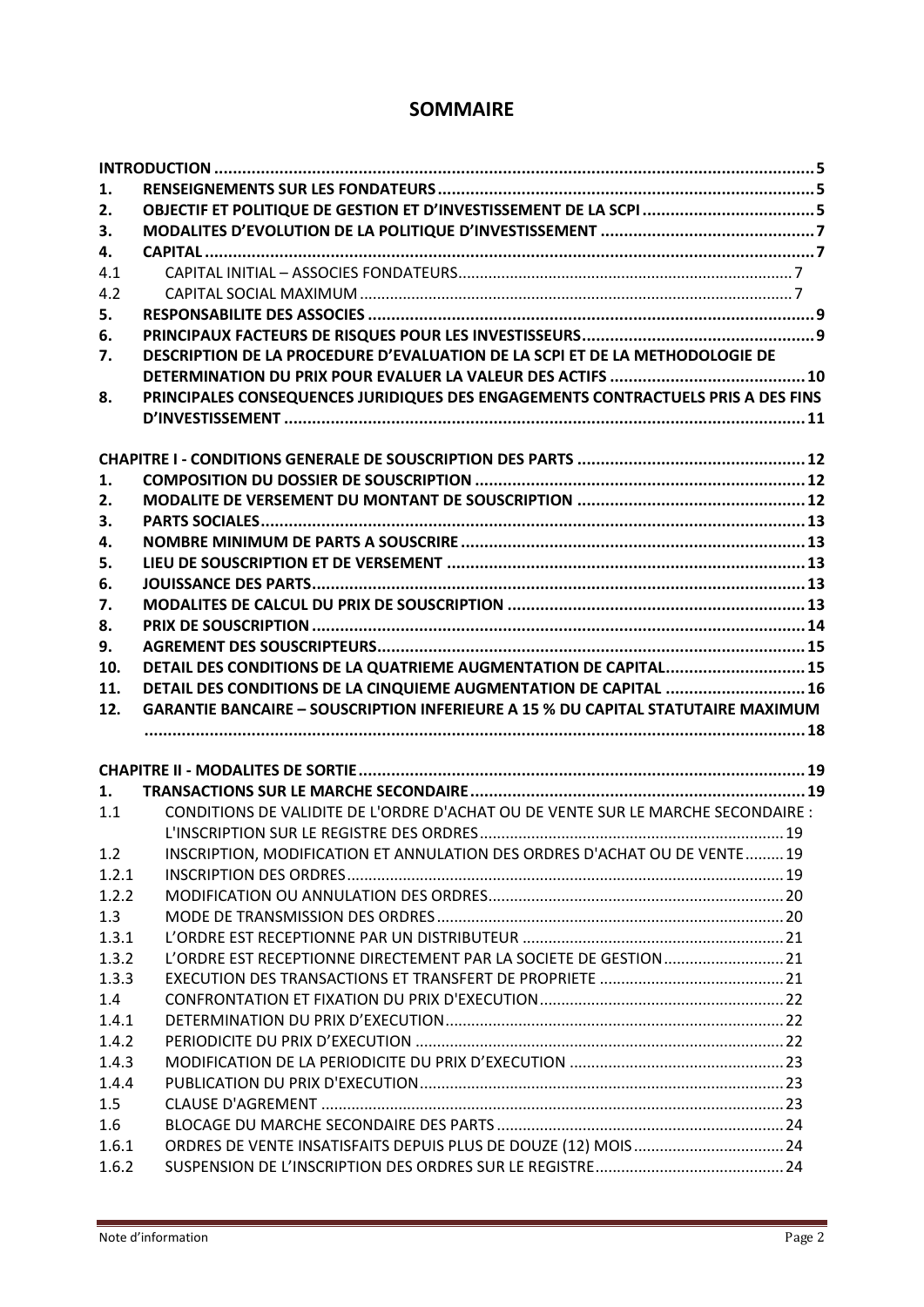| 1.7       |                                                                                   |  |
|-----------|-----------------------------------------------------------------------------------|--|
| 2.        |                                                                                   |  |
| 2.1       |                                                                                   |  |
| 2.2       |                                                                                   |  |
| 3.        |                                                                                   |  |
| 3.1       |                                                                                   |  |
| 3.2       |                                                                                   |  |
| 3.3       |                                                                                   |  |
| 4.        |                                                                                   |  |
|           |                                                                                   |  |
|           |                                                                                   |  |
| 1.        |                                                                                   |  |
| 2.        |                                                                                   |  |
| 3.        |                                                                                   |  |
| 3.1       | COMMISSION EN CAS DE CESSION RESULTANT D'UNE CESSION A TITRE GRATUIT, EN CAS DE   |  |
|           |                                                                                   |  |
| 3.2       | COMMISSION EN CAS DE CESSION INTERVENANT SUR LE MARCHE SECONDAIRE  29             |  |
| 4.<br>4.1 |                                                                                   |  |
| 4.2       |                                                                                   |  |
| 5.        | COMMISSION DE SUIVI ET DE PILOTAGE DE LA REALISATION DES TRAVAUX  30              |  |
| 6.        | REMUNERATIONS VERSEES DANS LE CADRE DES PRESTATIONS DELEGUEES A DES SOCIETES DU   |  |
|           |                                                                                   |  |
|           |                                                                                   |  |
|           |                                                                                   |  |
| 1.        |                                                                                   |  |
| 1.1       |                                                                                   |  |
| 1.2       |                                                                                   |  |
| 1.3       |                                                                                   |  |
| 1.4       |                                                                                   |  |
| 1.5       |                                                                                   |  |
| 1.6       |                                                                                   |  |
| 1.7       |                                                                                   |  |
| 2.        |                                                                                   |  |
| 3.        |                                                                                   |  |
| 4.        |                                                                                   |  |
| 5.        |                                                                                   |  |
| 6.        |                                                                                   |  |
| 6.1       | FISCALITE DES PERSONNES PHYSIQUES RESIDANT EN FRANCE AGISSANT DANS LE CADRE DE LA |  |
|           |                                                                                   |  |
| 6.1.1     | IMPOSITION DES LOYERS DANS LA CATEGORIE DES REVENUS FONCIERS35                    |  |
| 6.1.2     | IMPOSITION DES PRODUITS DE TRESORERIE DANS LA CATEGORIE DES REVENUS DE CAPITAUX   |  |
|           | IMPOSITION DES PLUS-VALUES SUR CESSIONS DE PARTS OU D'IMMEUBLES DE LA SCPI DANS   |  |
| 6.1.3     |                                                                                   |  |
| 6.1.4     |                                                                                   |  |
| 6.1.5     |                                                                                   |  |
| 6.1.6     |                                                                                   |  |
| 6.1.7     | SURTAXE SUR LES PLUS-VALUES D'UN MONTANT SUPERIEUR A 50 000 €39                   |  |
| 6.1.8     |                                                                                   |  |
| 6.2       |                                                                                   |  |
| 6.2.1     |                                                                                   |  |
|           |                                                                                   |  |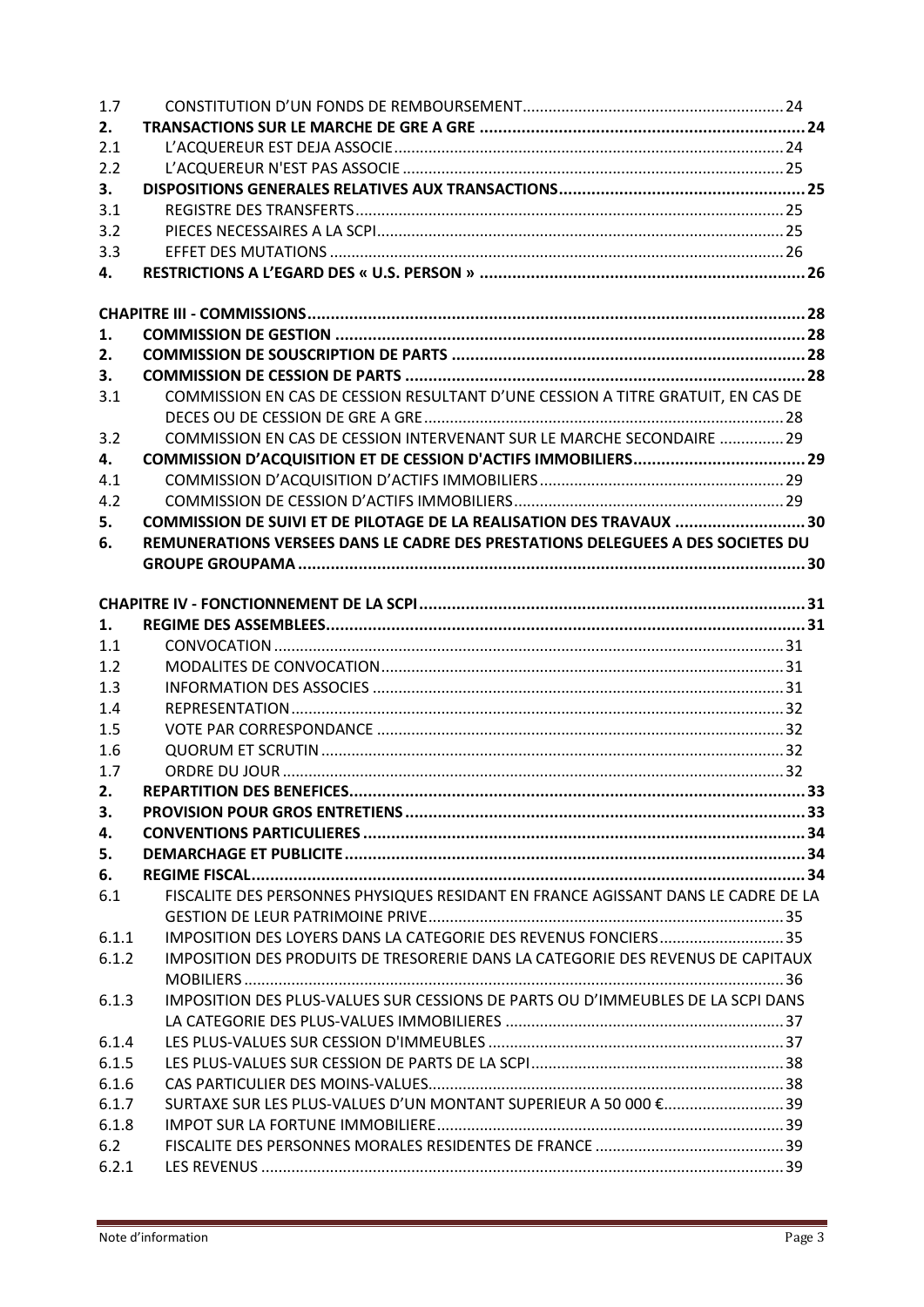| 6.2.2            |  |
|------------------|--|
| 6.2.3            |  |
| $\overline{7}$ . |  |
| 7.1              |  |
| 7.2              |  |
|                  |  |
|                  |  |
| 1.               |  |
| 2.               |  |
| 3.               |  |
| 4.               |  |
| 5.               |  |
| 6.               |  |
| 7.               |  |
|                  |  |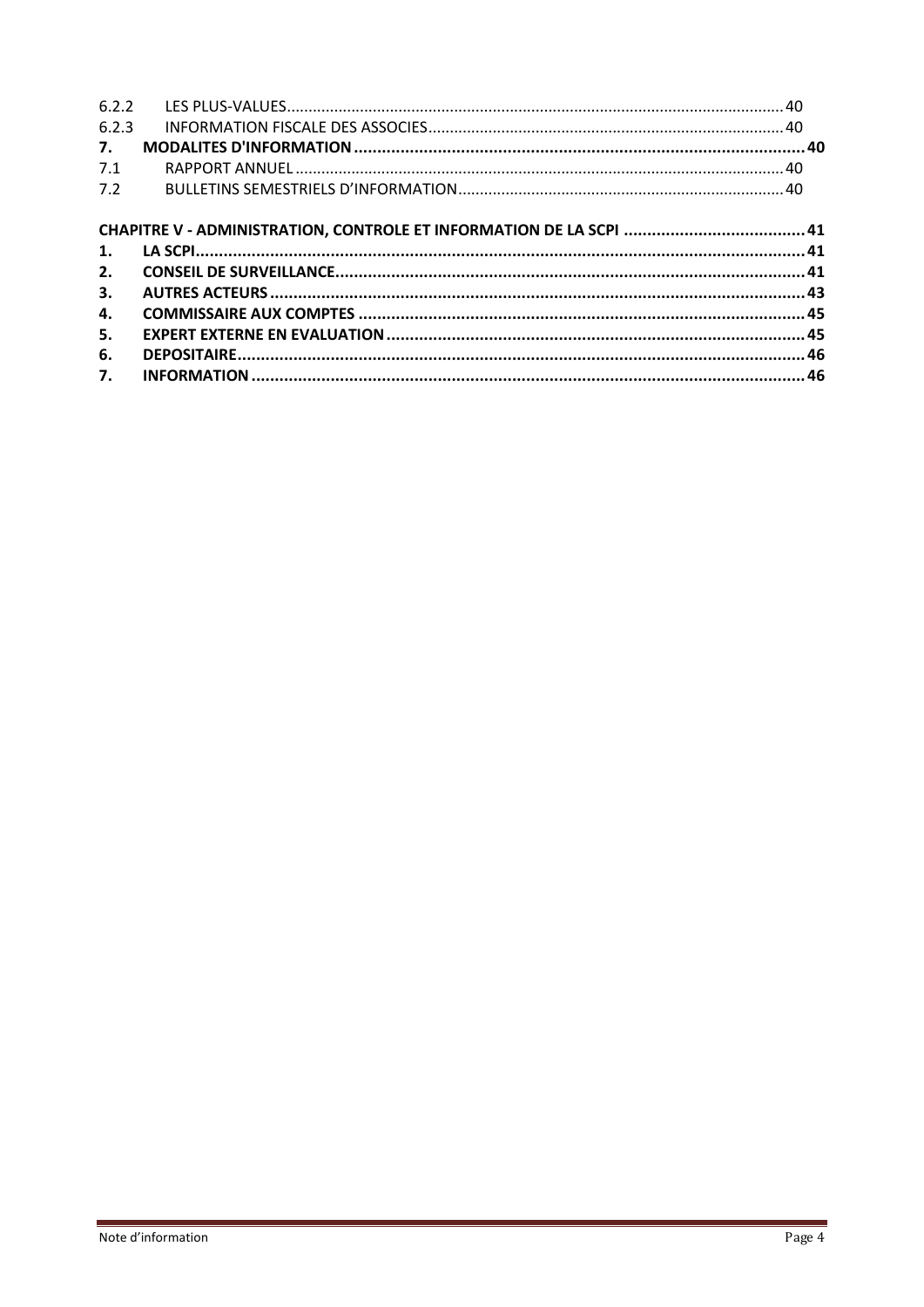# **INTRODUCTION**

#### <span id="page-5-1"></span><span id="page-5-0"></span>**1. RENSEIGNEMENTS SUR LES FONDATEURS**

**AFFINITES PIERRE**, société civile de placement immobilier à capital fixe (la « **SCPI** »), a été créée à l'initiative du Groupe Groupama le 18 décembre 2015, dans le but d'offrir à sa clientèle, et notamment aux particuliers, un accès au marché de l'immobilier d'entreprise (bureaux, commerces, entrepôts, locaux d'activité, etc…).

Le capital social initial de la SCPI s'élève à sept cent soixante mille (760 000) euros divisé en trois mille huit cents (3 800) parts. Ainsi à la constitution de la SCPI, les associés fondateurs ont versé chacun la valeur nominale de deux cents (200) euros par part. Ils ont également versé une prime d'émission vingt-cinq (25) euros par part destinée notamment, à compenser les frais engagés pour la recherche du patrimoine immobilier, les droits et taxes grevant le prix d'acquisition du patrimoine immobilier de la SCPI.

Les parts détenues par les associés fondateurs sont inaliénables pendant trois (3) ans à compter de la date de délivrance du visa de la SCPI par l'Autorité des marchés financiers (l' « **AMF** »).

Conformément aux dispositions de l'article L. 214-98 du Code monétaire et financier, la gestion de la SCPI a été confiée à la Société de Gestion de Portefeuille Groupama Gan REIM agréée par l'AMF le 15 décembre 2014 sous le numéro GP-14000046 (la « **Société de Gestion** »). La Société de Gestion est désignée dans les statuts de la SCPI.

#### <span id="page-5-2"></span>**2. OBJECTIF ET POLITIQUE DE GESTION ET D'INVESTISSEMENT DE LA SCPI**

Affinités Pierre est une SCPI à capital fixe dont l'objectif est de constituer et de gérer un patrimoine immobilier diversifié tant sur le plan sectoriel que géographique permettant d'assurer l'objectif de gestion : offrir un rendement potentiel régulier et valoriser le capital investi. Cet objectif de gestion n'est pas garanti.

La SCPI investit ainsi principalement dans des actifs immobiliers tertiaires (bureaux, commerces, locaux d'activités, d'entrepôts ou de logistique, résidence de services, de santé ou de loisirs, hôtels, etc…) et, marginalement, d'habitation, dans la limite de 10% maximum de la valeur vénale du patrimoine.

Les actifs immobiliers ciblés par la politique d'investissement de la SCPI se situent majoritairement à Paris, en région parisienne ainsi que dans des métropoles françaises ou européennes et sont localisés dans des zones tertiaires considérées pour leurs qualités par la Société de Gestion et bénéficiant d'une demande locative forte.

Il est recherché des actifs présentant des profils de performance jugés pertinents par la Société de Gestion, notamment :

- immeubles capables de générer des revenus pérennes en raison de la qualité de leur profil locatif lié notamment à la durée longue des baux et à la solvabilité des locataires ;
- actifs cessibles de par leur qualité intrinsèque de conception, de construction et d'exploitation et par leur emplacement stratégique (localisation et desserte) ;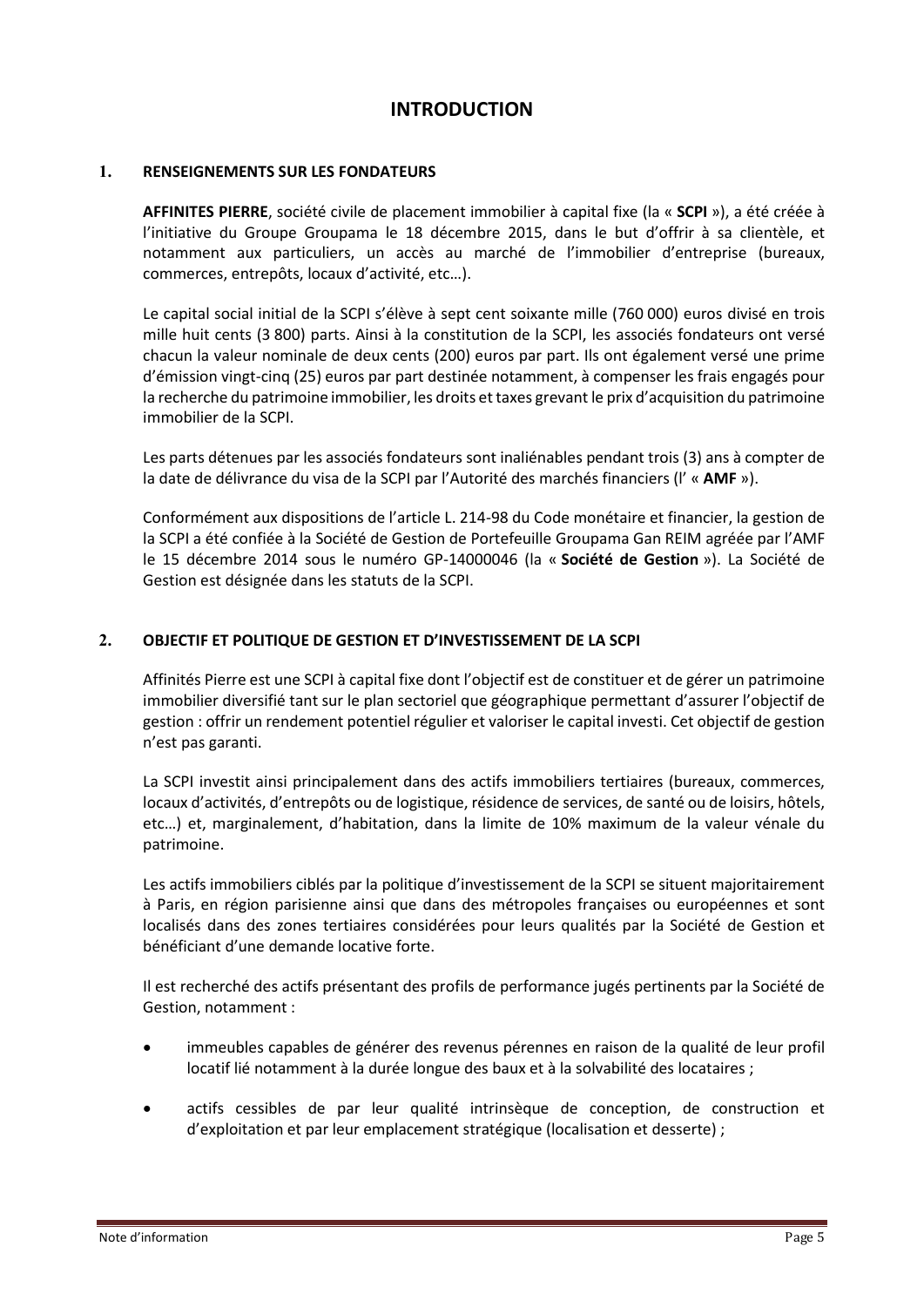• actifs disposant, si possible, de labels environnementaux et de certifications garantissant leur adéquation avec les besoins des occupants et le respect d'exigences en matière de confort, de santé, de maîtrise des charges et de performance énergétique (HQE, BBC, BREEAM).

La SCPI procède à des acquisitions directes ou indirectes d'actifs immobiliers, soit en l'état générant des revenus potentiels immédiats et compatibles avec l'objectif de gestion, soit en l'état futur d'achèvement, construits exclusivement en vue de leur location, permettant une valorisation de l'actif à moyen terme sans remettre en cause l'objectif de rendement immédiat.

Pour les besoins de cette gestion, la SCPI peut également, conformément au cadre réglementaire :

- procéder à des travaux de toute nature dans ces immeubles en vue de leur location ;
- acquérir des équipements ou installations nécessaires à l'utilisation des immeubles ;
- céder des éléments de patrimoine dès lors qu'elle ne les a pas achetés en vue de les revendre et que de telles cessions ne présentent pas un caractère habituel ;
- détenir des dépôts et des liquidités, consentir sur ses actifs des garanties nécessaires à la conclusion des contrats relevant de son activité (notamment ceux relatifs à la mise en place des emprunts), et conclure toute avance en compte courant avec les sociétés dont elle détient au moins 5 % du capital social.

La SCPI peut conclure des contrats de promotion immobilière pour la construction, la réhabilitation ou la rénovation d'actifs immobiliers en vue de leur location.

Les travaux d'amélioration, d'agrandissement, et de reconstruction représenteront au maximum 15 % de la valeur vénale du patrimoine immobilier de la SCPI figurant au bilan du dernier exercice clos.

Les parts de sociétés de personnes à prépondérance immobilière mentionnées au 2° du I de l'article L. 214-115 du Code monétaire et financier, contrôlées par la SCPI et répondant aux autres conditions énoncées au I de l'article R. 214-156 du Code monétaire et financier, peuvent représenter jusqu'à 100 % de l'actif de la SCPI.

La SCPI peut détenir dans la limite de 10 % de la valeur vénale de son patrimoine immobilier :

- (i) des parts de sociétés de personnes à prépondérance immobilière mentionnées au 2° du I de l'article L. 214-115 du Code monétaire et financier ne répondant pas aux conditions définies au I de l'article R. 214-156 du Code monétaire et financier;
- (ii) des parts de sociétés civiles de placement immobilier (SCPI), des parts ou actions d'organismes de placement collectif immobilier (OPCI), d'organismes professionnels de placement collectif immobilier (OPPCI) et de parts, actions ou droits détenus dans des organismes de droit étranger ayant un objet équivalent quelle que soit leur forme ;
- (iii) des terrains nus situés dans une zone urbaine ou à urbaniser délimitée par un document d'urbanisme.

Les cessions d'éléments du patrimoine immobilier de la SCPI se réalisent dans les conditions définies à l'article R. 214-157 3° du Code monétaire et financier.

Conformément à l'article 422-225 du Règlement général de l'AMF, la SCPI a été autorisée par l'assemblée générale en date du 12 décembre 2016 à recourir à l'emprunt en vue de financer ses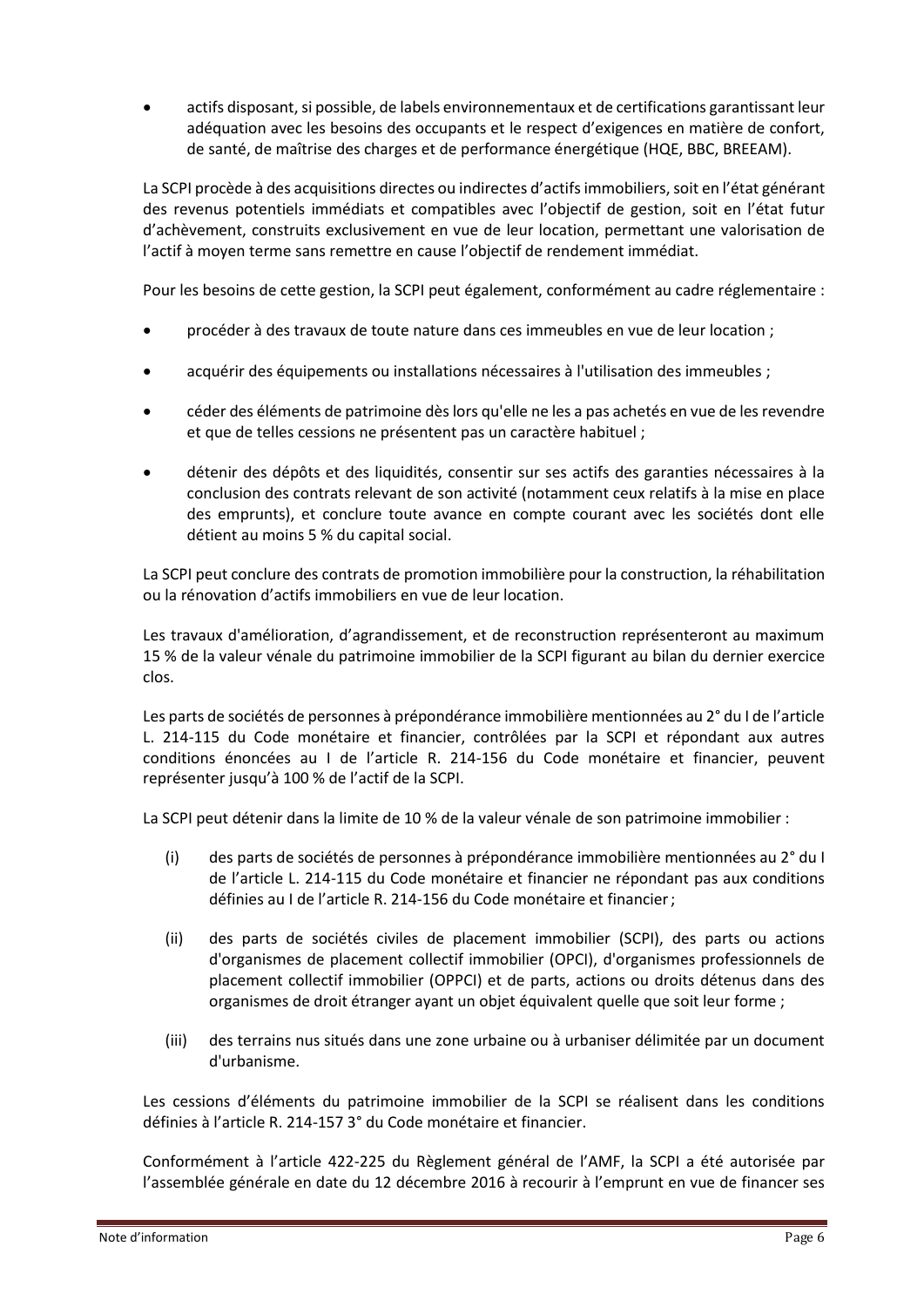investissements dans la limite de 50 % de la valeur des actifs immobiliers (en ce compris la valeur de l'actif à financer).

A titre indicatif, il est précisé que l'effet de levier au sens de la directive AIFM, calculé selon la méthode de l'engagement, devrait s'élever à environ 2.

#### <span id="page-7-0"></span>**3. MODALITES D'EVOLUTION DE LA POLITIQUE D'INVESTISSEMENT**

La stratégie d'investissement de la SCPI pourra être modifiée, sur décision de la Société de Gestion, en fonction de l'évolution liée aux marchés immobiliers et aux dispositions légales et règlementaires relatives aux investissements, la location, l'engagement de travaux et toutes activités exercées sur le patrimoine de la SCPI.

Les associés seront informés de toutes modifications relatives aux objectif et politique de gestion et d'investissement de la SCPI par communication sur le site internet de la Société de Gestion.

#### <span id="page-7-1"></span>**4. CAPITAL**

#### <span id="page-7-2"></span>**4.1 Capital initial – Associés fondateurs**

Le capital initial de sept cent soixante mille (760 000) euros divisé en trois mille huit cents (3 800) parts d'une valeur nominale de deux cents (200) euros a été entièrement souscrit et libéré par les associés fondateurs le 8 décembre 2015 moyennant le prix de deux cent vingt-cinq (225) euros par part, prime d'émission comprise, à savoir :

| Associés fondateurs        | Nombres de parts<br>souscrites | <b>Capital social initial</b> | <b>Capital social prime</b><br>d'émission incluse |
|----------------------------|--------------------------------|-------------------------------|---------------------------------------------------|
| Laetitia GEORGE            | 5                              | 1 000€                        | 1 125 €                                           |
| Claude LAMBERT             | 5                              | 1 000€                        | 1 125 €                                           |
| <b>Guillaume VALARCHER</b> | 5                              | 1 000€                        | 1 125 €                                           |
| <b>GAN FONCIER (SCI)</b>   | 950                            | 190 000€                      | 213 750€                                          |
| SCI 1 BIS AVENUE FOCH      | 945                            | 189 000€                      | 212 625€                                          |
| <b>SCI 9 MALESHERBES</b>   | 945                            | 189 000€                      | 212 625€                                          |
| <b>SCI 3 ROSSINI</b>       | 945                            | 189 000 €                     | 212 625 €                                         |
| <b>TOTAL</b>               | 3800                           | 760 000€                      | 855 000€                                          |

Ces parts sont inaliénables pour une durée de trois (3) ans à compter de la délivrance du visa de l'AMF, conformément à l'article L. 214-86 Code monétaire et financier.

#### <span id="page-7-3"></span>**4.2 Capital social maximum**

a) Capital social maximum à la création de la SCPI

Le montant du capital social maximum autorisé par les statuts a été fixé à dix millions (10 000 000) euros.

Ce plafond peut être modifié par décisions prises par l'assemblée générale des associés.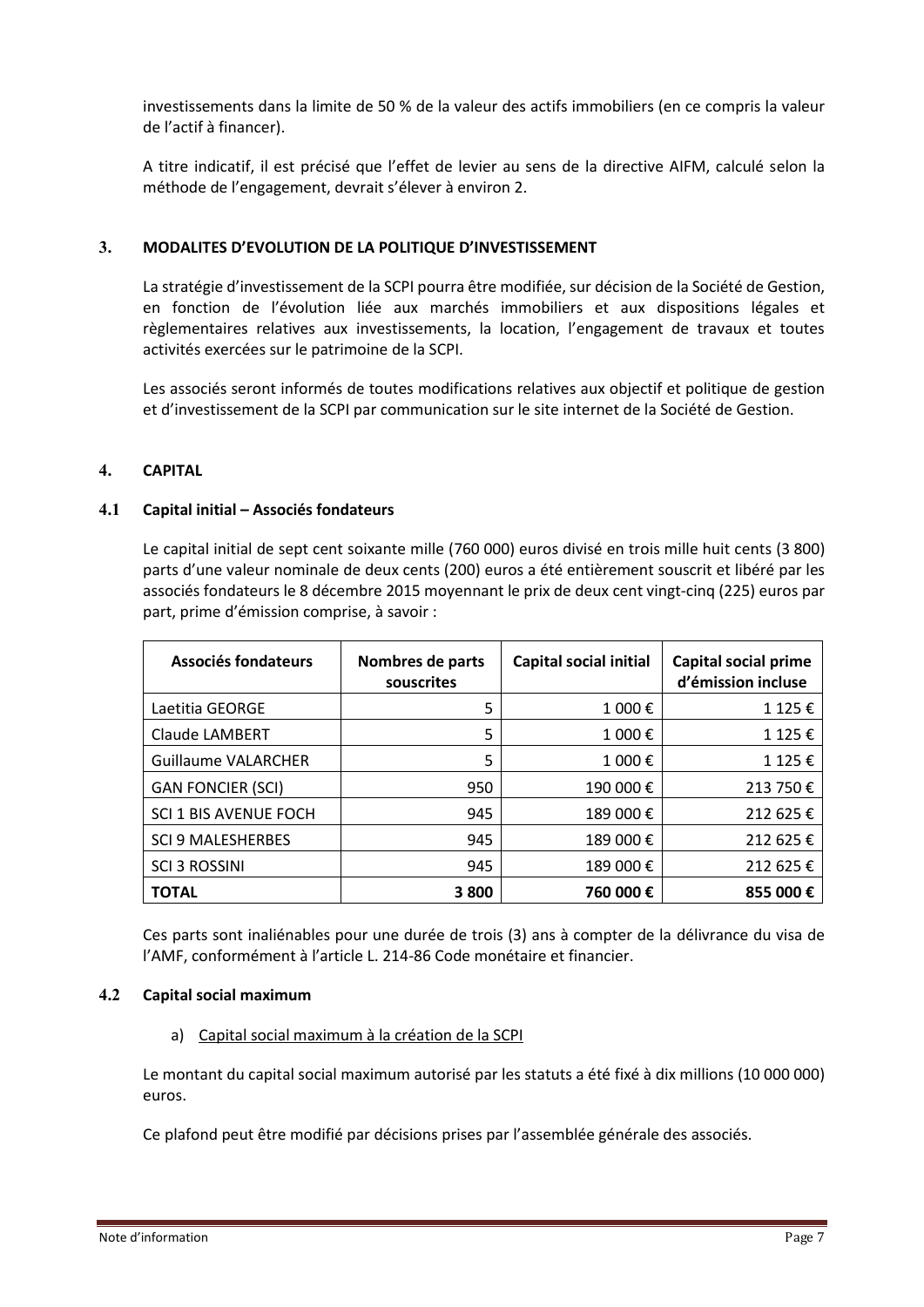#### b) Capital social maximum autorisé suite à la deuxième augmentation de capital

Par décision en date du 12 mai 2017, l'Assemblée Générale Extraordinaire a décidé de modifier l'article 7 des statuts de la société.

Le capital social statutaire est porté de 10 000 000 euros à un montant de 36 000 000 euros divisé en 180 000 parts de 200 euros de nominal plus une prime d'émission de 42 euros par part, sans que l'assemblée générale extraordinaire des associés ait à en décider préalablement.

#### c) Capital social maximum autorisé pour la troisième augmentation de capital

Par décision en date du 27 juin 2018, l'Assemblée Générale Extraordinaire a décidé de modifier l'article 7 des statuts de la société.

Le capital social statutaire est porté à un montant maximum de 90 000 000 euros divisé en 450 000 parts de 200 euros de nominal plus une prime d'émission de 47 euros par part, sans que l'assemblée générale extraordinaire des associés ait à en décider préalablement.

#### d) Capital social maximum autorisé pour la quatrième augmentation de capital

Par décision en date du 27 juin 2019, l'Assemblée Générale Mixte a décidé de modifier l'article 7 des statuts de la société.

Le capital social statutaire est porté à un montant maximum de 330 000 000 euros divisé en 1 650 000 parts de 200 euros de nominal plus une prime d'émission de 50 euros par part, sans que l'assemblée générale extraordinaire des associés ait à en décider préalablement.

Par décision de la Société de Gestion, le montant de la quatrième augmentation de capital social de la SCPI s'élève à 120 000 000 euros aux fins de porter le capital social de 90 000 000 euros à 210 000 000 euros, par l'émission de 600 000 parts nouvelles d'une valeur nominale de 200 euros chacune et d'une prime d'émission de 50 euros, soit un prix de souscription de 250 euros en ce compris la commission de souscription de 10% TTC du prix de souscription, soit 25 euros par part souscrite.

La Société de Gestion se réserve la possibilité de déplafonner l'augmentation de capital en cours, dans la limite de 30 % de celle-ci, par création de 180 000 parts nouvelles maximum de 200 euros de valeur nominale.

Par conséquent, le montant maximal de la quatrième augmentation de capital pourra être porté à 156 000 000 euros par l'émission de 780 000 parts sociales.

#### e) Capital social maximum autorisé pour la cinquième augmentation de capital

Par consultation écrite du 8 janvier 2021, clôturée le 26 janvier 2021, les associés ont décidé de modifier l'article 7 des statuts de la société.

Le capital social statutaire est porté à un montant maximum de 600 000 000 euros divisé en 3 000 000 parts de 200 euros de nominal plus une prime d'émission de 50 euros par part, sans que l'assemblée générale extraordinaire des associés ait à en décider préalablement.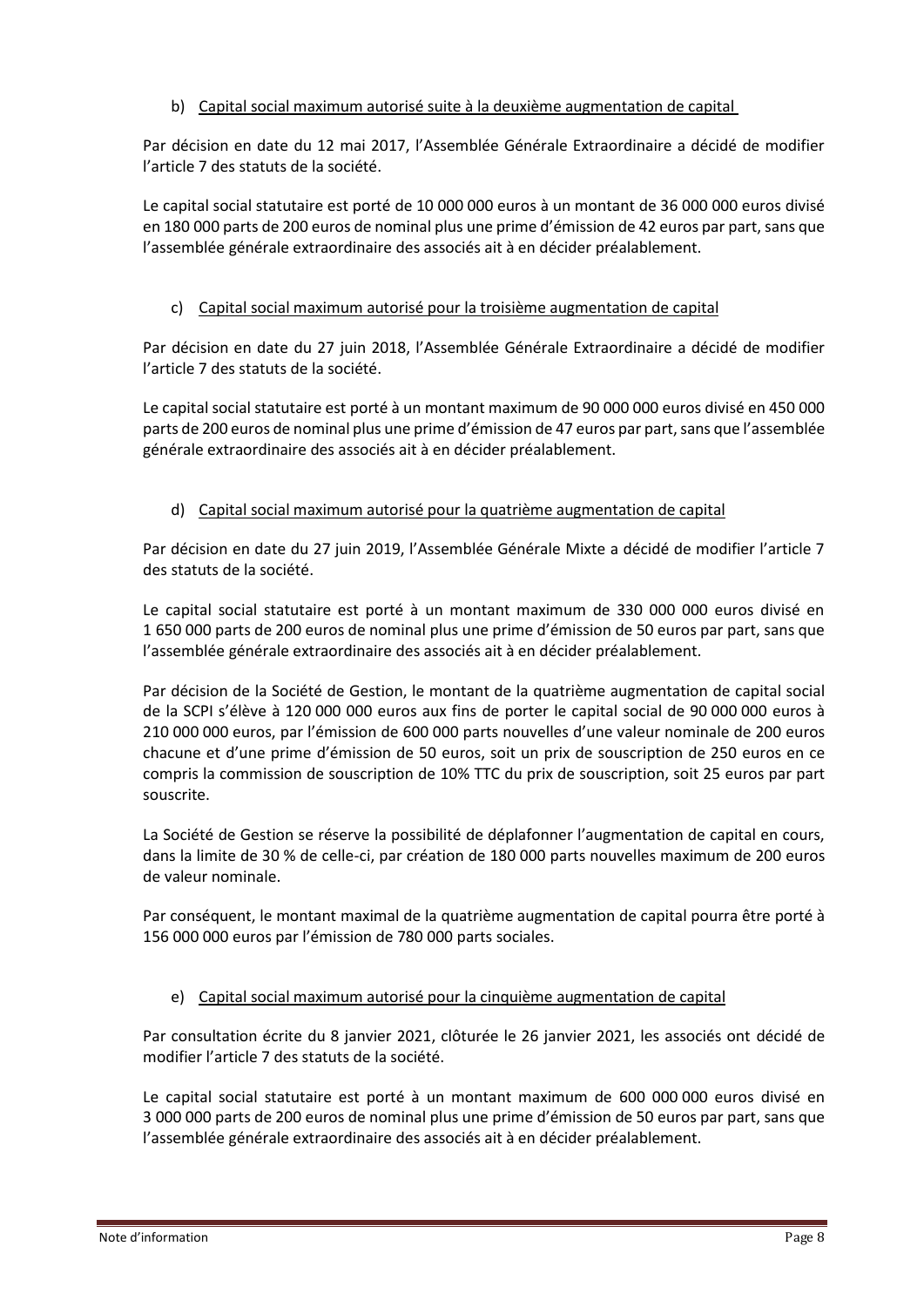Par décision de la Société de Gestion, le montant de la cinquième augmentation de capital social de la SCPI s'élève à 240 000 000 euros aux fins de porter le capital social de 210 000 000 euros à 450 000 000 euros, par l'émission de 1 200 000 parts nouvelles d'une valeur nominale de 200 euros chacune et d'une prime d'émission de 50 euros, soit un prix de souscription de 250 euros en ce compris la commission de souscription de 10% TTC du prix de souscription, soit 25 euros par part souscrite.

La Société de Gestion se réserve la possibilité de déplafonner l'augmentation de capital en cours, dans la limite de 30 % de celle-ci, par création de 360 000 parts nouvelles maximum de 200 euros de valeur nominale.

Par conséquent, le montant maximal de la cinquième augmentation de capital pourra être porté à 312 000 000 euros par l'émission de 1 560 000 parts sociales.

#### <span id="page-9-0"></span>**5. RESPONSABILITE DES ASSOCIES**

Conformément aux dispositions de l'article L. 214-89 du Code monétaire et financier, dérogeant aux dispositions de l'article 1857 du Code civil, la responsabilité des associés de la SCPI est limitée à leur part dans le capital.

La responsabilité des associés de la SCPI ne peut être mise en cause que si la SCPI a été préalablement et vainement poursuivie. A cet égard, la SCPI doit obligatoirement souscrire un contrat d'assurance garantissant la responsabilité du fait des immeubles dont elle est propriétaire.

#### <span id="page-9-1"></span>**6. PRINCIPAUX FACTEURS DE RISQUES POUR LES INVESTISSEURS**

Un investissement dans des parts de SCPI constitue un placement à long terme. Les parts de SCPI doivent être souscrites ou acquises dans une optique de diversification de votre patrimoine. Il est donc recommandé de conserver vos parts pendant une durée minimum de 8 ans.

#### **RISQUE DE PERTE EN CAPITAL**

Cet investissement présente un risque de perte en capital. Le capital que vous investissez dans la SCPI n'est pas garanti.

#### **RISQUE DE MARCHE**

La SCPI a vocation à investir directement ou indirectement dans des actifs immobiliers tertiaires de type bureaux, commerces, entrepôts, etc… La valeur des parts de la SCPI est donc fonction de l'évolution du marché de l'immobilier à usage professionnel, et de l'évolution du marché locatif des immeubles qui peuvent être cycliques et connaître des périodes de croissance et de décroissance.

#### **RISQUE DE LIQUIDITE**

Les parts de la SCPI ne sont pas cotées. Elles présentent donc un risque de liquidité. Les conditions de cession (délais, prix) sur le marché secondaire ou de gré à gré peuvent ainsi varier en fonction de l'évolution, à la hausse comme à la baisse, du marché de l'immobilier et du marché des parts de SCPI, et un associé ne pourra céder ses parts de la SCPI que s'il existe une contrepartie.

#### **RISQUE LIE A L'EFFET DE LEVIER**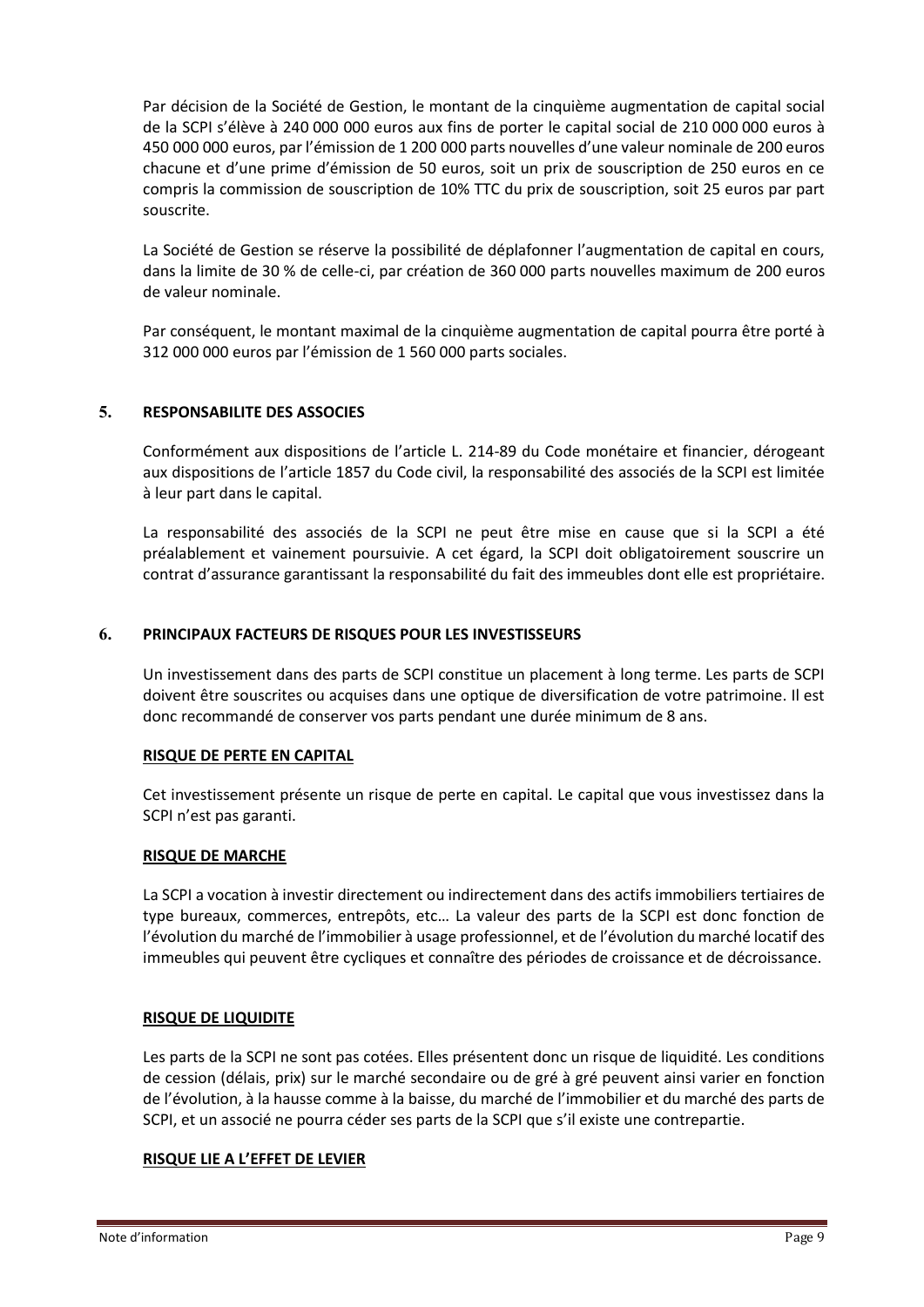L'attention des investisseurs est en outre attirée sur le fait que la SCPI peut recourir à l'endettement pour financer ses investissements. Le montant total de la dette souscrite par la SCPI restera cependant en adéquation avec les capacités de remboursement de la SCPI, et sera déterminé par l'assemblée générale des associés.

#### **RISQUE DE VARIATION DES REVENUS DISTRIBUES**

La rentabilité de votre investissement dans des parts de la SCPI est généralement fonction :

- (i) des éventuels dividendes qui vous seront versés. Le versement des dividendes n'est pas garanti et peut évoluer à la hausse comme à la baisse en fonction du niveau des loyers et du taux d'occupation des immeubles ;
- (ii) du montant du capital que vous percevrez, lors de la vente de vos parts. Ce dernier montant n'est pas garanti et dépendra du prix d'exécution sur le marché secondaire au moment de la vente des parts ou du prix négocié en cas de cession de gré à gré ;
- (iii) de la durée du placement.

En cas de recours à l'emprunt pour la souscription ou l'acquisition de parts de la SCPI :

- (i) le souscripteur ou l'acquéreur ne doit pas tenir compte uniquement des revenus provenant de la SCPI, compte tenu de leur caractère aléatoire, pour faire face à ses obligations de remboursement ;
- (ii) en cas de défaillance dans le cadre du remboursement du prêt consenti, les parts de la SCPI pourraient devoir être vendues à un prix inférieur à leur prix de souscription ou d'acquisition, ce qui pourrait entraîner une perte en capital ;
- (iii) en cas de cession des parts de la SCPI à un prix inférieur au prix de souscription ou d'acquisition, l'associé devra compenser la différence éventuelle existant entre le capital restant dû au titre de son emprunt et le montant issu de la cession de ses parts.

#### **RISQUES EN MATIERE DE DURABILITE**

Les investissements réalisés par la SCPI ne prennent pas en compte les critères de l'Union européenne en matière d'activités économiques durables sur le plan environnemental.

#### <span id="page-10-0"></span>**7. DESCRIPTION DE LA PROCEDURE D'EVALUATION DE LA SCPI ET DE LA METHODOLOGIE DE DETERMINATION DU PRIX POUR EVALUER LA VALEUR DES ACTIFS**

Conformément aux articles R. 214-157-1 et L. 214-109 du Code monétaire et financier, la valeur comptable, la valeur de réalisation et la valeur de reconstitution de la SCPI sont arrêtées chaque année par la Société de Gestion et sont mentionnées dans un état annexe au rapport de gestion.

- La valeur de réalisation est égale à la somme de la valeur vénale des immeubles et de la valeur nette des autres actifs de la SCPI ;
- La valeur de reconstitution est déterminée à partir de la valeur de réalisation augmentée de la commission de souscription, ainsi que de l'estimation des frais qui seraient nécessaires pour l'acquisition du patrimoine de la société à la date de clôture de chaque exercice comptable ;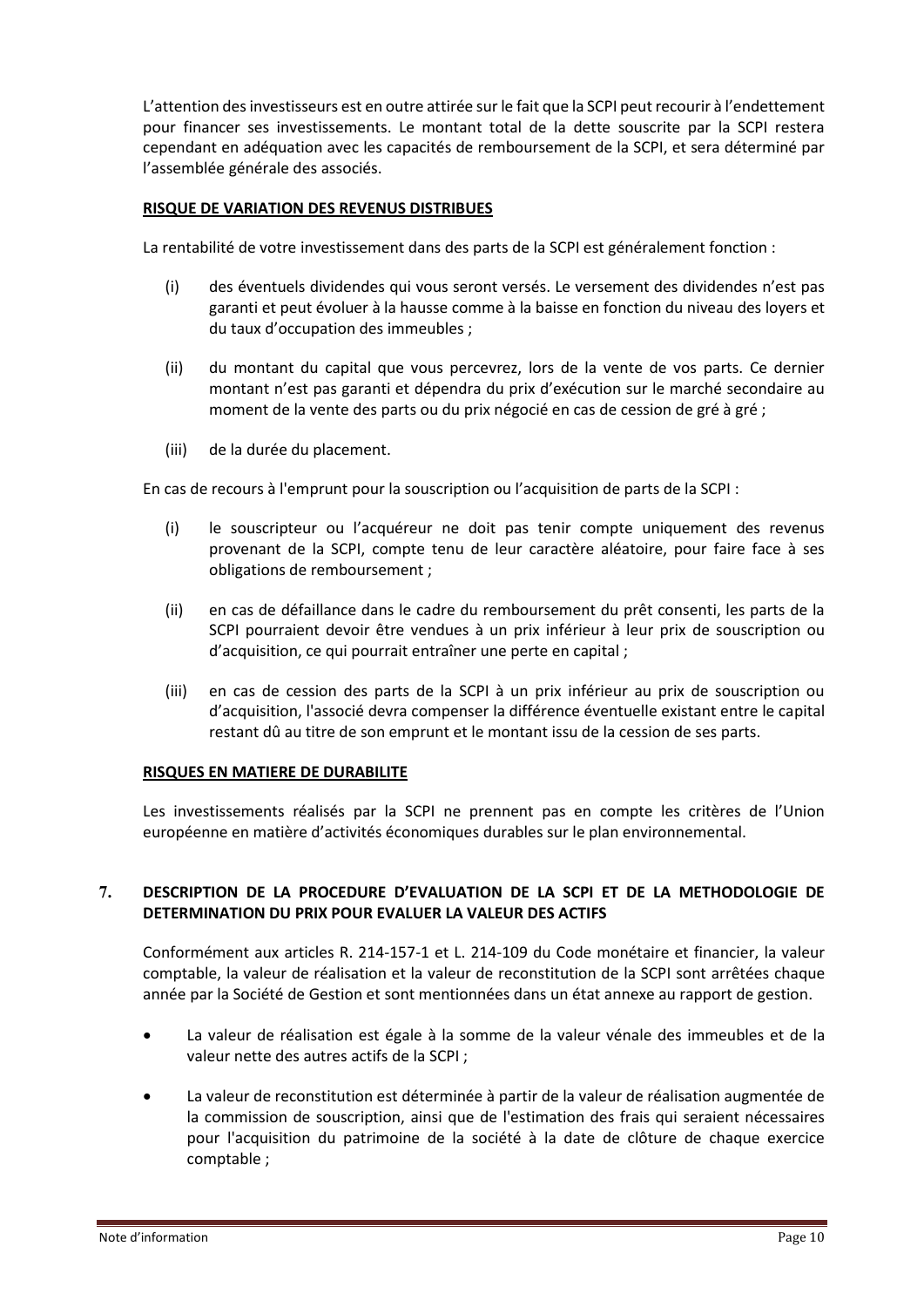• La valeur comptable représente le coût d'acquisition des immeubles diminué des immobilisations en cours et des provisions pour gros entretien et augmentée de la valeur nette des autres actifs et passifs.

Ces valeurs font l'objet de résolutions soumises à l'approbation de l'assemblée générale. En cours d'exercice, et en cas de nécessité, le conseil de surveillance prévu à l'article L. 214-99 du Code monétaire et financier peut autoriser la modification de ces valeurs, sur rapport motivé de la Société de Gestion.

Les méthodes employées pour les actifs difficiles à évaluer seront détaillées dans les annexes aux états financiers présentés aux associés dans le rapport annuel de la SCPI. La valeur vénale des immeubles et des droits réels détenus directement ou indirectement par la société civile de placement immobilier et par les sociétés mentionnées au 2° de l'article L 214-36 est appréciée par un expert externe en évaluation.

La valeur nette des autres actifs, arrêtées sous le contrôle du commissaire aux comptes, tient compte des plus-values et moins-values latentes sur actifs financiers.

#### <span id="page-11-0"></span>**8. PRINCIPALES CONSEQUENCES JURIDIQUES DES ENGAGEMENTS CONTRACTUELS PRIS A DES FINS D'INVESTISSEMENT**

Les associés de la SCPI sont exposés aux facteurs de risques décrits dans le paragraphe 6 « Principaux facteurs de risques pour les investisseurs » ci-dessus.

Conformément aux articles L. 214-115 et R. 214-155 à R. 214-156.2 du Code monétaire et financier la SCPI peut acquérir des immeubles ou des parts de sociétés immobilières.

L'acquisition d'un actif immobilier est réalisée par la signature d'un acte authentique chez un notaire qui est le contrat définitif de vente. La signature de l'acte de vente entraîne transfert de propriété à la SCPI.

La SCPI, en qualité de propriétaire et bailleur de l'immeuble devient responsable vis-à-vis des tiers, administrations et autorités compétentes, et des locataires des obligations légales et réglementaires résultant de son statut de propriétaire et bailleur.

En cas de recours à l'emprunt, la SCPI est liée par un contrat de financement dont les principaux engagements sont le remboursement du capital emprunté ainsi que les intérêts et accessoires.

Les Tribunaux territorialement compétents sont définis conventionnellement ou sont ceux définis conformément à la loi.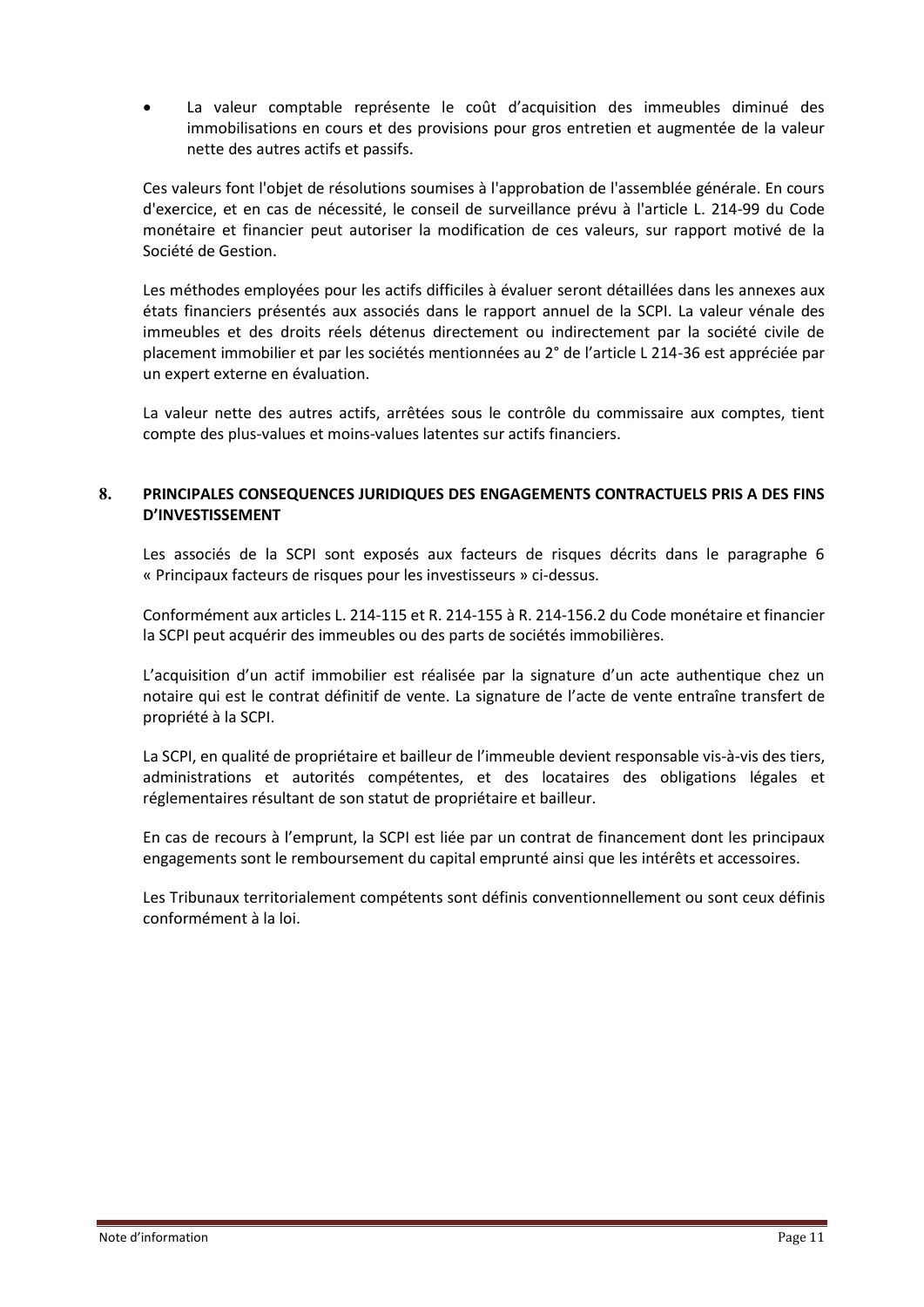# <span id="page-12-0"></span>**CHAPITRE I - CONDITIONS GENERALE DE SOUSCRIPTION DES PARTS**

#### <span id="page-12-1"></span>**1. COMPOSITION DU DOSSIER DE SOUSCRIPTION**

Conformément aux dispositions de l'article 422-197 du Règlement général de l'AMF et du Règlement (UE) N° 1286/2014 du Parlement Européen et du Conseil en date du 26 novembre 2014 sur les documents d'informations clés relatifs aux produits d'investissement packagés de détail et fondés sur l'assurance, dit PRIIPS (Packaged Retail Investment and Insurance-based Products), il est remis à chaque souscripteur, préalablement à la souscription, un dossier comprenant :

- les statuts de la SCPI ;
- la note d'information en cours de validité visée par l'AMF, et complétée le cas échéant de son actualisation ;
- le rapport annuel du dernier exercice :
- le dernier bulletin semestriel d'information en vigueur à la date de souscription ;
- le document d'informations clés (DIC) ;
- le bulletin de souscription établi en plusieurs exemplaires dont l'un sera conservé par le souscripteur. Toute souscription de parts est constatée par le bulletin de souscription susvisé, daté et signé par le souscripteur ou son mandataire, accompagné du règlement total de la souscription, prime d'émission incluse, et des pièces obligatoires demandées.

#### <span id="page-12-2"></span>**2. MODALITE DE VERSEMENT DU MONTANT DE SOUSCRIPTION**

Les modalités de versement sont déterminées par la Société de Gestion et indiquées sur le bulletin de souscription, en particulier le prix de souscription des parts nouvelles et leur date d'entrée en jouissance.

Le prix des parts, prime d'émission incluse, doit être intégralement libéré lors de la souscription en numéraire, par chèque ou par virement sur le compte bancaire de la SCPI.

La souscription de parts de la SCPI peut être financée à l'aide d'un crédit ; la souscription est alors libérée lors du versement effectif des fonds correspondants par chèque ou par virement bancaire sur le compte de la SCPI.

Toute opération de financement à crédit présente notamment les risques suivants pour le souscripteur (cf. supra « Avertissement ») :

- l'impossibilité de rembourser l'emprunt dans un contexte de baisse du marché immobilier et/ou de baisse de la valeur des parts ;
- une obligation du souscripteur à payer la différence en cas de baisse du prix lors de la vente de parts au profit de l'organisme prêteur ou lorsque le rendement des parts achetées à crédit est insuffisant pour rembourser le crédit.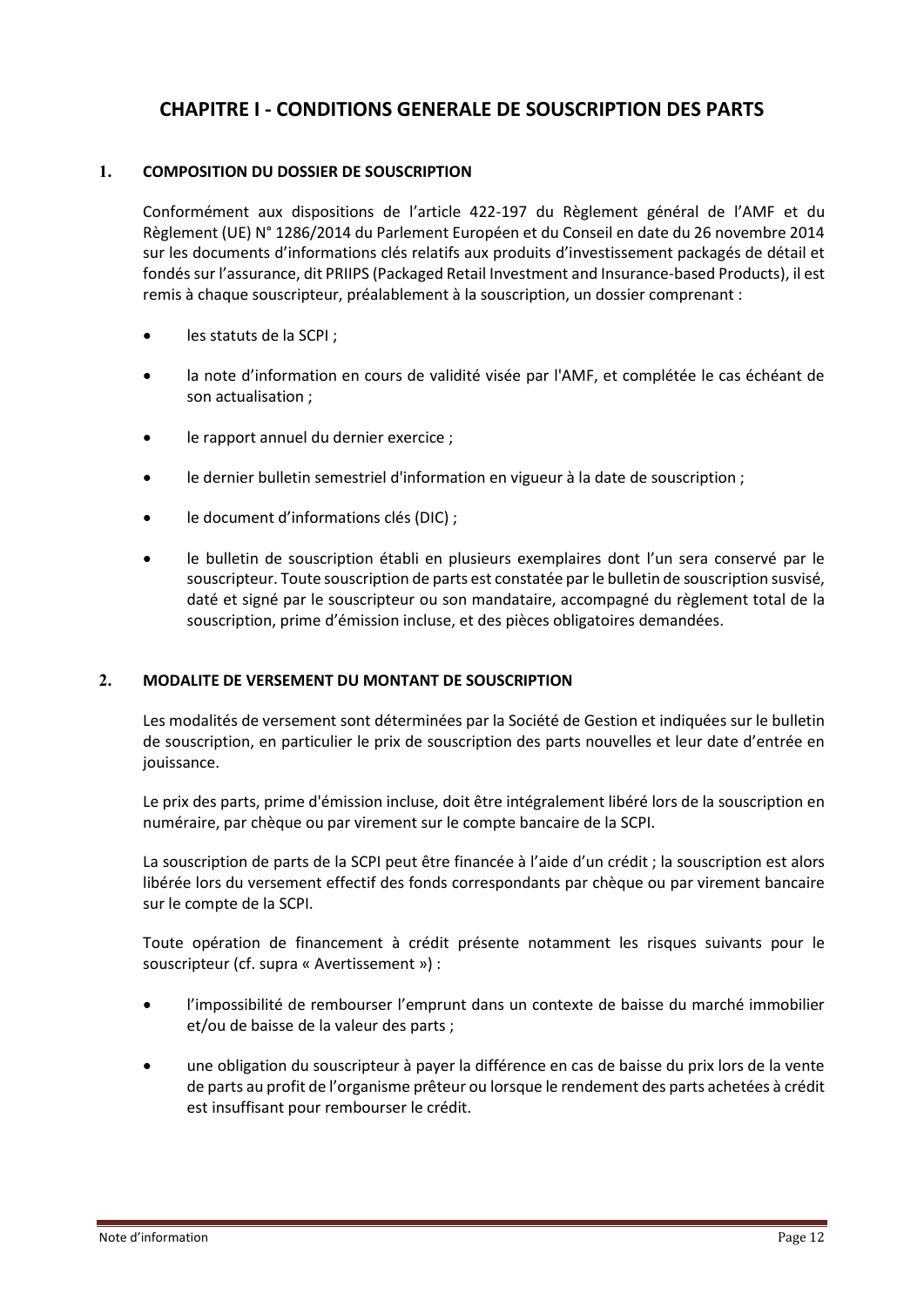#### <span id="page-13-0"></span>**3. PARTS SOCIALES**

La valeur nominale de la part est fixée à deux cents (200) euros.

Les parts sont nominatives et les droits de chaque associé résultent exclusivement de son inscription sur le registre des transferts.

Les parts sont numérotées dans l'ordre chronologique de leur émission.

A la demande écrite d'un associé, des certificats représentatifs des parts sociales pourront être établis au nom de chacun des associés. Ces certificats ne sont pas cessibles et doivent être restitués à la SCPI préalablement à toute transaction et à la transcription des cessions sur le registre des transferts.

#### <span id="page-13-1"></span>**4. NOMBRE MINIMUM DE PARTS A SOUSCRIRE**

Le minimum de souscription de parts, pour tout nouvel associé, est fixé à cinq (5) parts.

#### <span id="page-13-2"></span>**5. LIEU DE SOUSCRIPTION ET DE VERSEMENT**

Les souscriptions seront reçues par la Société de Gestion, Groupama Gan REIM, sise 136 rue des Trois Fontanot - 92000 Nanterre– et par les distributeurs agréés par la Société de Gestion.

La souscription est réalisée lors de (i) la réception par la Société de Gestion du bulletin de souscription dûment complété et signé et (ii) la mise à disposition sur le compte bancaire de la SCPI des fonds correspondant au montant de la souscription. Tout bulletin de souscription incomplet sera rejeté.

La Société de Gestion ne pourra être tenue pour responsable de la mauvaise ou non transmission/réception des bulletins de souscription. En conséquence, la Société de Gestion ne saurait prendre à sa charge les conséquences financières ou dommageables résultant de tels évènements.

Il n'existe pas de droit préférentiel de souscription en faveur des anciens associés.

#### <span id="page-13-3"></span>**6. JOUISSANCE DES PARTS**

A chaque augmentation de capital, la Société de Gestion définira la date d'entrée en jouissance des parts. Cette information sera mentionnée sur le bulletin de souscription et le site internet de la Société de Gestion.

#### <span id="page-13-4"></span>**7. MODALITES DE CALCUL DU PRIX DE SOUSCRIPTION**

Conformément aux dispositions de l'article L. 214-109 du Code monétaire et financier, la Société de Gestion arrête et mentionne chaque année dans un état annexe au rapport de gestion les différentes valeurs suivantes de la SCPI :

la valeur comptable ;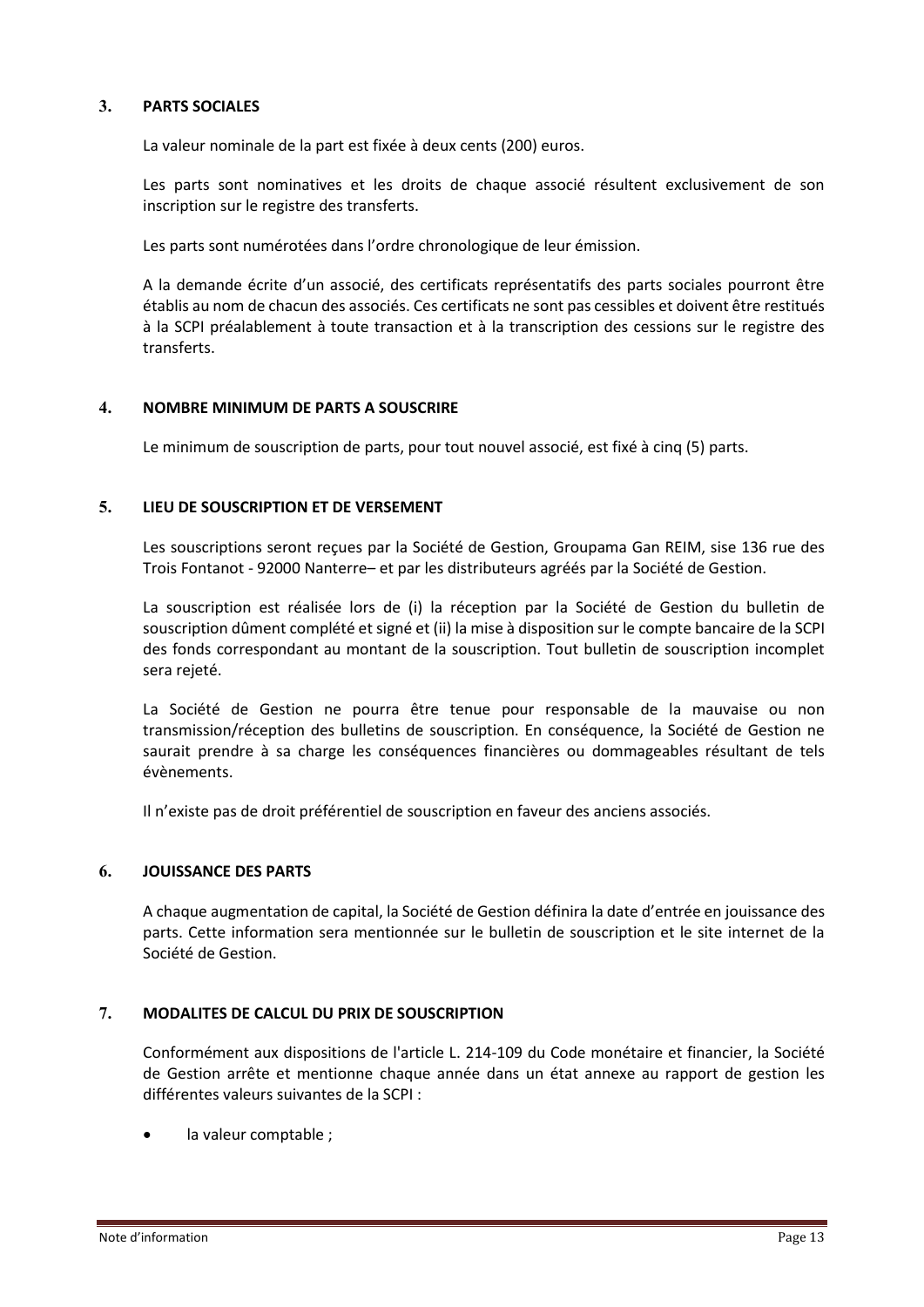- la valeur de réalisation, soit la valeur vénale des immeubles majorée de la valeur nette des autres actifs. La valeur vénale résulte d'une expertise quinquennale des immeubles réalisée par un expert externe en évaluation indépendant et actualisée par lui chaque année. La valeur nette des autres actifs, qui tient compte des plus-values et moins-values latentes sur actifs financiers, est arrêtée sous le contrôle du commissaire aux comptes ;
- la valeur de reconstitution, soit la valeur de réalisation, ci-dessus, augmentée des frais afférents à une reconstitution du patrimoine de la SCPI.

Conformément à l'article L. 214-94 du Code monétaire et financier, le prix de souscription des parts est déterminé sur la base de la valeur de reconstitution. La valeur de reconstitution est établie lors de chaque exercice. Cette valeur de reconstitution est déterminée sur la base de la valeur de réalisation qui est elle-même fonction du patrimoine de la SCPI.

Tout écart entre le prix de souscription et la valeur de reconstitution des parts supérieurs à 10 % doit être justifié par la Société de Gestion et notifié à l'AMF dans des conditions fixées par arrêté du ministre de l'économie.

Ces valeurs font l'objet de résolutions soumises à l'approbation de l'assemblée générale. En cours d'exercice, et en cas de nécessité, le conseil de surveillance prévu à l'article L. 214-99 du Code monétaire et financier peut autoriser la modification de ces valeurs, sur rapport motivé de la Société de Gestion.

#### <span id="page-14-0"></span>**8. PRIX DE SOUSCRIPTION**

L'émission de parts nouvelles se réalise à la valeur nominale augmentée de la prime d'émission.

| <b>Prix de souscription</b> | Deux cent cinquante (250) euros |
|-----------------------------|---------------------------------|
| Prime d'émission            | Cinquante (50) euros            |
| Nominal de la part          | Deux cents (200) euros          |

La prime d'émission est destinée :

- d'une part, à couvrir :
	- les frais engagés par la Société pour la collecte des capitaux et la recherche des actifs immobiliers, ainsi que les frais et honoraires d'intermédiaires et d'experts, d'études, d'audits et de diagnostics etc... y afférents ;
	- les frais engagés par la Société pour sa constitution (en ce compris les frais de garantie bancaire) et les frais directement payés par cette dernière pour les augmentations de capital ;
	- les frais et droits grevant le prix d'acquisition des actifs immobiliers, en particulier les droits d'enregistrement, les honoraires et émoluments de notaire et la taxe sur la valeur ajoutée non récupérable sur ces investissements ;
- d'autre part, à préserver par son évolution les intérêts des associés anciens.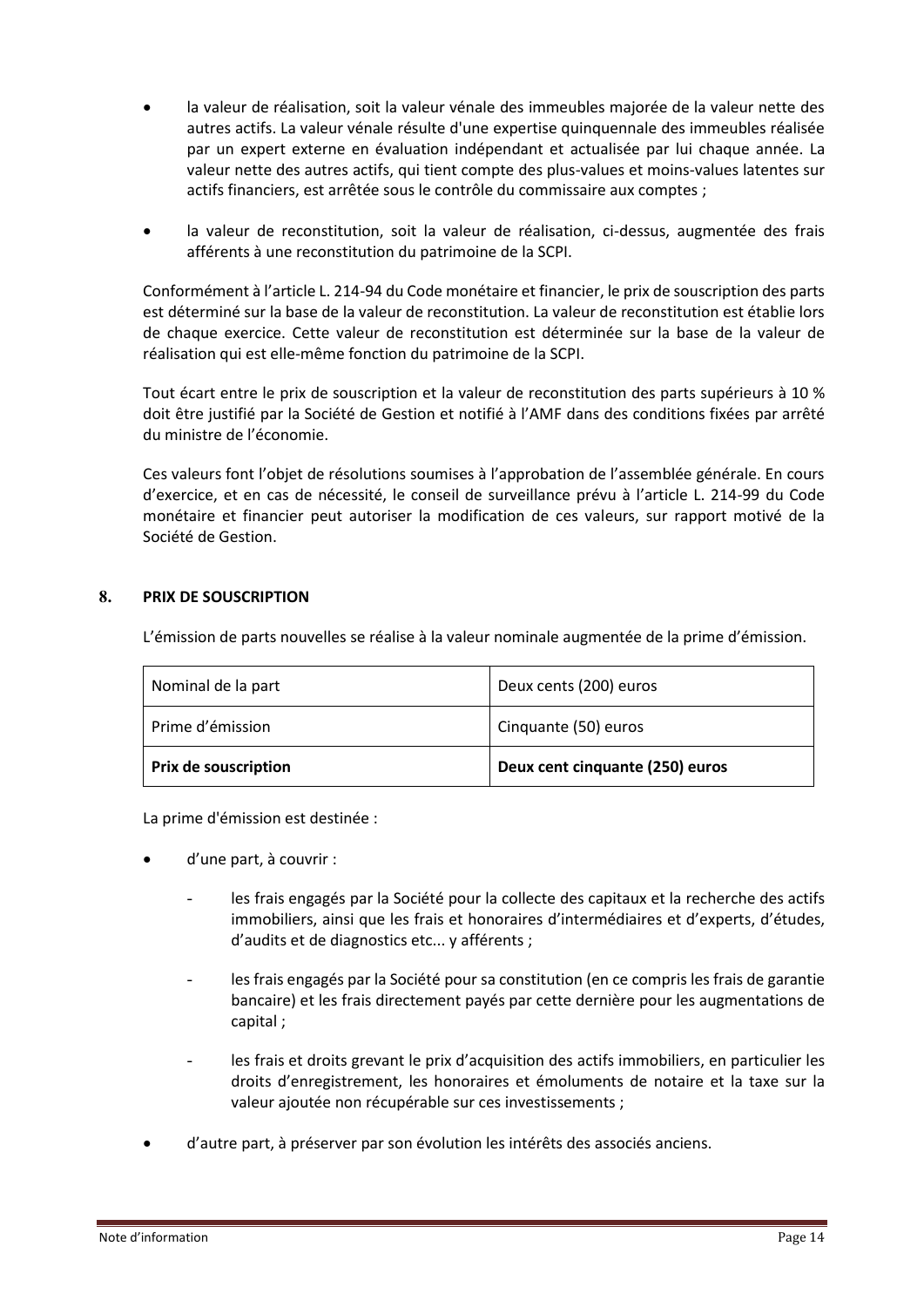La prime d'émission intègre notamment la commission de souscription telle que visée au Chapitre III - Commissions ci-dessous.

Le montant de la prime d'émission est fixé par la Société de Gestion et est indiqué dans le bulletin de souscription et le bulletin semestriel d'information.

Il ne peut être procédé à des émissions de parts nouvelles ayant pour effet d'augmenter le capital tant que des offres de cession de parts figurant depuis plus de trois (3) mois sur le registre prévu à l'article L. 214-93 du Code monétaire et financier n'ont pas été satisfaites à un prix (commissions et droits inclus) inférieur ou égal au prix demandé aux nouveaux souscripteurs.

#### <span id="page-15-0"></span>**9. AGREMENT DES SOUSCRIPTEURS**

Toute demande de souscriptions de parts de la SCPI doit recueillir l'agrément de la SCPI, exprimé par l'intermédiaire de la Société de Gestion.

Dans les quinze (15) jours ouvrés suivant la réception de la demande de souscription, la Société de Gestion notifie sa décision au souscripteur par écrit, et par lettre recommandée avec demande d'avis de réception en cas de refus. Les décisions n'ont pas à être motivées. Faute par la Société de Gestion d'avoir envoyé sa décision dans le délai de quinze (15) jours ouvrés suivant la réception de la demande, l'agrément du souscripteur est considéré comme donné.

La décision de la SCPI ne peut, en cas de refus de l'agrément, donner lieu à une réclamation quelconque contre la Société de Gestion ou la SCPI.

#### <span id="page-15-1"></span>**10. DETAIL DES CONDITIONS DE LA QUATRIEME AUGMENTATION DE CAPITAL**

Pour mémoire la Société de Gestion a lancé une troisième augmentation de capital du 3 août 2018 au 30 juin 2020 de 54 000 000 euros par l'émission de 270 000 parts de 200 euros chacune de valeur nominale afin de porter le capital social effectif de 36 000 000 euros au montant de 90 000 000 euros.

A la date du 17 juin 2019, 270 000 parts sociales ont été souscrites pour un montant de capitaux libérés, prime d'émission incluse de 66 690 000 euros. En conséquence, l'augmentation de capital a été clôturée par anticipation à cette date.

Au 27 juin 2019, le capital effectif atteint est de 90 000 000 euros par la création de 450 000 parts sociales.

Par décision en date du 27 juin 2019, l'Assemblée Générale Mixte a décidé de modifier l'article 7 des statuts de la société. Le capital social statutaire maximum est porté à un montant maximum de 330 000 000 euros divisé en 1 650 000 parts de 200 euros de nominal plus une prime d'émission de 50 euros par part, sans que l'Assemblée Générale Mixte des associés ait à en décider préalablement.

Conformément aux statuts, la Société de Gestion pourra :

- proroger ou clore par anticipation et sans préavis chaque augmentation de capital
- arrêter à la fin d'une période de souscription, le montant d'une augmentation de capital au niveau des souscriptions reçues pendant cette période de souscription, pour autant que les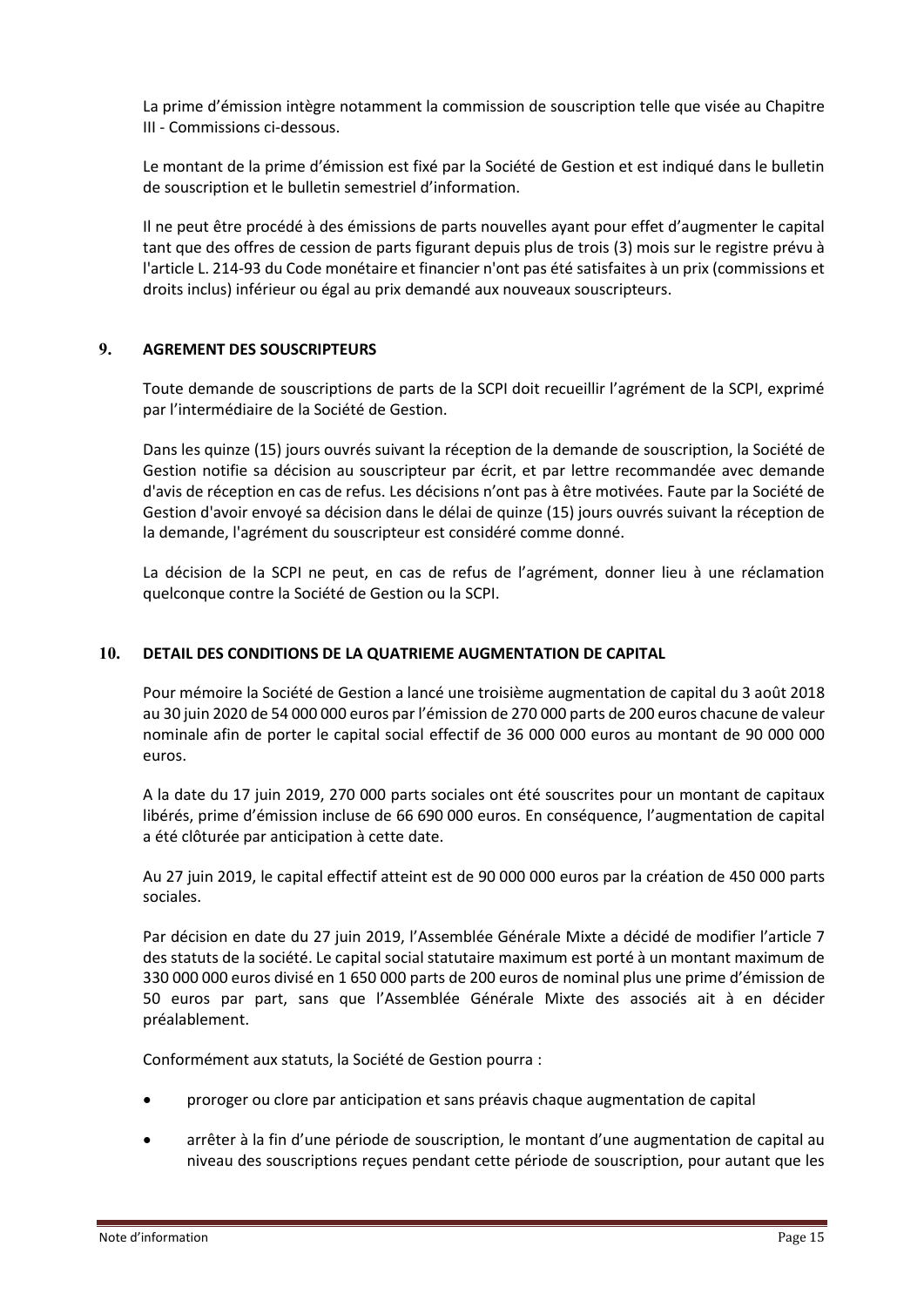souscriptions recueillis pendant cette période atteignent 75% minimum du montant prévu de l'augmentation de capital,

Conformément à l'article 7.1 des statuts de la SCPI, la Société de Gestion a décidé de procéder à une augmentation du capital social de la SCPI d'un montant de 120 000 000 euros aux fins de porter le capital social de 90 000 000 euros à 210 000 000 euros, par l'émission de 600 000 parts nouvelles d'une valeur nominale de 200 euros chacune et d'une prime d'émission de 50 euros, soit un prix de souscription de 250 euros en ce compris la commission de souscription de 10% TTC du prix de souscription, soit 25 euros par part souscrite.

Si à la date de clôture prévue, le montant n'est pas intégralement souscrit, cette dernière sera limitée au montant des souscriptions reçues, sous réserve que celui-ci représente au moins 75 % de l'augmentation de capital. Dans le cas où le pourcentage de 75 % ne serait pas obtenu, l'augmentation de capital pourra être prorogée sur décision de la Société de Gestion. La Société de Gestion se réserve la possibilité de déplafonner l'augmentation de capital en cours, dans la limite de 30 % de celle-ci, par création de 180 000 parts maximum de 200 euros de valeur nominale.

Période de souscription :

Date d'ouverture de l'augmentation de capital : date d'obtention du visa délivré par l'AMF.

Date de fermeture de l'augmentation de capital : 31 décembre 2021

Prix de souscription : 250 euros

Valeur nominale : 200 euros

Prime d'émission : 50 euros par part

Commission de souscription (prime d'émission incluse) : 10% TTC maximum de chaque augmentation de capital

Ecart du prix de souscription avec la valeur de reconstitution établie au 31 décembre 2018 : la valeur de reconstitution s'élève à 266,27 euros soit un écart de 6,11% avec le prix de souscription de 250 euros.

Délai de jouissance des parts : le 1er jour du 3ème mois suivant celui de la souscription

Exemple : l'associé qui souscrit le 15 septembre 2019 aura donc une jouissance de ses parts à compter du 1er décembre 2019.

#### <span id="page-16-0"></span>**11. DETAIL DES CONDITIONS DE LA CINQUIEME AUGMENTATION DE CAPITAL**

Dans le cadre de la quatrième augmentation de capital décrite ci-dessus, à la date du 31 mars 2021, 738 010 parts sociales ont été souscrites pour un montant de capitaux libérés, prime d'émission incluse de 184 502 500 euros. En conséquence, l'augmentation de capital a été clôturée par anticipation à cette date.

Au 31 mars 2021, le capital effectif atteint est de 237 602 000 euros par la création de 1 188 010 parts sociales.

Par consultation écrite du 8 janvier 2021, clôturée le 26 janvier 2021, les associés ont décidé de modifier l'article 7 des statuts de la société.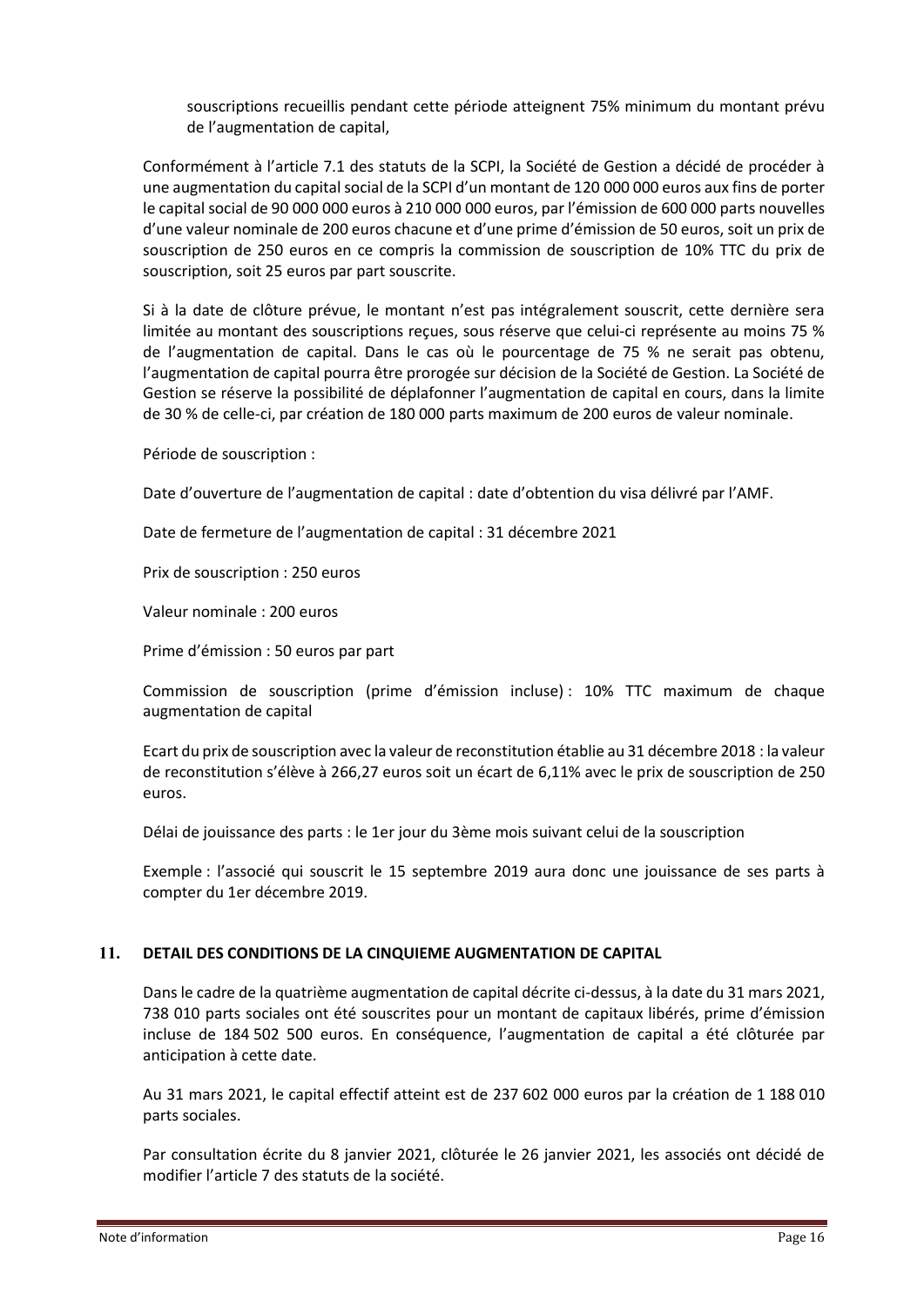Le capital social statutaire est porté à un montant maximum de 600 000 000 euros divisé en 3 000 000 parts de 200 euros de nominal plus une prime d'émission de 50 euros par part, sans que l'assemblée générale extraordinaire des associés ait à en décider préalablement.

Conformément aux statuts, la Société de Gestion pourra :

- proroger ou clore par anticipation et sans préavis chaque augmentation de capital,
- arrêter à la fin d'une période de souscription, le montant d'une augmentation de capital au niveau des souscriptions reçues pendant cette période de souscription, pour autant que les souscriptions recueillis pendant cette période atteignent 75% minimum du montant prévu de l'augmentation de capital,

Conformément à l'article 7.1 des statuts de la SCPI, la Société de Gestion a décidé de procéder à une augmentation du capital social de la SCPI d'un montant de 240 000 000 euros aux fins de porter le capital social de 210 000 000 euros à 450 000 000 euros, par l'émission de 1 200 000 parts nouvelles d'une valeur nominale de 200 euros chacune et d'une prime d'émission de 50 euros, soit un prix de souscription de 250 euros en ce compris la commission de souscription de 10% TTC du prix de souscription, soit 25 euros par part souscrite.

Si à la date de clôture prévue, le montant n'est pas intégralement souscrit, cette dernière sera limitée au montant des souscriptions reçues, sous réserve que celui-ci représente au moins 75 % de l'augmentation de capital. Dans le cas où le pourcentage de 75 % ne serait pas obtenu, l'augmentation de capital pourra être prorogée sur décision de la Société de Gestion. La Société de Gestion se réserve la possibilité de déplafonner l'augmentation de capital en cours, dans la limite de 30 % de celle-ci, par création de 360 000 parts maximum de 200 euros de valeur nominale.

Période de souscription :

Date d'ouverture de l'augmentation de capital : date d'obtention du visa délivré par l'AMF.

Date de fermeture de l'augmentation de capital : 31 décembre 2023

Prix de souscription : 250 euros

Valeur nominale : 200 euros

Prime d'émission : 50 euros par part

Commission de souscription (prime d'émission incluse) : 10% TTC maximum de chaque augmentation de capital

Ecart du prix de souscription avec la valeur de reconstitution établie au 31 décembre 2019 : la valeur de reconstitution s'élève à 267,07 euros soit un écart de 6,39% avec le prix de souscription de 250 euros.

Délai de jouissance des parts : le 1er jour du 5ème mois suivant celui de la souscription

Exemple : l'associé qui souscrit le 15 juin 2021 aura donc une jouissance de ses parts à compter du 1er novembre 2021.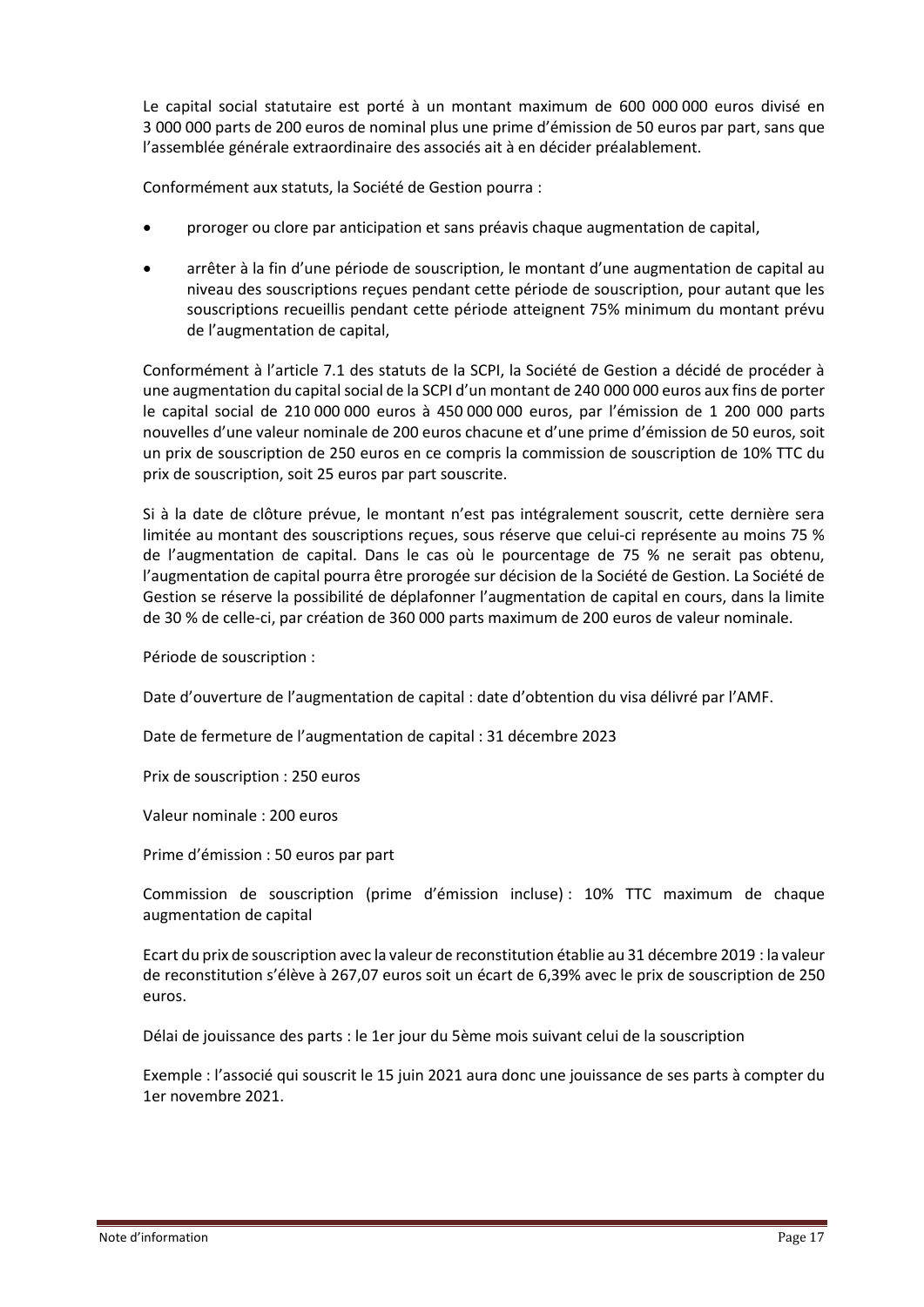#### <span id="page-18-0"></span>**12. GARANTIE BANCAIRE – SOUSCRIPTION INFERIEURE A 15 % DU CAPITAL STATUTAIRE MAXIMUM**

Conformément à l'article L. 214-116 du Code monétaire et financier, le capital social maximum doit être souscrit par le public à concurrence de 15 % au moins dans un délai d'une (1) année après la date d'ouverture à la souscription.

Le capital maximum de la SCPI fixé par les statuts et rappelé à l'Article [4.2](#page-7-3) ci-dessus est de dix millions (10 000 000) euros.

Le montant de 15 % du capital de la SCPI devant être a minima souscrit par le public dans un délai d'une (1) année à compter de la date d'ouverture à la souscription est de un million cinq cent mille (1 500 000) euros.

Dans l'hypothèse où cette obligation ne serait pas satisfaite, la SCPI sera dissoute et tous les associés seront remboursés du montant de leur souscription.

Pour faire face à ce possible remboursement des associés ayant souscrit dans le cadre de l'offre au public, une garantie bancaire, telle que prévue à l'article L. 214-86 du Code monétaire et financier, couvrant un montant d'un million huit cent mille (1 800 000) euros représentant 15 % du capital statutaire maximal prime d'émission incluse, et approuvée par l'AMF, a été délivrée le 20 janvier 2016 par BRED Banque Populaire (la « Banque »).

La garantie bancaire pourra être mise en jeu sous réserve des conditions cumulatives suivantes :

- si les souscriptions recueillies auprès du public, entre la date d'ouverture des souscriptions au public, telle que mentionnée dans la notice du Bulletin d'Annonces Légales Obligatoires (« BALO »), et l'expiration du délai d'une (1) année à compter de cette date, n'atteignent pas 15 % du capital maximum de la SCPI tel que fixé par ses statuts ;
- après justification de l'envoi dans un délai de quinze (15) jours à compter de l'échéance du délai légal d'une (1) année susmentionné, par la Société de Gestion de la SCPI à l'AMF et à la Banque, d'une lettre recommandée avec demande d'avis de réception précisant la date de l'assemblée générale extraordinaire devant statuer sur la dissolution de la SCPI et indiquant la liste des souscripteurs et les sommes à rembourser ;
- après la remise par la SCPI à la Banque :
	- du procès-verbal de l'assemblée générale extraordinaire ayant statué sur la dissolution de la SCPI ;
	- de la liste complète des associés avec leur nom et adresse et le nombre de parts dont ils sont titulaires.

La BRED Banque Populaire a attesté avoir procédé, en date du 20 janvier 2016, à la main levée de la garantie bancaire émise au profit des associés de la SCPI Affinités Pierre. A cette fin, le commissaire aux comptes de la SCPI Affinités Pierre a émis une attestation de souscription en capital social de 1 500 000 euros (soit 1 800 000 euros prime d'émission incluse) à la date du 14 septembre 2016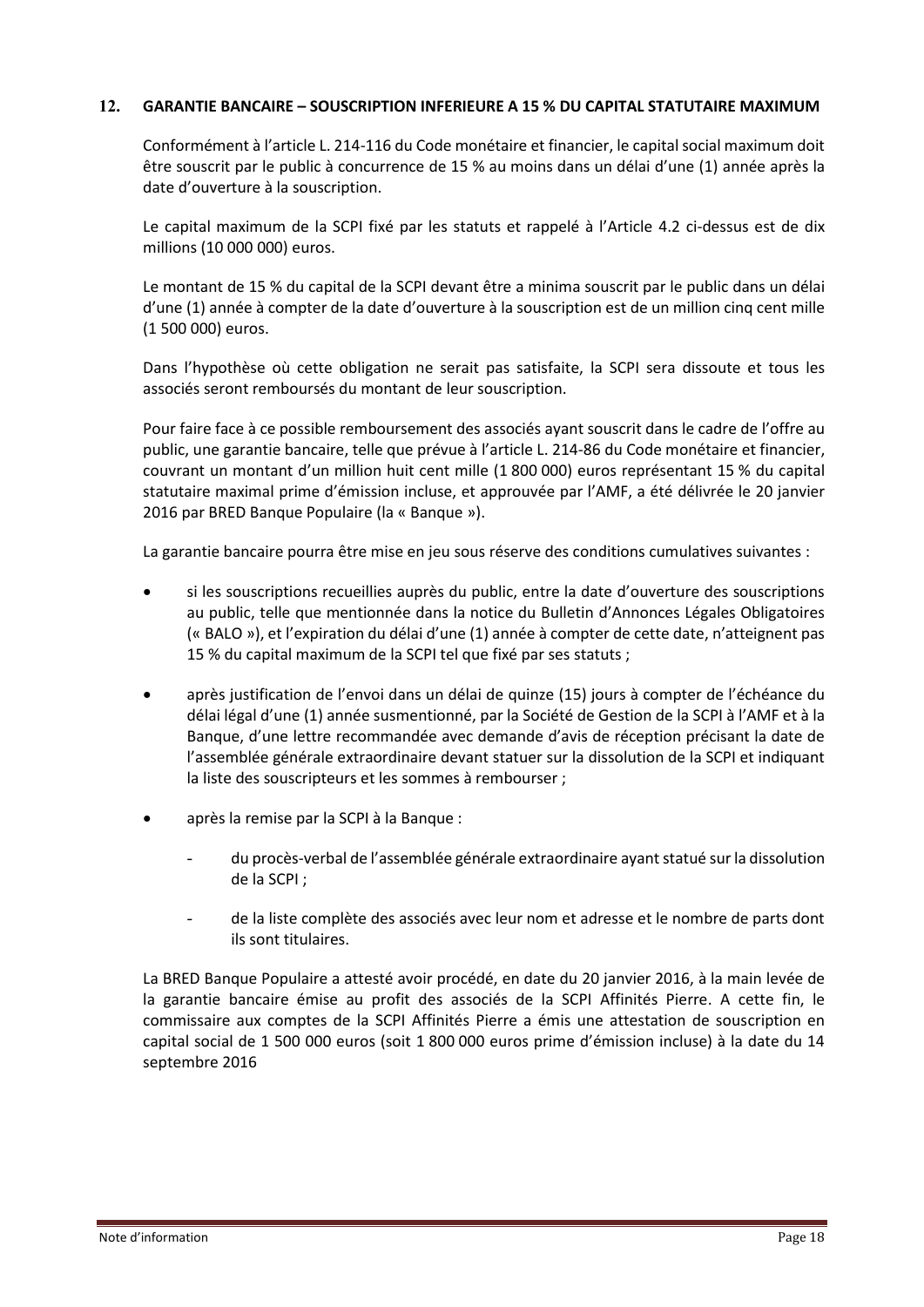# **CHAPITRE II - MODALITES DE SORTIE**

<span id="page-19-0"></span>L'associé qui souhaite sortir de la SCPI avant la liquidation de celle-ci dispose de deux (2) possibilités distinctes :

- (i) la cession de ses parts sur le marché secondaire sur la base d'un prix d'exécution résultant de la confrontation des ordres d'achat et de vente par l'intermédiaire du registre des ordres tenu au siège de la SCPI ;
- (ii) la vente directe de ses parts (cession de gré à gré) sans intervention de la Société de Gestion.

La SCPI et la Société de Gestion ne garantissent ni le remboursement, ni la revente des parts. L'associé ne peut céder ses parts que s'il existe une contrepartie.

#### <span id="page-19-1"></span>**1. TRANSACTIONS SUR LE MARCHE SECONDAIRE**

#### <span id="page-19-2"></span>**1.1 Conditions de validité de l'ordre d'achat ou de vente sur le marché secondaire : l'inscription sur le registre des ordres**

Conformément à l'article L. 214-93 du Code monétaire et financier, les ordres d'achat et de vente sont, à peine de nullité, inscrits sur un registre tenu au siège de la SCPI, dans les conditions fixées par le Règlement général de l'AMF et l'Instruction de l'AMF n° 2019-04.

#### <span id="page-19-3"></span>**1.2 Inscription, modification et annulation des ordres d'achat ou de vente**

#### <span id="page-19-4"></span>**1.2.1 Inscription des ordres**

#### a) Conditions d'inscription des ordres

Tout ordre d'achat ou de vente de parts est adressé à la Société de Gestion sous la forme d'un ordre d'achat ou de vente selon un formulaire type établi par la Société de Gestion.

Seuls sont recevables les ordres d'achat à prix maximum et les ordres de cession à prix minimum.

La Société de Gestion horodate les ordres qui lui sont transmis. Après avoir vérifié qu'ils satisfont aux conditions d'inscription, et, le cas échéant, avoir obtenu tout élément nécessaire à leur validité, elle les inscrit de manière chronologique dans le registre.

Le donneur d'ordre peut préciser que son ordre ne donnera lieu à transaction que s'il est satisfait en totalité.

#### b) Durée de validité des ordres

Les ordres de vente ont une durée de validité d'un (1) an, qui peut être prorogée de douze (12) mois maximum sur demande de l'associé.

Les ordres d'achat peuvent indiquer une durée de validité, qui sera prévue sur le bulletin d'achat.

Conformément à l'article 422-205 du Règlement général de l'AMF, la durée de validité court à compter de la date d'inscription de l'ordre sur le registre.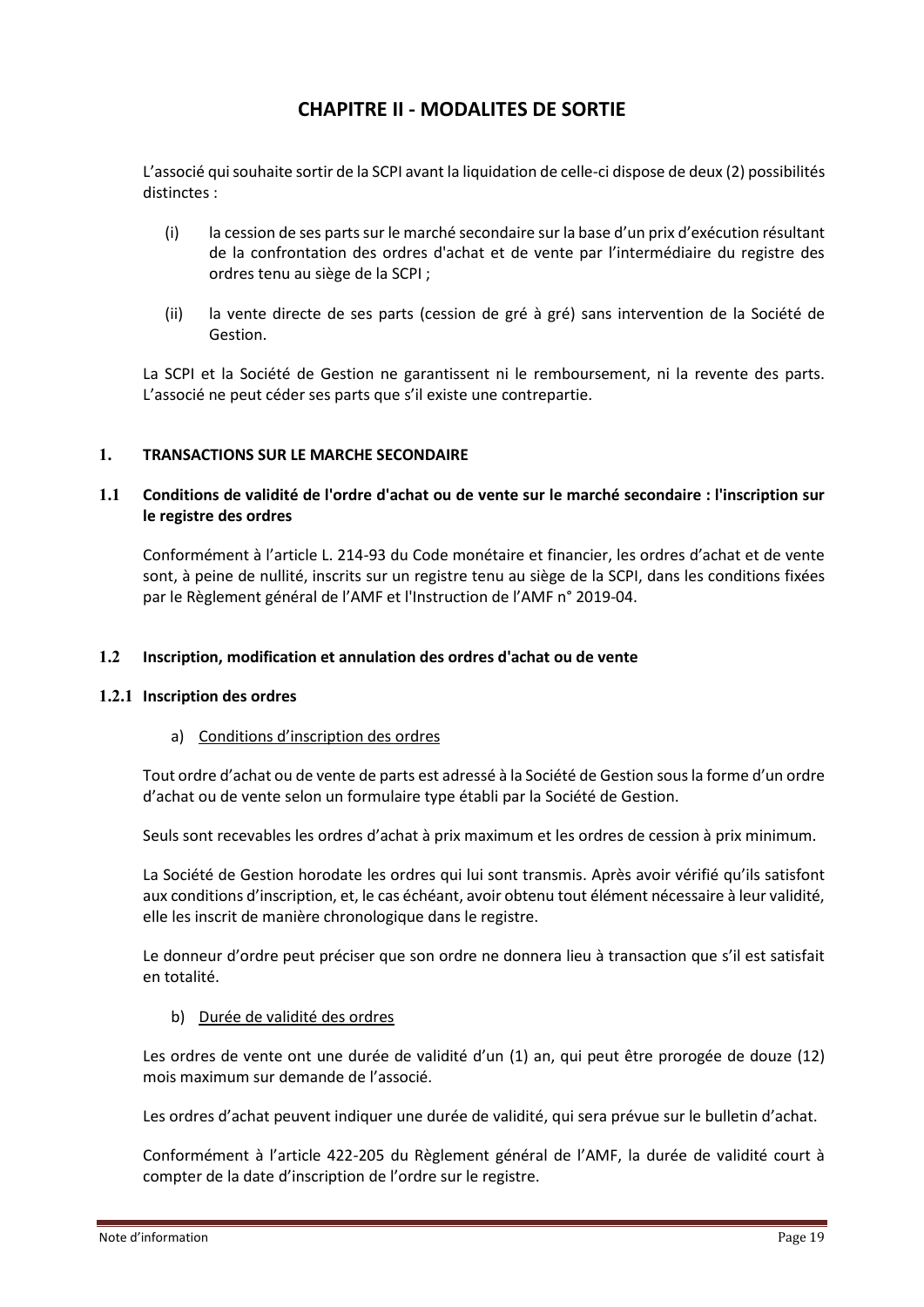Lorsque la durée de validité d'un ordre expire au cours d'une période de confrontation, cet ordre ne participe pas à cette confrontation, il est réputé caduc à la date de clôture de la période précédente.

#### c) Couverture des ordres

La Société de Gestion pourra, à titre de couverture, subordonner l'inscription des ordres d'achat à un versement préalable des fonds sur un compte bancaire spécifique ouvert au nom de la SCPI du montant total, frais compris, du prix inscrit sur l'ordre.

Les fonds déposés à titre de couverture sont bloqués, de manière non rémunérée, durant toute la durée d'inscription de l'ordre.

Le donneur d'ordre fera l'objet d'un remboursement au plus tard dix (10) jours ouvrés après la déchéance de l'ordre dans le cas où celui-ci n'est pas exécuté.

#### <span id="page-20-0"></span>**1.2.2 Modification ou annulation des ordres**

Tout donneur d'ordre peut modifier ou annuler son ordre de vente ou d'achat à tout moment au moyen du formulaire de modification/annulation réservé à cet effet.

Pour être prises en compte sur le registre, la modification ou l'annulation des ordres d'achat ou de vente doit comporter toutes les caractéristiques prévues par l'Instruction de l'AMF n° 2019-04 et les mêmes mentions que celles requises pour les ordres d'achat ou de vente.

La modification d'un ordre inscrit emporte la perte de son rang d'inscription lorsque le donneur d'ordre :

- augmente la limite de prix s'il s'agit d'un ordre de vente ou la diminue s'il s'agit d'un ordre d'achat ;
- augmente la quantité de parts ;
- modifie le sens de son ordre.

La modification ou l'annulation de l'ordre doit être adressée à la Société de Gestion dans le délai indiqué à l'Article [1.4.2.](#page-22-2)

#### <span id="page-20-1"></span>**1.3 Mode de transmission des ordres**

Les ordres peuvent être adressés à la Société de Gestion ou à un distributeur, c'est-à-dire toute personne morale ou physique qui, à raison de son activité professionnelle, est dûment autorisée à intervenir dans le cadre de transaction sur les parts de la SCPI.

Le donneur d'ordre, quelles que soient les modalités de transmission de son ordre, doit être en mesure de prouver la passation de son ordre et de s'assurer de sa réception par la Société de Gestion.

L'ordre est matérialisé par un formulaire désigné « mandat d'achat ou mandat de vente » mis à la disposition des clients.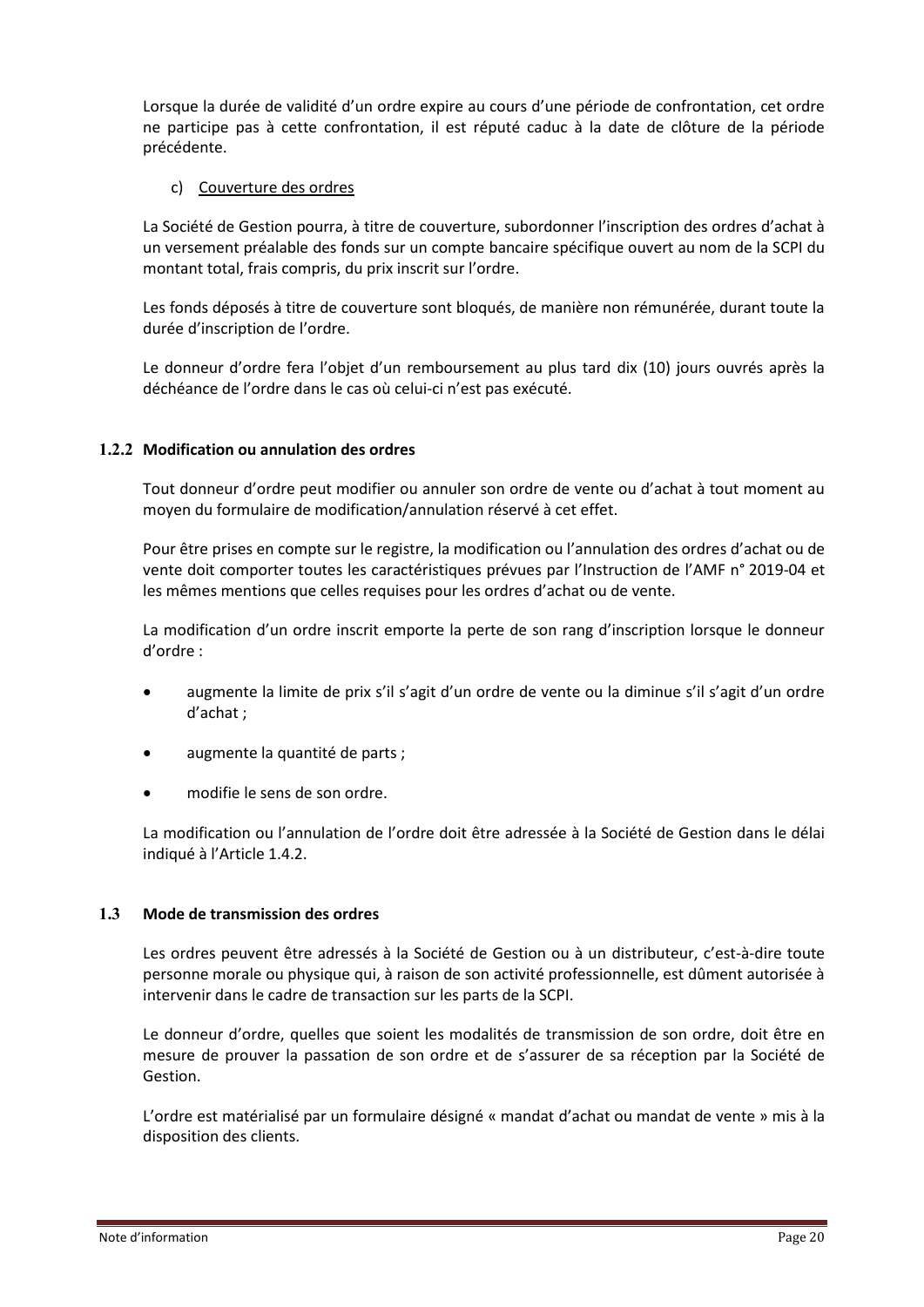Les ordres d'achat et de vente sont adressés à la Société de Gestion ou à un distributeur de préférence par lettre recommandée avec avis de réception, ou par tout autre moyen permettant au donneur d'ordre de prouver la passation de son ordre et de s'assurer de sa réception par la Société de Gestion.

Les ordres d'annulation et de modification sont soumis aux mêmes modalités de transmission.

#### <span id="page-21-0"></span>**1.3.1 L'ordre est réceptionné par un distributeur**

Lorsqu'un ordre d'achat ou de vente est remis par un associé à un distributeur, ce dernier remet un exemplaire de l'ordre au client et en transmet sans délai un autre exemplaire à la Société de Gestion, sans faire préalablement la somme des ordres de même sens et de même limite, ni compenser les ordres d'achat et de vente.

Dès réception de l'ordre d'achat ou de vente, la Société de Gestion horodate les ordres.

Après avoir vérifié qu'ils satisfont aux conditions d'inscription, et, le cas échéant, avoir obtenu tout élément nécessaire à leur validité, elle les inscrit de manière chronologique dans le registre.

La Société de Gestion adresse un accusé de réception au donneur d'ordre et au distributeur.

#### <span id="page-21-1"></span>**1.3.2 L'ordre est réceptionné directement par la Société de Gestion**

Dès réception de l'ordre d'achat ou de vente, la Société de Gestion horodate les ordres.

Après avoir vérifié qu'ils satisfont aux conditions d'inscription, et, le cas échéant, avoir obtenu tout élément nécessaire à leur validité, elle les inscrit de manière chronologique dans le registre.

La Société de Gestion adresse un accusé de réception au donneur d'ordre.

#### <span id="page-21-2"></span>**1.3.3 Exécution des transactions et transfert de propriété**

Les ordres sont exécutés dès l'établissement du prix d'exécution et à ce seul prix.

Sont exécutés en priorité les ordres d'achat inscrits au prix le plus élevé et les ordres de vente inscrits au prix le plus bas. A limite de prix égale, les ordres sont exécutés par ordre chronologique d'inscription sur le registre.

Les cédants perdent au profit de l'acquéreur leur droit à distribution d'acomptes trimestriels et à l'exercice de tous autres droits, à partir du premier jour du trimestre au cours duquel le transfert intervient.

Le versement des fonds aux vendeurs intervient dans un délai de vingt (20) jours à compter de la date de l'inscription sur le registre des associés.

Ce montant peut être minoré, le cas échéant, de l'impôt sur la plus-value immobilière de cession déterminé et acquitté auprès des services fiscaux par la Société de Gestion.

Les transactions effectuées sur le marché secondaire donnent lieu à inscription sur le registre des associés qui est réputé constituer l'acte de cession écrit prévu par l'article 1865 du Code civil. Le transfert de propriété qui en résulte est opposable, dès cet instant, à la SCPI et aux tiers.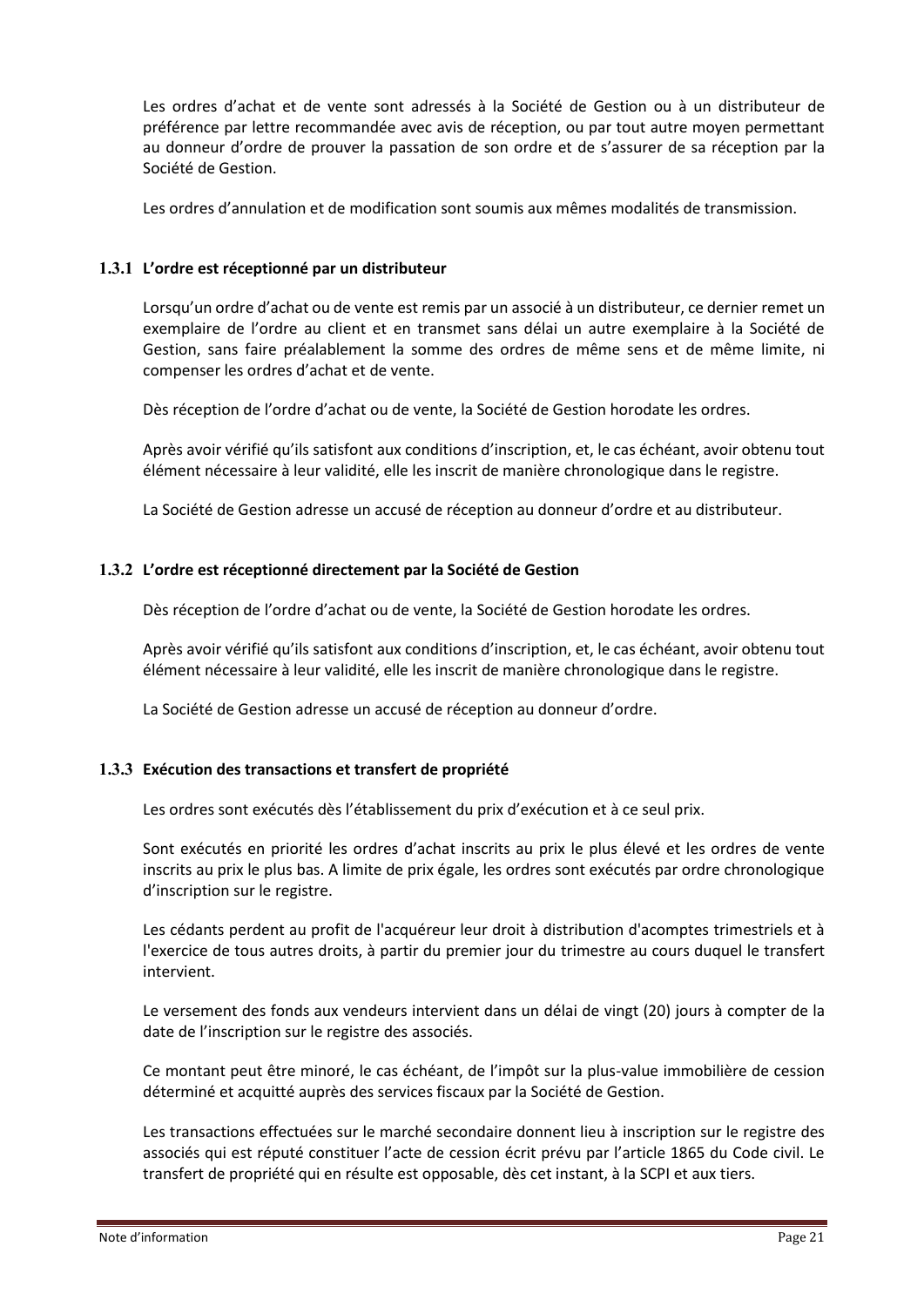#### <span id="page-22-0"></span>**1.4 Confrontation et fixation du prix d'exécution**

#### <span id="page-22-1"></span>**1.4.1 Détermination du prix d'exécution**

Le prix d'exécution est obtenu par confrontation des ordres d'achat et de vente inscrits sur le registre. Il correspond au prix auquel peut être échangée la plus grande quantité de parts.

Si plusieurs prix peuvent, au même instant, être établis sur la base de ce premier critère, le prix d'exécution est celui pour lequel le nombre de parts non échangées est le plus faible.

Dans le cas où ces deux (2) critères n'auraient pas permis de déterminer un prix unique, le prix d'exécution est le plus proche du dernier prix d'exécution établi.

La Société de Gestion s'assure préalablement à l'établissement du prix d'exécution qu'il n'existe aucun obstacle à l'exécution des ordres de vente.

Elle vérifie notamment que le cédant dispose des pouvoirs suffisants pour aliéner les parts qu'il détient et de la quantité nécessaire de parts pour honorer son ordre de vente s'il était exécuté.

Le prix d'exécution est un prix hors frais (c'est-à-dire qu'il n'intègre pas la commission de cession (cf. Chapitre III - Commissions, infra) et les droits d'enregistrement de 5 % (taux en vigueur), à la charge de l'acquéreur).

#### <span id="page-22-2"></span>**1.4.2 Périodicité du prix d'exécution**

Le prix d'exécution est déterminé mensuellement le dernier jour ouvré du mois, à 11 heures.

Pour participer à la confrontation, les ordres doivent, pour des raisons pratiques, avoir été reçus par la Société de Gestion, avant 16 heures la veille du jour de la confrontation, dûment remplis et signés, complétés des documents obligatoires nécessaires pour toute nouvelle entrée en relation.

La Société de Gestion se réserve le droit de refuser tout ordre qui ne satisferait pas aux obligations légales et réglementaires.

Dans l'hypothèse où cette date limite de réception s'avérerait ne pas être un jour ouvré, la date limite de réception serait automatiquement avancée au dernier jour ouvré le plus proche qui précède.

Tout ordre reçu et horodaté après cette limite sera considéré comme enregistré pour la période suivante.

L'annulation ou la modification de l'ordre doit parvenir au plus tard à la Société de Gestion, la veille du jour de la confrontation avant 16 heures, en utilisant l'un des modes de transmission des ordres énoncés à l'Article [1.3](#page-20-1) ci-dessus.

Dans l'hypothèse où cette date limite de réception s'avérerait ne pas être un jour ouvré, la date limite de réception serait automatiquement avancée au dernier jour ouvré le plus proche qui précède.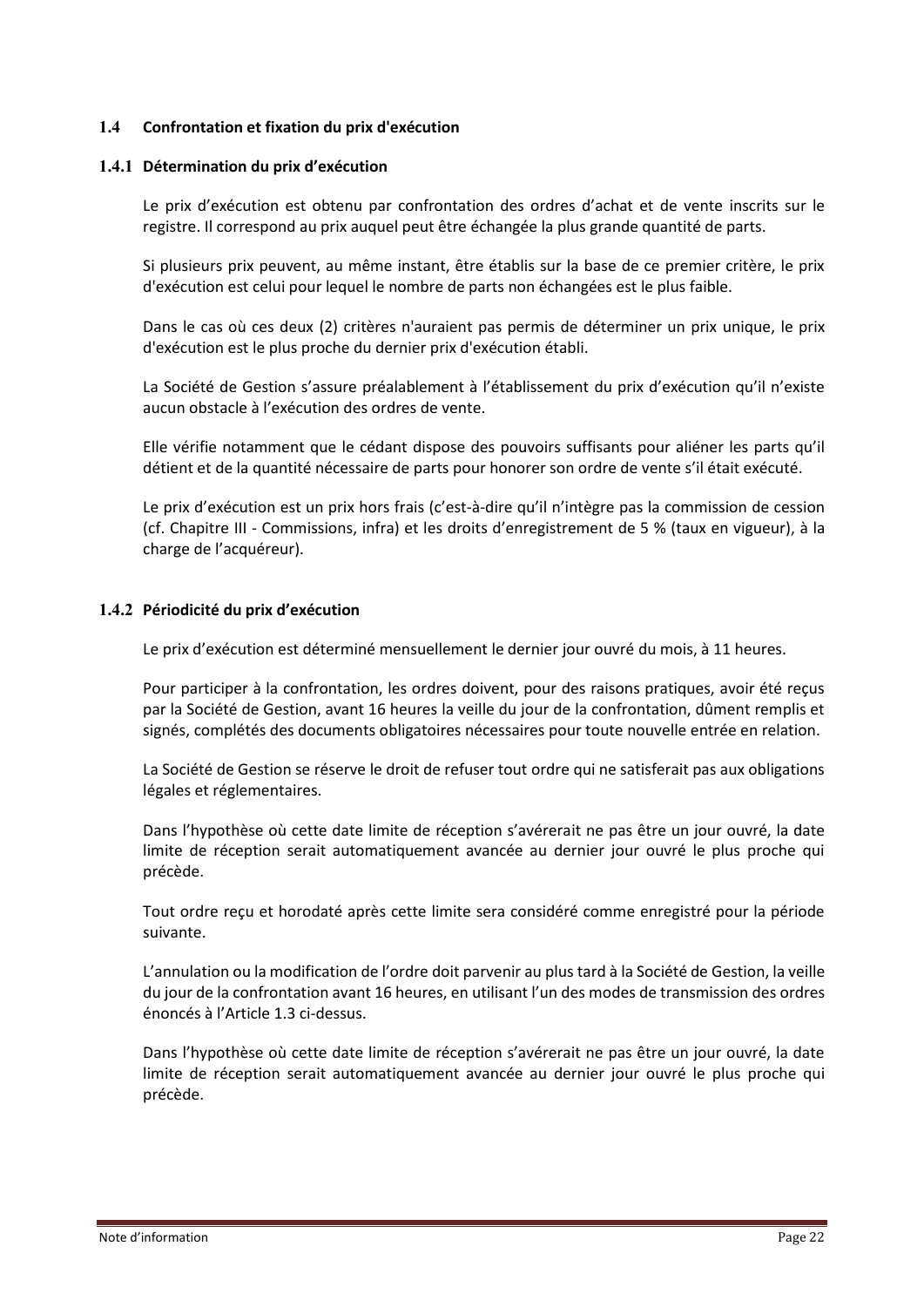#### <span id="page-23-0"></span>**1.4.3 Modification de la périodicité du prix d'exécution**

La modification de la périodicité du prix d'exécution mentionnée à l'Article [1.4.2](#page-22-2) ci-dessus peut être motivée par des contraintes de marché, sans que la durée soit supérieure à trois (3) mois et inférieure à un (1) jour.

La Société de Gestion porte la modification à la connaissance des donneurs d'ordres, des intermédiaires et du public.

Cette information de la modification de la périodicité sera effectuée par :

- un courrier à l'attention des anciens donneurs d'ordres ;
- le bulletin semestriel ;
- le site internet de la Société de Gestion : www.groupamagan-reim.fr, six (6) jours au moins avant sa date d'effet.

#### <span id="page-23-1"></span>**1.4.4 Publication du prix d'exécution**

Le prix d'exécution ainsi que les quantités de parts échangées sont rendus publics par tout moyen approprié le jour de l'établissement du prix : la diffusion de cette information s'effectuera par le site internet de la Société de Gestion : www.groupamagan-reim.fr

La Société de Gestion transmet à toute personne qui en fait la demande, les cinq (5) prix d'achat les plus élevés et les cinq (5) prix de vente les plus faibles figurant sur le registre ainsi que les quantités demandées et offertes à ces prix. Ces informations sont également disponibles sur le site internet de la Société de Gestion : www.groupamagan-reim.fr

#### <span id="page-23-2"></span>**1.5 Clause d'agrément**

Toute cession de parts sociales à un tiers étranger à la SCPI doit recueillir l'agrément de la SCPI, exprimé par l'intermédiaire de la Société de Gestion.

La remise par un donneur d'ordre d'un ordre d'achat à la Société de Gestion vaut pour celui-ci demande d'agrément.

Dans les quinze (15) jours ouvrés suivant la réception de l'ordre d'achat, la Société de Gestion notifie sa décision au donneur d'ordre par écrit en cas d'accord, ou par lettre recommandée avec demande d'avis de réception en cas de refus. Les décisions n'ont pas à être motivées. Faute par la Société de Gestion d'avoir envoyé sa décision dans le délai de quinze (15) jours ouvrés suivant la réception de la demande, l'agrément du cessionnaire est considéré comme donné.

La décision de la SCPI ne peut, en cas de refus de l'agrément, donner lieu à une réclamation quelconque contre la Société de Gestion ou la SCPI.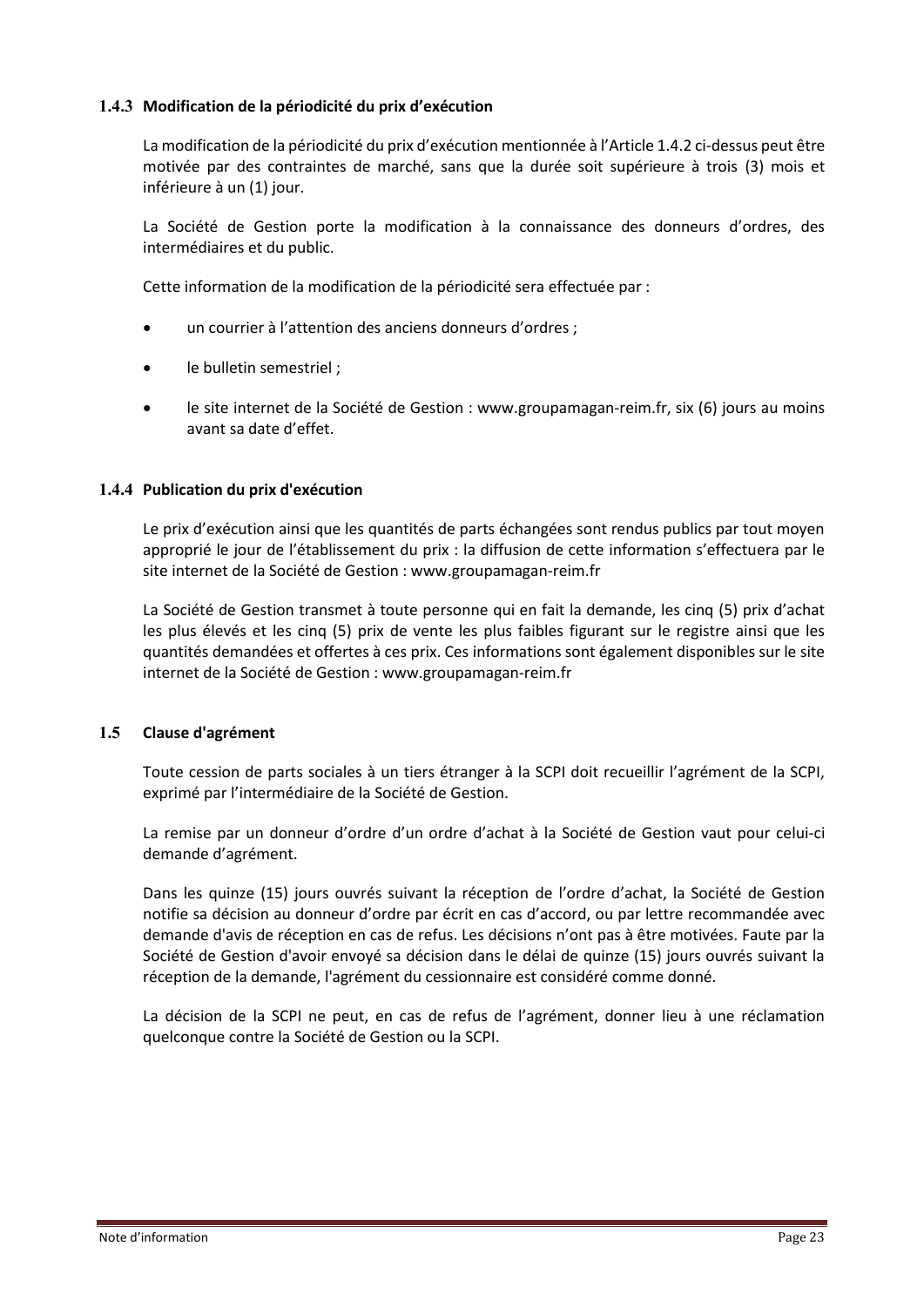#### <span id="page-24-0"></span>**1.6 Blocage du marché secondaire des parts**

#### <span id="page-24-1"></span>**1.6.1 Ordres de vente insatisfaits depuis plus de douze (12) mois**

Dans l'hypothèse où il serait constaté des ordres de vente inscrits depuis plus de douze (12) mois sur le registre tenu par la Société de Gestion représentant plus de 10 % des parts émises par la SCPI, la Société de Gestion en informera sans délai l'AMF.

Dans les deux (2) mois à compter de cette information, la Société de Gestion convoquera une assemblée générale extraordinaire et lui proposera la cession totale ou partielle des actifs et toute autre mesure appropriée. De telles cessions seront réputées conformes à l'article L. 214-114 du Code monétaire et financier.

#### <span id="page-24-2"></span>**1.6.2 Suspension de l'inscription des ordres sur le registre**

Conformément à l'article 422-211 du RGAMF, la Société de Gestion peut par décision motivée et sous sa responsabilité, suspendre l'inscription des ordres sur le registre après en avoir informé par écrit l'AMF.

La Société de Gestion assure, par tout moyen approprié, la diffusion effective et intégrale de cette décision motivée dans le public.

Lorsque la suspension de l'inscription des ordres est motivée par la survenance d'un événement important susceptible, s'il était connu du public, d'avoir une incidence significative sur le prix d'exécution des parts ou la situation et les droits des associés, la Société de Gestion procède à l'annulation des ordres sur le registre et en informe individuellement ses donneurs d'ordres ou les intermédiaires.

#### <span id="page-24-3"></span>**1.7 Constitution d'un fonds de remboursement**

Dans un contexte de faible liquidité du marché des parts, un fonds de remboursement pourrait être créé et doté sur autorisation de l'assemblée générale conformément aux dispositions de l'article 422-231 du RGAMF aux seules fins de remboursement des associés.

Les sommes allouées à ce fonds de remboursement proviendront soit du produit des cessions d'éléments du patrimoine locatif soit de bénéfices affectés lors de l'approbation des comptes annuels.

#### <span id="page-24-4"></span>**2. TRANSACTIONS SUR LE MARCHE DE GRE A GRE**

Les cessions effectuées directement entre associés et acquéreurs sont réputées réalisées sans intervention de la Société de Gestion. Le prix est librement fixé entre les parties.

Deux (2) cas peuvent se présenter :

#### <span id="page-24-5"></span>**2.1 L'acquéreur est déjà associé**

La cession est libre, il suffit de la signifier à la Société de Gestion, par lettre recommandée avec avis de réception.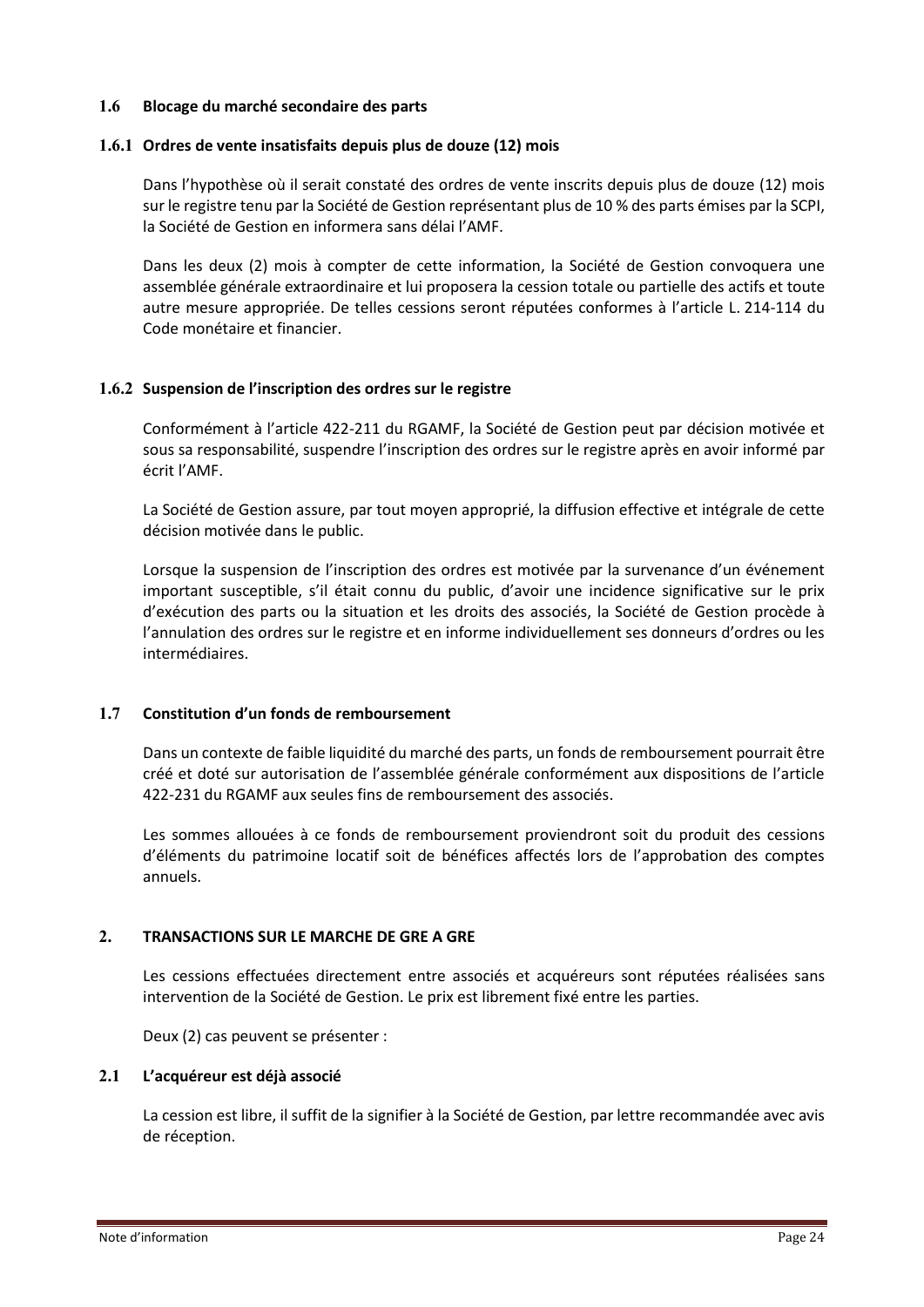#### <span id="page-25-0"></span>**2.2 L'acquéreur n'est pas associé**

Sauf en cas de succession, de liquidation de communauté de biens entre époux, ou de cession soit au conjoint, soit à un ascendant ou à un descendant, la cession de parts à un tiers, à quelque titre que ce soit, est soumise à l'agrément de la SCPI exprimé par l'intermédiaire de la Société de Gestion.

A l'effet d'obtenir cet agrément, l'associé qui désire céder tout ou partie de ses parts doit en informer la Société de Gestion par lettre recommandée avec avis de réception, en indiquant les nom, prénom, domicile du cessionnaire proposé, ainsi que le nombre de parts dont la cession est envisagée et le prix offert.

Dans les quinze (15) jours ouvrés suivant la réception de cette lettre recommandée, la Société de Gestion notifie sa décision à l'associé cédant par écrit en cas d'accord, ou par lettre recommandée avec demande d'avis de réception en cas de refus. Les décisions n'ont pas à être motivées. Faute par la Société de Gestion d'avoir envoyé sa décision dans le délai de quinze (15) jours ouvrés suivant la réception de la demande, l'agrément du cessionnaire est considéré comme donné.

Si la Société de Gestion n'agrée pas le cessionnaire proposé, elle est tenue dans le délai d'un (1) mois à compter de la notification du refus, de faire acquérir les parts soit par un associé ou par un tiers, soit, avec le consentement du cédant, par la SCPI, en vue d'une réduction du capital.

A défaut d'accord entre les parties, le prix de rachat est déterminé par un expert désigné soit par les parties, soit à défaut d'accord, par ordonnance du Tribunal statuant en la forme des référés et sans recours possible.

Si à l'expiration du délai d'un (1) mois à compter de la notification du refus, l'achat n'était pas réalisé, l'agrément serait considéré comme donné.

Toutefois, ce délai pourrait être prolongé par décision de justice, conformément à la loi.

Si la Société de Gestion a donné son consentement à un projet de nantissement de parts dans les conditions prévues ci-dessus, ce consentement emportera agrément en cas de réalisation forcée des parts nanties selon les dispositions du premier alinéa de l'article 2078 du Code civil, à moins que la SCPI ne préfère, après la cession, racheter sans délai les parts, en vue de réduire son capital.

Un droit d'enregistrement, actuellement de 5 %, est exigible sur le prix de la vente et sa justification du paiement au Trésor doit être remise à la Société de Gestion.

#### <span id="page-25-1"></span>**3. DISPOSITIONS GENERALES RELATIVES AUX TRANSACTIONS**

#### <span id="page-25-2"></span>**3.1 Registre des transferts**

Toute transaction donne lieu à une inscription sur le registre des associés qui est réputée constituer l'acte de cession écrit prévu par l'article 1865 du Code civil. Le transfert de propriété qui en résulte est opposable dès cet instant à la SCPI et aux tiers.

#### <span id="page-25-3"></span>**3.2 Pièces nécessaires à la SCPI**

Pour que la cession de parts puisse être effectuée par l'intermédiaire de la Société de Gestion sur le marché secondaire, la SCPI doit être en possession :

d'un ordre de vente, signé par le cédant, (cession par le registre des ordres) ;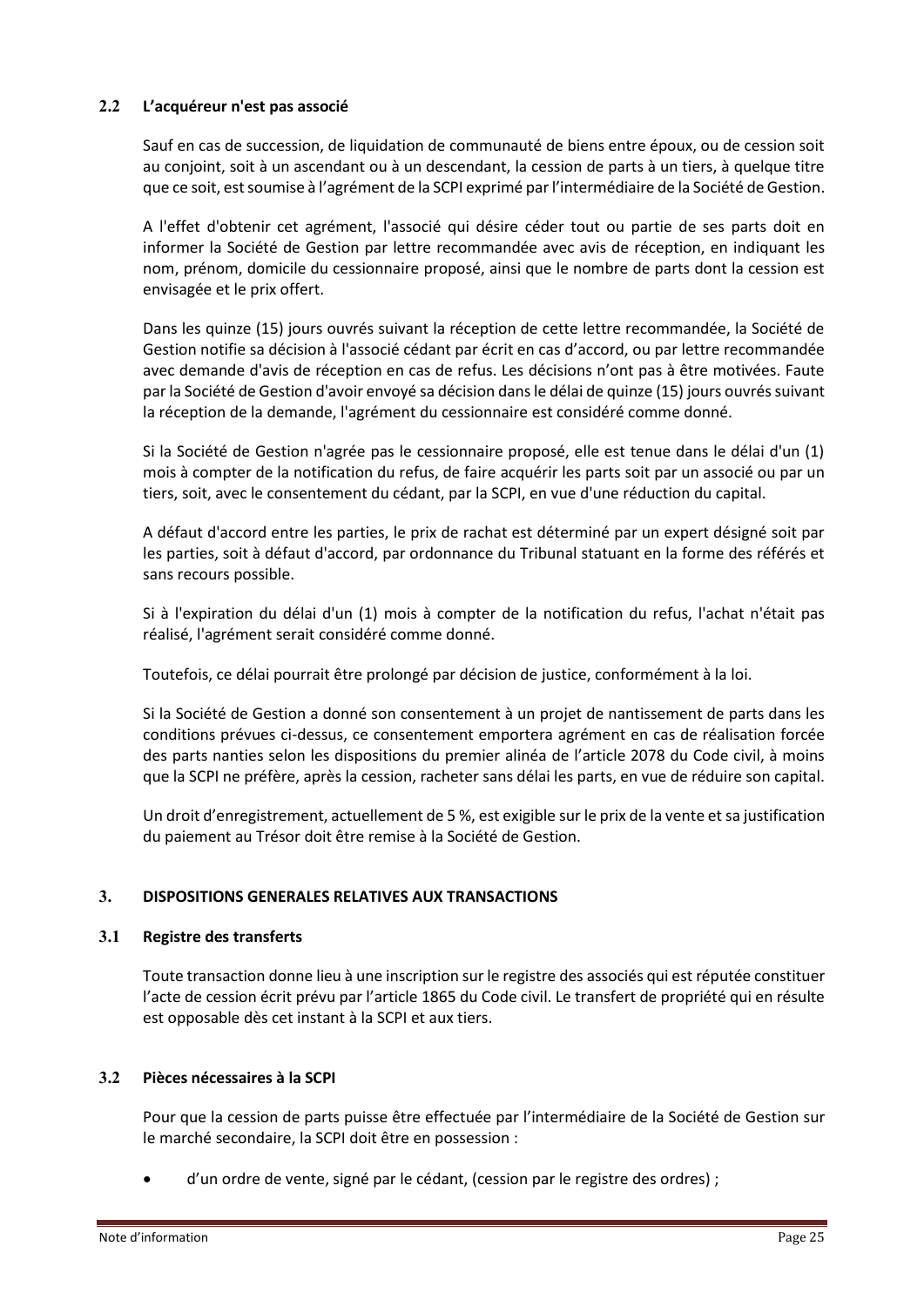• d'un ordre d'achat, signé par le cessionnaire, (cession par le registre des ordres).

Pour que la cession de parts puisse être effectuée directement par un associé de gré à gré, la SCPI doit être en possession :

- de la déclaration de cession dûment enregistrée par l'administration fiscale ;
- du ou des certificats nominatifs détenus par le vendeur, le cas échéant.

Dans le cadre de la lutte contre le blanchiment de capitaux, il appartient à la Société de Gestion, lorsqu'elle commercialise directement les parts le cas échéant, ou aux distributeurs en charge de la commercialisation des parts de la SCPI, de recueillir l'ensemble des documents relatifs à la connaissance du client.

Conformément à la règlementation applicable, les distributeurs sont également en charge de s'assurer que l'investissement dans des parts de SCPI est en adéquation avec les capacités financières, et le profil de risque du client. La Société de Gestion se chargera de cette prestation en cas de commercialisation le cas échéant des parts directement auprès des souscripteurs.

Pour que les mutations, autres que les cessions, puissent être effectuées, la Société de Gestion doit être en possession d'un acte authentique ou d'un jugement.

#### <span id="page-26-0"></span>**3.3 Effet des mutations**

L'objectif (non garanti) de la SCPI est de distribuer des acomptes sur dividendes selon une périodicité trimestrielle.

Les associés qui cèdent leurs parts cessent de participer aux distributions des acomptes à partir du premier jour du trimestre au cours duquel la cession a eu lieu.

La jouissance des parts est transférée aux acquéreurs à compter du premier jour du trimestre au cours duquel la mutation a lieu.

Le complément sur dividende, éventuellement décidé par la Société de Gestion ou par l'assemblée générale, revient intégralement au propriétaire des parts à la date de clôture de l'exercice.

#### <span id="page-26-1"></span>**4. RESTRICTIONS A L'EGARD DES « U.S. PERSON »**

Les parts sociales de la SCPI ne peuvent pas être offertes ou vendues directement ou indirectement aux Etats-Unis d'Amérique (y compris sur ses territoires et possessions), à/au bénéfice d'une « U.S. Person », telle que définie par la réglementation américaine « Regulation S » adoptée par la Securities and Exchange Commission (« SEC »).

Les personnes désirant acquérir ou souscrire des parts sociales de la SCPI auront à certifier par écrit, lors de toute acquisition ou souscription de parts, qu'elles ne sont pas des « U.S. Persons ». Tout associé de la SCPI doit informer immédiatement par écrit la Société de Gestion de la SCPI s'il devient une « U.S. Person ».

La Société de Gestion de la SCPI peut notamment (i) opérer le rachat forcé de parts qui seraient détenues par une « US Person », ou (ii) s'opposer au transfert des parts à une « U.S. Person ».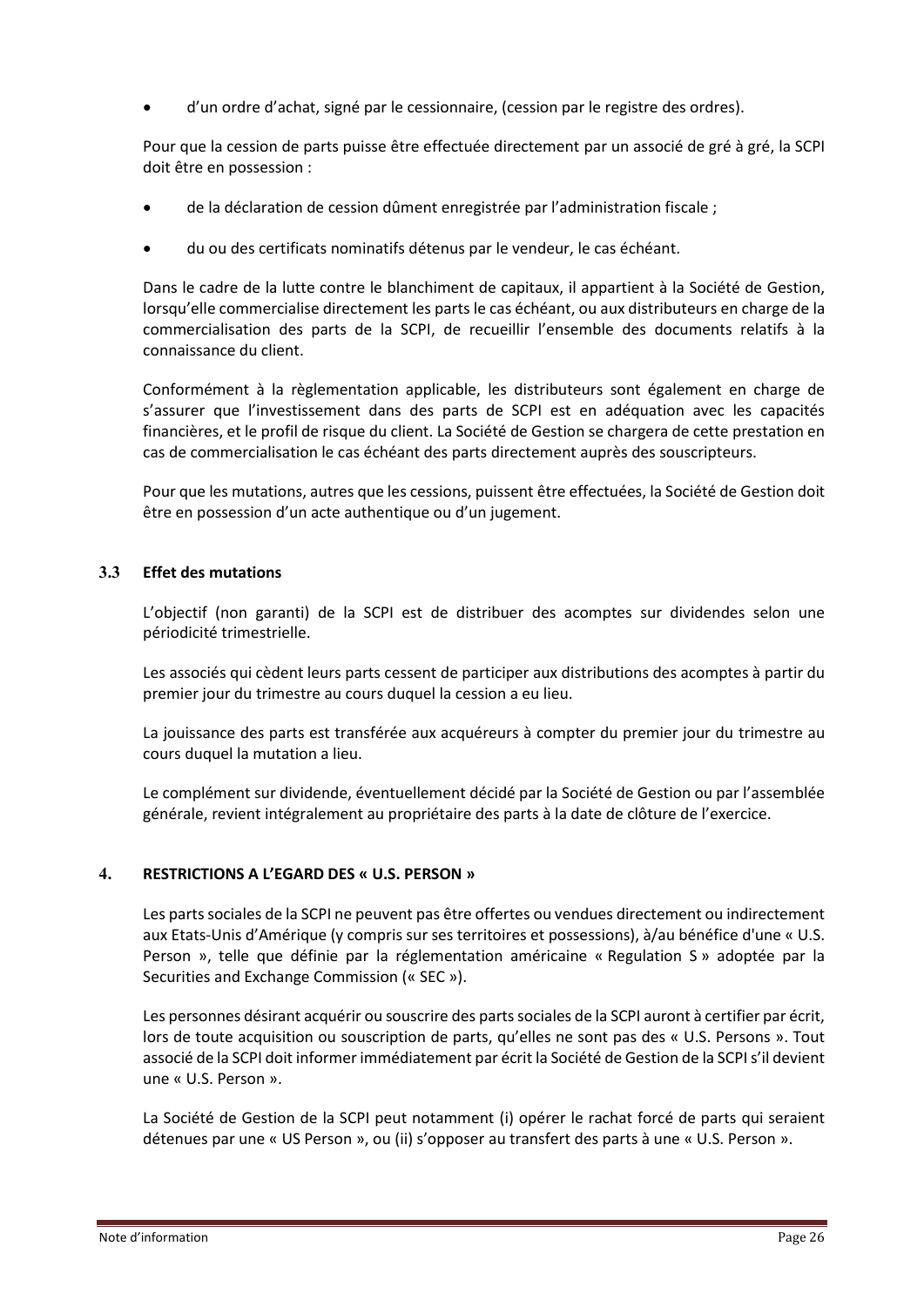L'expression « U.S. Person » s'entend de : (a) toute personne physique résidant aux Etats-Unis d'Amérique; (b) toute entité ou société organisée ou enregistrée en vertu de la réglementation américaine ; (c) toute succession (ou « trust ») dont l'exécuteur ou l'administrateur est « U.S. Person » ; (d) toute fiducie dont l'un des fiduciaires est une « U.S. Person »; (e) toute agence ou succursale d'une entité non-américaine située aux Etats-Unis d'Amérique ; (f) tout compte géré de manière non discrétionnaire (autre qu'une succession ou une fiducie) par un intermédiaire financier ou tout autre représentant autorisé, constitué ou (dans le cas d'une personne physique) résidant aux Etats-Unis d'Amérique; (g) tout compte géré de manière discrétionnaire (autre qu'une succession ou une fiducie) par un intermédiaire financier ou tout autre représentant autorisé, constitué ou (dans le cas d'une personne physique) résidant aux Etats-Unis d'Amérique ; et (h) toute entité ou société, dès lors qu'elle est (i) organisée ou constituée selon les lois d'un pays autre que les Etats-Unis d'Amérique et (ii) établie par une « U.S. Person » principalement dans le but d'investir dans des titres non enregistrés sous le régime de l'U.S. Securities Act de 1933, tel qu'amendé, à moins qu'elle ne soit organisée ou enregistrée et détenue par des « Investisseurs Accrédités » (tel que ce terme est défini par la « Règle 501(a) » de l'U.S. Securities Act de 1933, tel qu'amendé) autres que des personne physiques, des successions ou des trusts.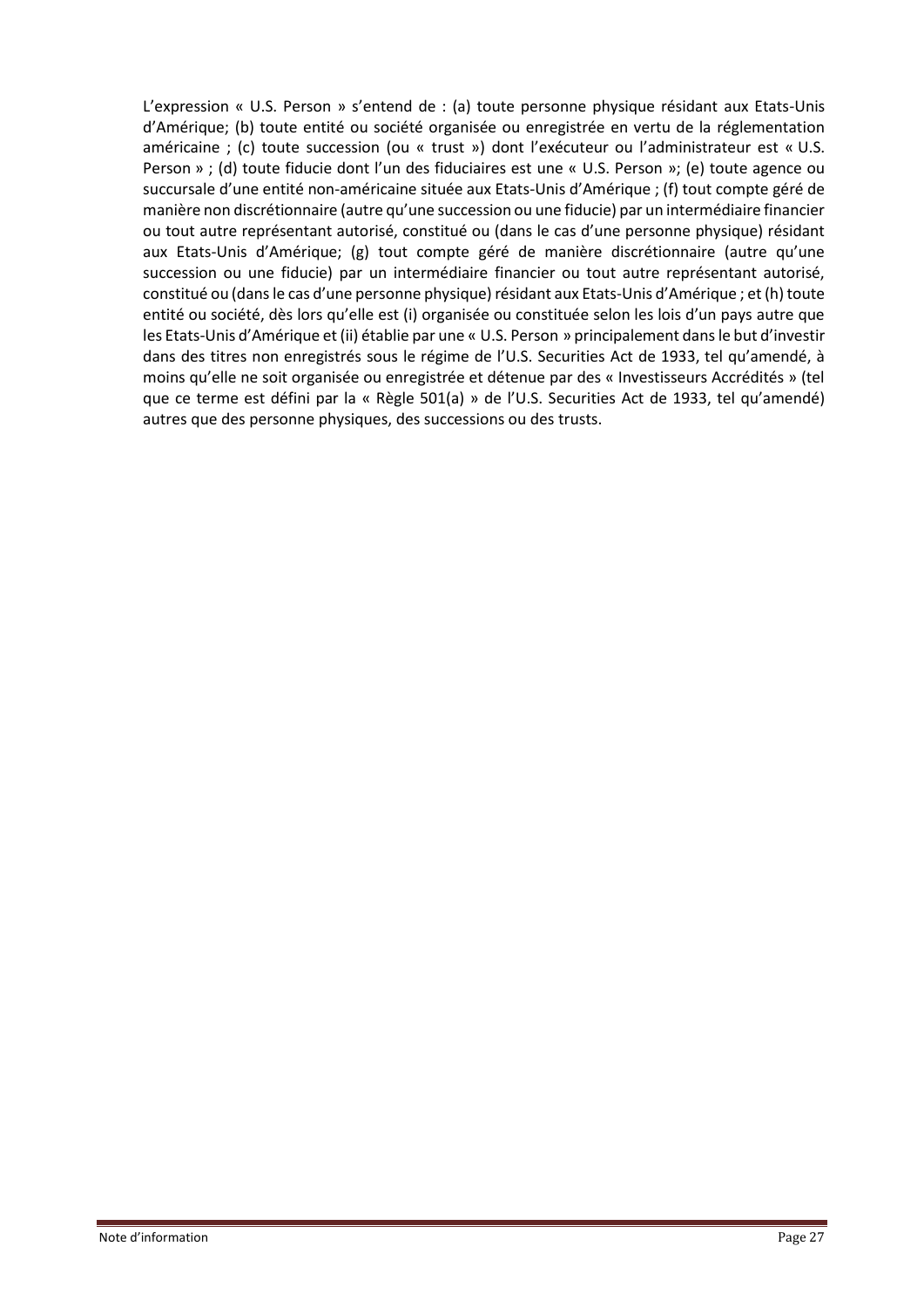# **CHAPITRE III - COMMISSIONS**

#### <span id="page-28-1"></span><span id="page-28-0"></span>**1. COMMISSION DE GESTION**

La Société de Gestion percevra une commission de gestion de 10 % HT du montant (soit 12 % TTC au taux de TVA en vigueur) :

- (i) des produits locatifs hors taxes encaissés directement ou indirectement (au prorata de la participation de la SCPI) ; et
- (ii) des produits financiers nets encaissés par la SCPI.

Sont couverts par cette commission les frais relatifs à la gestion de la SCPI, ce qui inclut :

- les frais de distribution des revenus ;
- les frais de création, d'impression et de distribution des documents d'information obligatoires ;
- les frais de gestion, de comptabilité, de tenue informatique du fichier des associés, de bureau et de secrétariat ;
- les frais de gestion locative du patrimoine ;
- les cotisations à l'ASPIM et à l'AMF.

#### <span id="page-28-2"></span>**2. COMMISSION DE SOUSCRIPTION DE PARTS**

La Société de Gestion percevra une commission de souscription du produit de chaque augmentation de capital, prime d'émission comprise, d'un montant de 10 % TTC maximum (au taux de TVA en vigueur), se décomposant de la manière suivante :

- (i) des frais de collecte (notamment préparation et réalisation des augmentations de capital, placement des parts de la SCPI et rémunération des distributeurs, etc…) de 7 % TTI (commission exonérée de TVA conformément à l'article 261 c) 1° e) du Code Général des Impôts) ;
- (ii) des frais de recherche des actifs immobiliers, ainsi que les frais et honoraires d'intermédiaires et d'experts, d'études, d'audits et de diagnostics etc… y afférents, de 2,5 % HT soit 3 % TTC au taux de TVA en vigueur.

La Société de Gestion se réserve le droit de ne pas prélever ou de rétrocéder tout ou partie de la commission de souscription.

#### <span id="page-28-3"></span>**3. COMMISSION DE CESSION DE PARTS**

#### <span id="page-28-4"></span>**3.1 Commission en cas de cession résultant d'une cession à titre gratuit, en cas de décès ou de cession de gré à gré**

Afin de couvrir les frais de constitution de dossier lors d'une transmission de parts, par voie de succession, divorce ou donation, la Société de Gestion percevra une commission forfaitaire de cent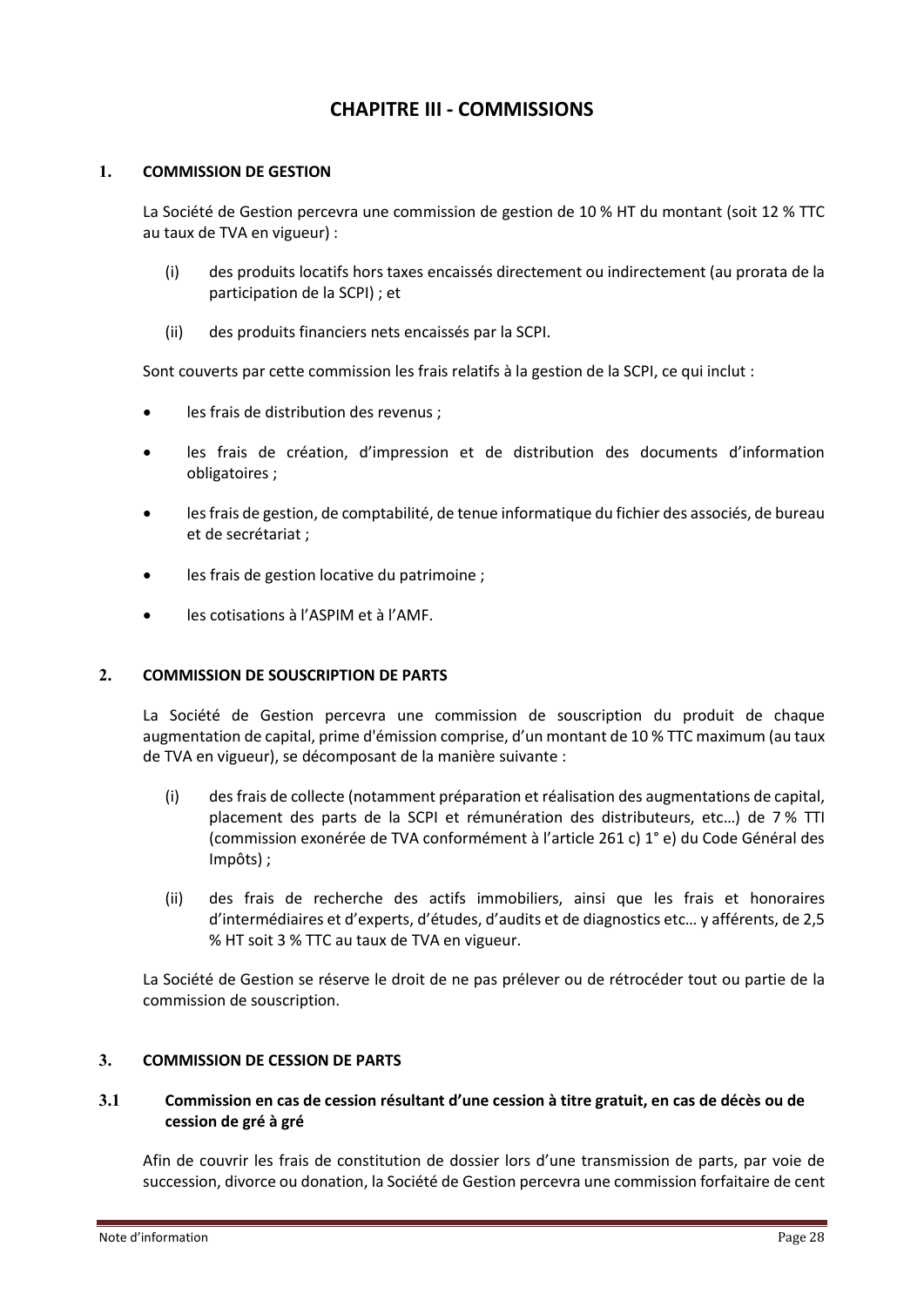trente-cinq (135) euros HT (soit cent soixante-deux (162) euros TTC au taux de TVA en vigueur) par type d'opération.

Afin de couvrir les frais de constitution de dossier lors d'un transfert de parts par voie de cession de gré à gré, la Société de Gestion aura également droit à une somme forfaitaire de cent (100) euros HT (soit cent vingt (120) euros TTC au taux de TVA en vigueur), par type d'opération.

Les droits d'enregistrement de 5 % du prix de cession sont à régler au Trésor Public par les parties avant l'envoi de l'acte de cession à la Société de Gestion.

Les frais de constitution de dossier visés ci-dessus et relatives aux cessions de parts sont à la charge des cessionnaires, des donataires ou des ayant droits.

#### <span id="page-29-0"></span>**3.2 Commission en cas de cession intervenant sur le marché secondaire**

En cas de cession de parts réalisée sur le marché secondaire par confrontation des ordres d'achat et de vente en application de l'article L. 214-93 du Code monétaire et financier, la Société de Gestion percevra de la part de l'acquéreur une commission d'intervention de 5 % hors taxes du montant de la transaction (prix d'exécution), soit 6 % TTC (au taux de TVA en vigueur), pour couvrir l'organisation du marché secondaire des parts.

A cette commission s'ajoutent les droits d'enregistrement de 5 %, qui seront supportés par l'acquéreur.

#### <span id="page-29-1"></span>**4. COMMISSION D'ACQUISITION ET DE CESSION D'ACTIFS IMMOBILIERS**

#### <span id="page-29-2"></span>**4.1 Commission d'acquisition d'actifs immobiliers**

La Société de Gestion ne percevra pas de commission d'acquisition d'actifs immobiliers.

Elle pourra percevoir à l'avenir, et au plus tôt à l'issue de la 1ère augmentation de capital, une commission de cette nature si elle y a été autorisée préalablement par l'assemblée générale des associés.

#### <span id="page-29-3"></span>**4.2 Commission de cession d'actifs immobiliers**

La Société de Gestion ne percevra pas de commission de cession d'actifs immobiliers pendant les cinq (5) premiers exercices.

A compter du sixième exercice, la Société de Gestion percevra une commission de 2 % HT, soit 2,40 % TTC (au taux de TVA en vigueur) du prix de cession net vendeur, cette commission étant perçue à réception des fonds par la SCPI.

Lorsque la cession d'un actif immobilier n'est pas réalisée directement mais par l'intermédiaire d'une cession des parts d'une société sous-jacente, l'assiette de la commission de cession correspondra à la valorisation (hors taxes, hors frais, hors droits) des actifs immobiliers détenus par ladite société dont les parts sont cédées, au prorata de la quote-part que détient la SCPI.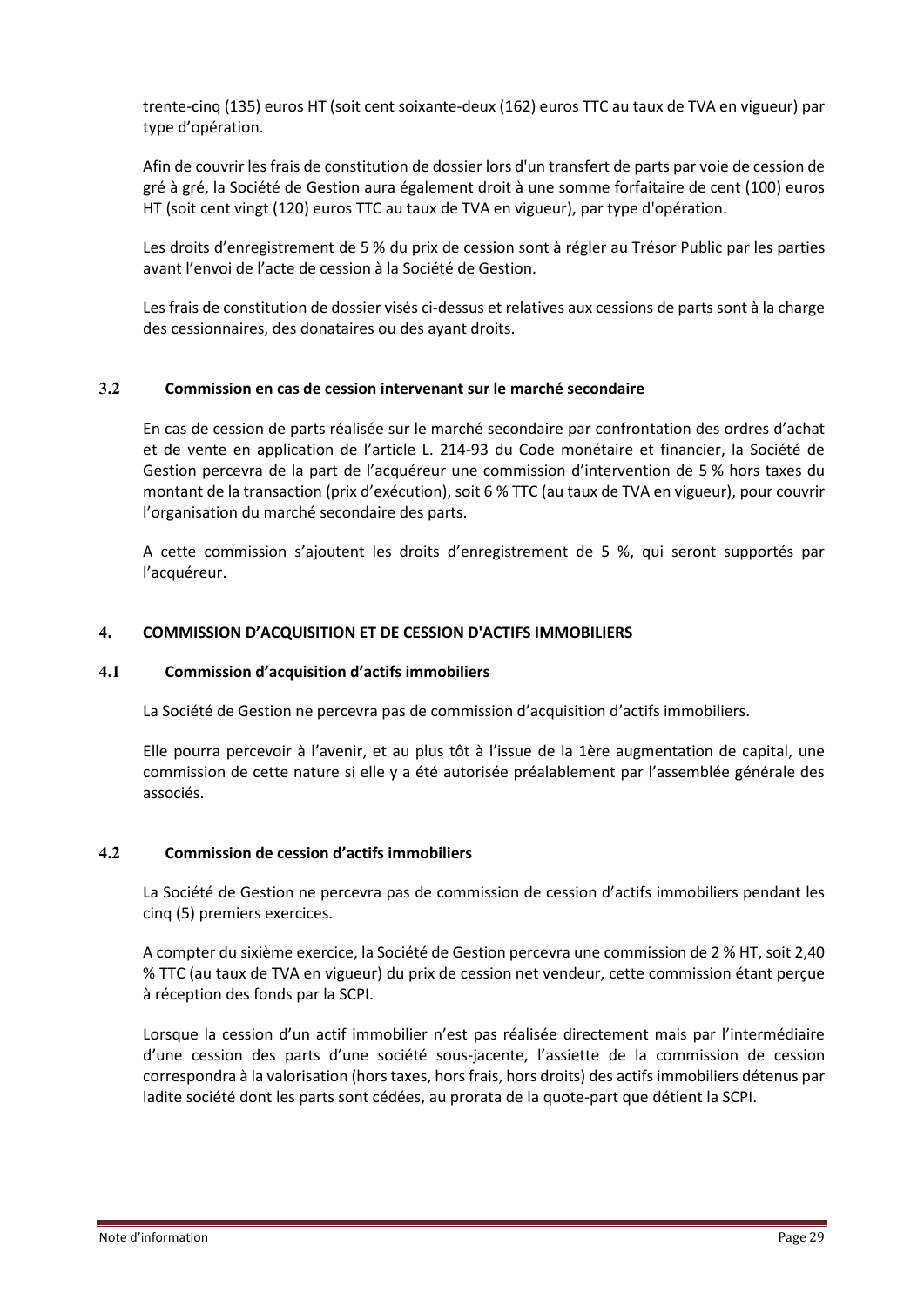#### <span id="page-30-0"></span>**5. COMMISSION DE SUIVI ET DE PILOTAGE DE LA REALISATION DES TRAVAUX**

Par décision en date du 27 juin 2019, l'Assemblée Générale Mixte, a décidé de fixer la commission de suivi et de pilotage de la réalisation des travaux d'amélioration, d'agrandissement, et de reconstruction du patrimoine immobilier, perçue par la Société de Gestion à maximum 2,00 % HT du montant HT des travaux effectués.

La prise en charge des frais supplémentaires pourra être soumise à l'agrément de l'assemblée générale des associés, pour couvrir des charges exceptionnelles ou non, qui pourraient résulter notamment de mesures législatives ou réglementaires ou de toutes autres circonstances juridiques, économiques ou sociales.

#### <span id="page-30-1"></span>**6. REMUNERATIONS VERSEES DANS LE CADRE DES PRESTATIONS DELEGUEES A DES SOCIETES DU GROUPE GROUPAMA**

| Société             | <b>Mission</b>                | <b>Assiette</b>                               | <u>Taux</u> |
|---------------------|-------------------------------|-----------------------------------------------|-------------|
|                     | Conseil stratégique           | Loyers annuels HT encaissés                   | 2,1%        |
|                     | <b>Gestion locative</b>       | Loyers annuels HT encaissés                   | 1,5%        |
|                     | <b>Gestion technique</b>      | Loyers annuels HT encaissés                   | 1,5%        |
| Groupama Immobilier | Commercialisation des         | Loyer annuel HT hors franchise                | 20,0%       |
|                     | locaux vacants                |                                               |             |
|                     | Rédaction et négociation      | Loyer annuel HT hors franchise                | 5,0%        |
|                     | des baux et avenants          |                                               |             |
|                     |                               | 230.000 € HT annuels au titre des missions    |             |
| Groupama Immobilier | <b>Gestion Administrative</b> | portant sur la SCPI et 20.000 € HT annuels au |             |
|                     |                               | titre des missions sur chaque filiale         |             |

Ces rémunérations sont versées par la Société de Gestion de Portefeuille aux prestataires concernés et ne génèrent pas de frais supplémentaires pour la SCPI.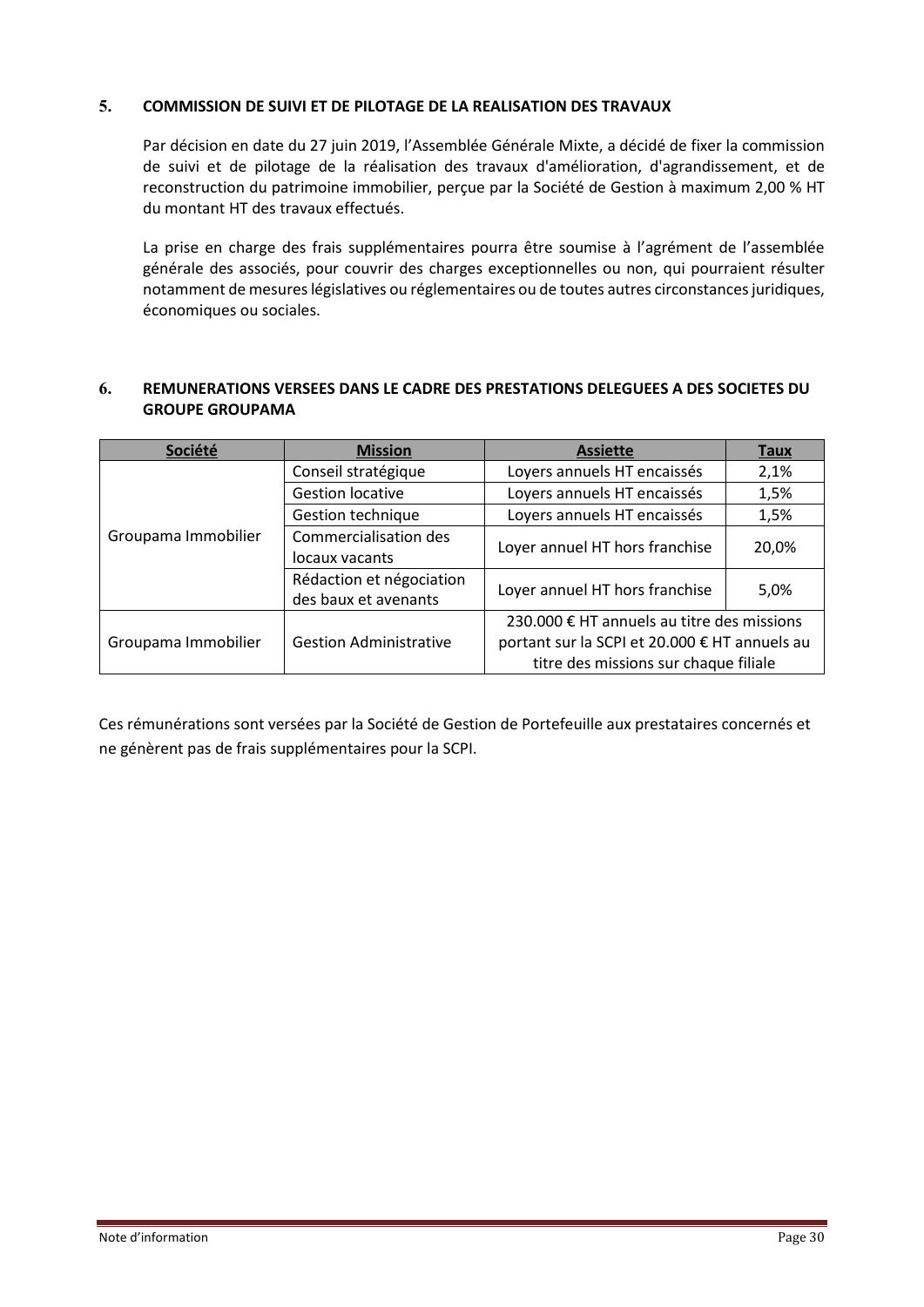# **CHAPITRE IV - FONCTIONNEMENT DE LA SCPI**

#### <span id="page-31-1"></span><span id="page-31-0"></span>**1. REGIME DES ASSEMBLEES**

#### <span id="page-31-2"></span>**1.1 Convocation**

L'assemblée générale de la SCPI réunit les associés.

Conformément à l'article R. 214-136 du Code monétaire et financier, l'assemblée générale est convoquée par la Société de Gestion.

A défaut, l'assemblée générale peut être convoquée par :

- le conseil de surveillance ;
- un commissaire aux comptes;
- un mandataire désigné en justice à la demande, d'un ou plusieurs associés réunissant au moins le dixième du capital social, ou tout intéressé en cas d'urgence ;
- le(s) liquidateur(s).

L'assemblée générale se réunit au moins une (1) fois par an pour l'approbation des comptes dans les six (6) mois suivants la clôture de l'exercice.

#### <span id="page-31-3"></span>**1.2 Modalités de convocation**

Les associés sont convoqués aux assemblées générales par un avis de convocation inséré au BALO, et par une lettre ordinaire qui leur est directement adressée, ou par courrier électronique pour les associés l'ayant préalablement expressément accepté.

Les associés ayant accepté le recours à la voie électronique transmettent à la SCPI leur adresse email, et devront informer la SCPI en cas de modification de leur adresse électronique.

Tout associé peut demander à être convoqué par lettre recommandée.

Conformément à l'article R. 214-139 du Code monétaire et financier, le délai entre la date de l'insertion contenant l'avis de convocation ou la date de l'envoi des lettres, si cet envoi est postérieur, et la date de l'assemblée générale, est au moins de quinze (15) jours sur première convocation et de six (6) jours sur deuxième convocation.

#### <span id="page-31-4"></span>**1.3 Information des associés**

Avec l'avis de convocation à l'assemblée générale, tout associé recevra une brochure regroupant les documents et renseignements mentionnés à l'article R. 214-144 du Code monétaire et financier, à savoir :

- le rapport de la Société de Gestion ;
- le ou les rapports du conseil de surveillance ;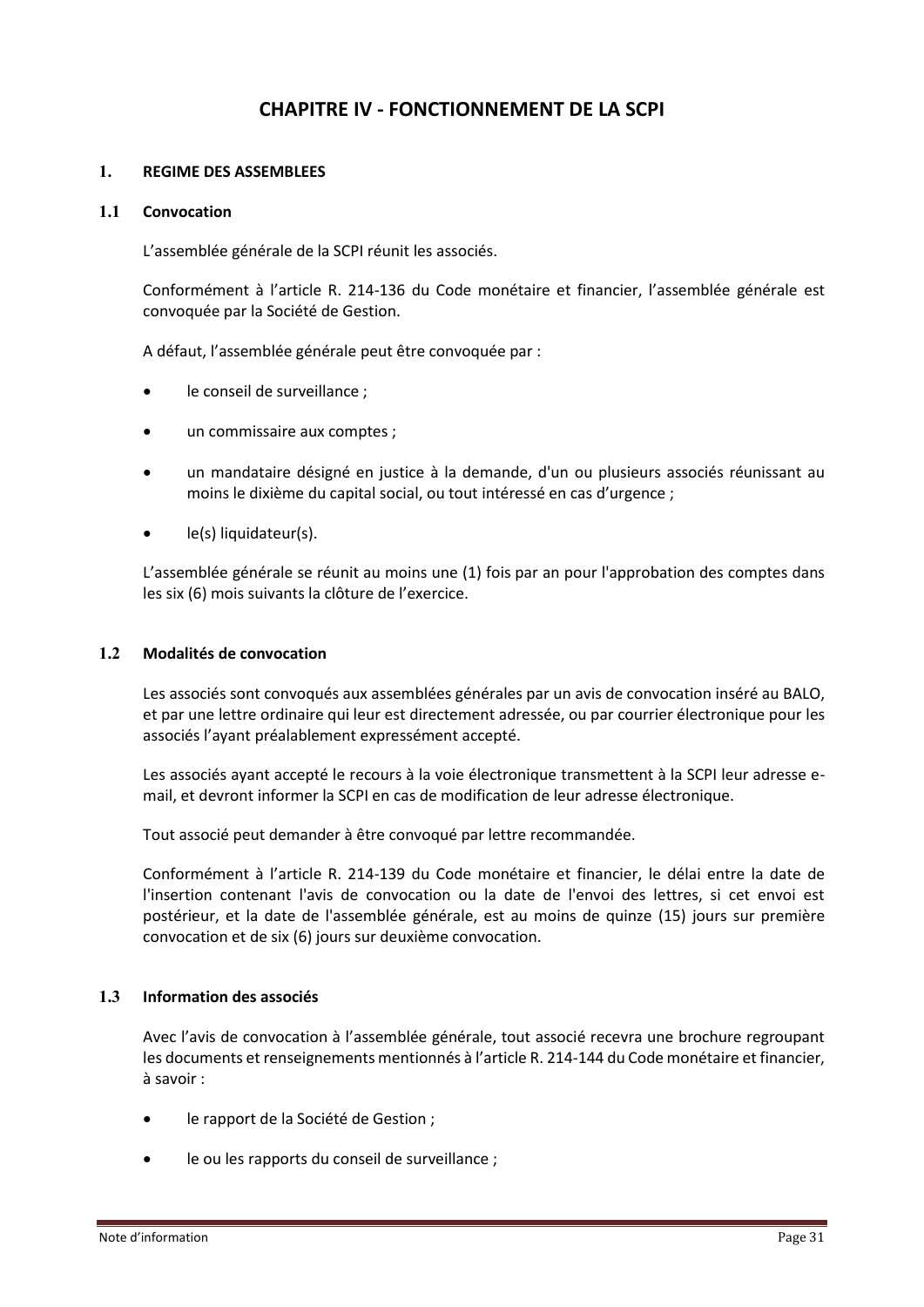- le ou les rapports des commissaires aux comptes ;
- le ou les formules de vote par correspondance ou par procuration.

Les associés recevront en outre le compte de résultat, le bilan et l'annexe lorsque l'assemblée générale ordinaire sera amenée à se prononcer sur le dernier exercice clos dans les conditions prévues à l'article L. 214-103 du Code monétaire et financier.

#### <span id="page-32-0"></span>**1.4 Représentation**

Les associés peuvent se faire représenter aux assemblées générales.

Conformément à l'article L. 214-104 du Code monétaire et financier, tout associé peut recevoir des pouvoirs émis par d'autres associés en vue d'être représentés à l'assemblée sans autre limite que celles qui résultent des dispositions légales et statutaires fixant le nombre maximal des voix dont peut disposer une même personne, tant en son nom personnel que comme mandataire.

#### <span id="page-32-1"></span>**1.5 Vote par correspondance**

Tout associé peut voter par correspondance, au moyen d'un formulaire communiqué par la Société de Gestion.

Pour le calcul du quorum il n'est tenu compte que des formulaires qui ont été reçus avant la date limite fixée par la Société de Gestion, date qui ne peut être antérieure de plus trois (3) jours à la date de la réunion de l'assemblée générale.

#### <span id="page-32-2"></span>**1.6 Quorum et scrutin**

L'assemblée générale ne délibère valablement sur première convocation que si les associés présents ou représentés détiennent au moins le quart du capital lorsque l'assemblée générale est ordinaire et au moins la moitié du capital lorsque l'assemblée générale est extraordinaire.

Sur deuxième convocation aucun quorum n'est requis.

Chaque associé dispose d'un nombre de voix proportionnel à sa part dans le capital.

Les décisions des assemblées générales sont prises à la majorité des voix dont disposent les associés présents et représentés ou ayant voté par correspondance.

#### <span id="page-32-3"></span>**1.7 Ordre du jour**

Les questions inscrites à l'ordre du jour sont libellées de telle sorte que leur contenu et leur portée apparaissent clairement sans qu'il y ait lieu de se reporter à d'autres documents que ceux joints à la lettre de convocation.

Un ou plusieurs associés représentant au moins 5 % du capital peuvent demander l'inscription à l'ordre du jour de l'assemblée de projets de résolutions. Cette demande est adressée au siège social, par lettre recommandée avec avis de réception, ou télécommunication électronique, vingtcinq (25) jours au moins avant la date de l'assemblée réunie sur première convocation.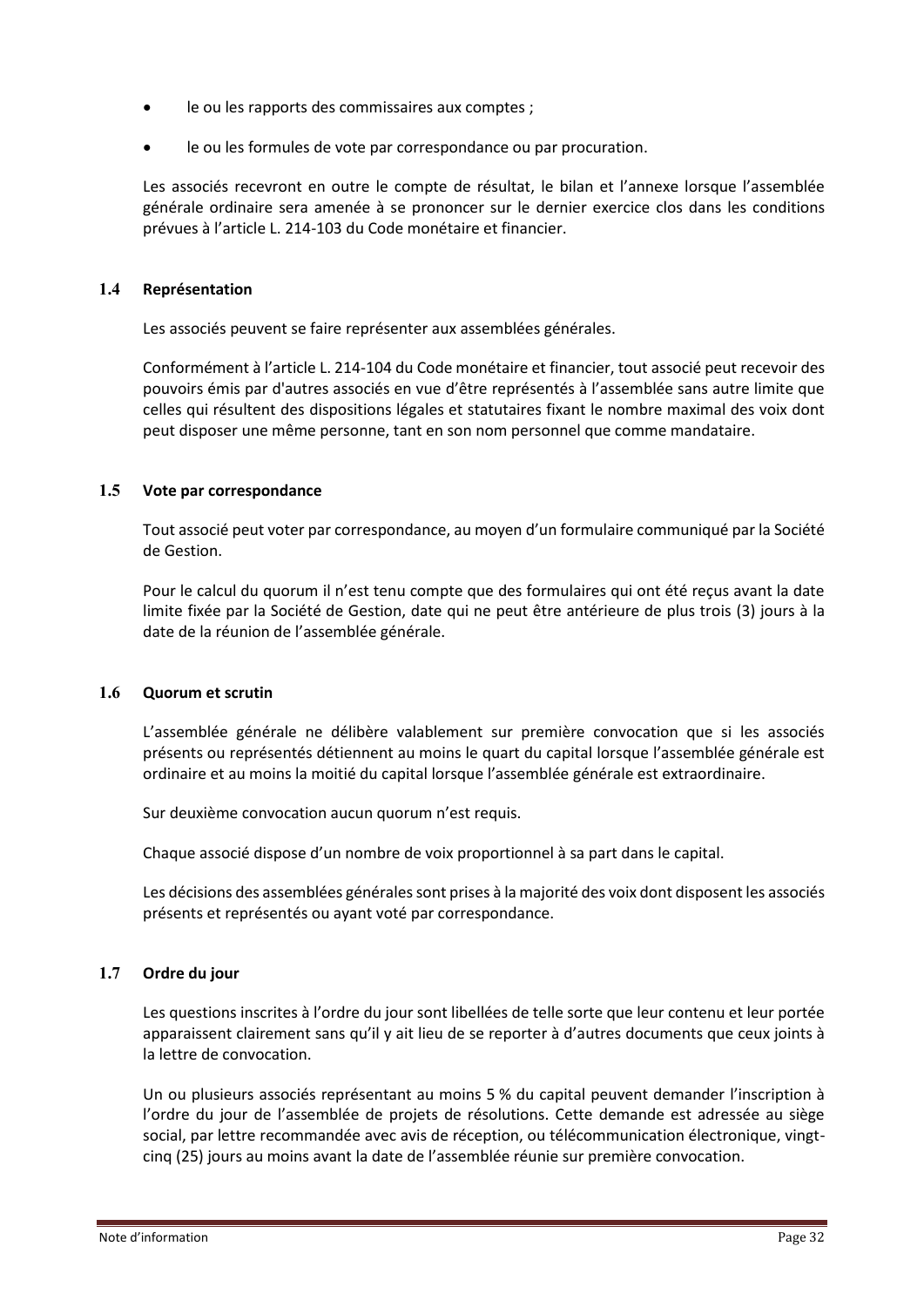Toutefois, lorsque le capital est supérieur à sept cent soixante mille euros (760 000 euros), en application de l'article R. 214-138 du Code monétaire et financier, le montant du capital à représenter en application de l'alinéa précédent est, selon l'importance dudit capital, réduit ainsi qu'il suit :

- 4,00 % pour les sept cent soixante mille (760 000) premiers euros ;
- 2,50 % pour la tranche de capital comprise entre sept cent soixante mille (760 000) et sept millions six cent mille (7 600 000) euros ;
- 1,00 % pour la tranche de capital comprise entre sept millions six cent mille (7 600 000) et quinze millions deux cent mille (15 200 000) euros ;
- 0,50 % pour le surplus de capital.

Le texte des projets de résolutions peut être assorti d'un bref exposé des motifs.

La Société de Gestion accuse réception des projets de résolutions par lettre recommandée dans un délai de cinq (5) jours à compter de cette réception. Les projets de résolutionssont inscrits à l'ordre du jour et soumis au vote de l'assemblée générale.

#### <span id="page-33-0"></span>**2. REPARTITION DES BENEFICES**

Le bénéfice distribuable, déterminé par l'assemblée générale ordinaire, est constitué par le bénéfice de l'exercice, diminué des pertes antérieures et augmenté des reports bénéficiaires.

Le bénéfice ainsi déterminé, diminué des sommes que l'assemblée générale a décidé de mettre en réserves ou de reporter à nouveau, est distribué aux associés proportionnellement au nombre de parts possédées par chacun d'eux en tenant compte des dates d'entrée en jouissance.

L'assemblée peut, en outre, décider la mise en distribution des sommes prélevées sur les réserves dont elle a la disposition. En ce cas, la décision indique expressément les postes de réserve sur lesquels les prélèvements sont effectués.

La Société de Gestion a la faculté de répartir, avant l'approbation des comptes de l'exercice, des acomptes (en principe trimestriels) à valoir sur le dividende et d'en fixer le montant et la date de distribution, à la condition qu'une situation comptable établie au cours ou la fin de l'exercice et certifiée par le commissaire aux comptes fasse apparaître que la SCPI a réalisé au cours de la période écoulée, après constitution des amortissements et provisions nécessaires, notamment pour travaux, déduction faite, s'il y a lieu, des pertes antérieures et compte tenu des reports bénéficiaires, un bénéfice net.

#### <span id="page-33-1"></span>**3. PROVISION POUR GROS ENTRETIENS**

Conformément au règlement ANC 2016-03, les provisions de gros entretiens interviennent à l'occasion de programmes pluriannuels pour chaque actif immobilier et ont pour objet de maintenir en l'état le parc immobilier de la SCPI et ainsi de vérifier le bon fonctionnement des installations ou d'y apporter un entretien sans prolonger leur durée de vie au-delà de celle prévue initialement.

Ces travaux doivent également être planifiés pour cinq ans. Ils sont inscrits dans le plan pluriannuel revu chaque année.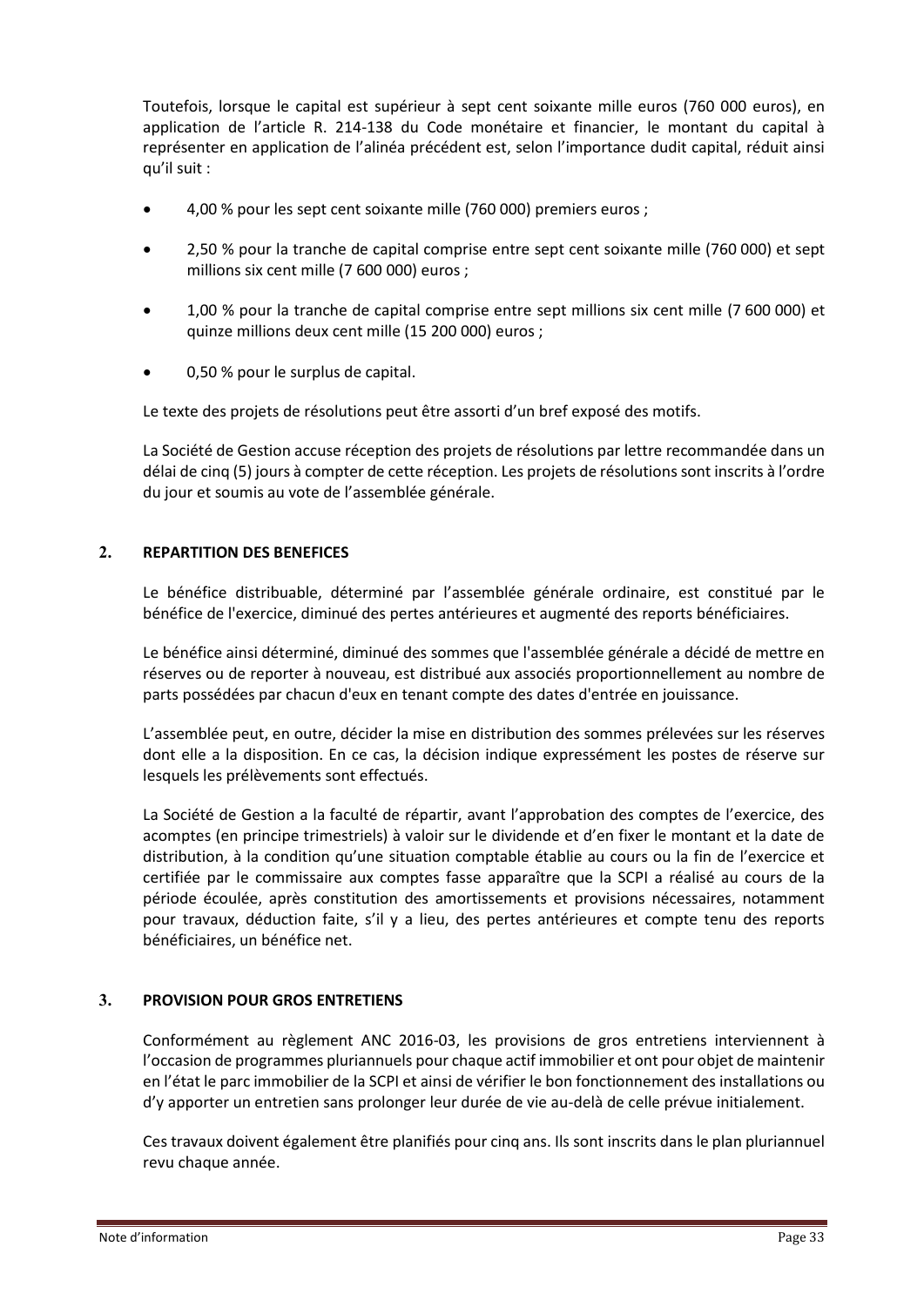Il est rappelé que les SCPI ne comptabilisent pas séparément les éléments principaux des immobilisations corporelles. Par conséquent, les dépenses de gros entretien faisant l'objet de programmes pluriannuels en application de lois, règlements ou de pratiques constantes ne peuvent pas être comptabilisées dès l'origine comme un composant distinct de l'immobilisation.

Une provision doit être comptabilisée pour couvrir les dépenses engagées telles que définies dans le plan pluriannuel de travaux :

- Si les travaux sont individualisés, probables et évalués avec une approximation suffisante ;
- Si les travaux sont inscrits dans le plan pluriannuel de travaux ;
- Si les travaux sont prévus pour les cinq prochaines années.

Des provisions exceptionnelles peuvent être également dotées à titre complémentaire en couverture de travaux importants et spécifiquement identifiés.

#### <span id="page-34-0"></span>**4. CONVENTIONS PARTICULIERES**

Toute convention intervenant entre la SCPI et la Société de Gestion ou tout associé de la SCPI, doit, sur la base des rapports du conseil de surveillance et des commissaires aux comptes, être approuvée par l'assemblée générale des associés.

#### <span id="page-34-1"></span>**5. DEMARCHAGE ET PUBLICITE**

Le démarchage financier est réglementé par les articles L. 341-1 et suivants du Code monétaire et financier ainsi que par les textes subséquents. Il ne peut être effectué que par l'intermédiaire des établissements visés à l'article L. 341-3 du Code monétaire et financier.

La publicité est soumise aux dispositions de l'article 422-196 du RGAMF qui prévoient que, pour procéder au placement de parts dans le public, les SCPI peuvent recourir à tout procédé de publicité à condition que soient indiqués :

- la dénomination sociale de la SCPI ;
- l'existence de la note d'information en cours de validité visée par l'AMF, sa date, le numéro de visa, ainsi que les lieux où on peut se la procurer gratuitement ;
- une information indiquant que la note d'information est fournie gratuitement sur demande sur un support durable au sens de l'article 314-5 du RGAMF ou mise à disposition sur le site internet de la SGP.

#### <span id="page-34-2"></span>**6. REGIME FISCAL**

En l'état actuel de la législation, le régime fiscal applicable aux associés de la SCPI est résumé ciaprès. L'attention des associés est attirée sur le fait que ce régime fiscal est susceptible d'être modifié par le législateur. Les souscripteurs ou acquéreurs de parts de la SCPI sont invités à étudier leur situation fiscale particulière avec leur conseil fiscal habituel.

Les SCPI n'entrent pas dans le champ d'application de l'impôt sur les sociétés conformément à article 239 septies du Code général des impôts. Les associés des SCPI, qu'ils soient personnes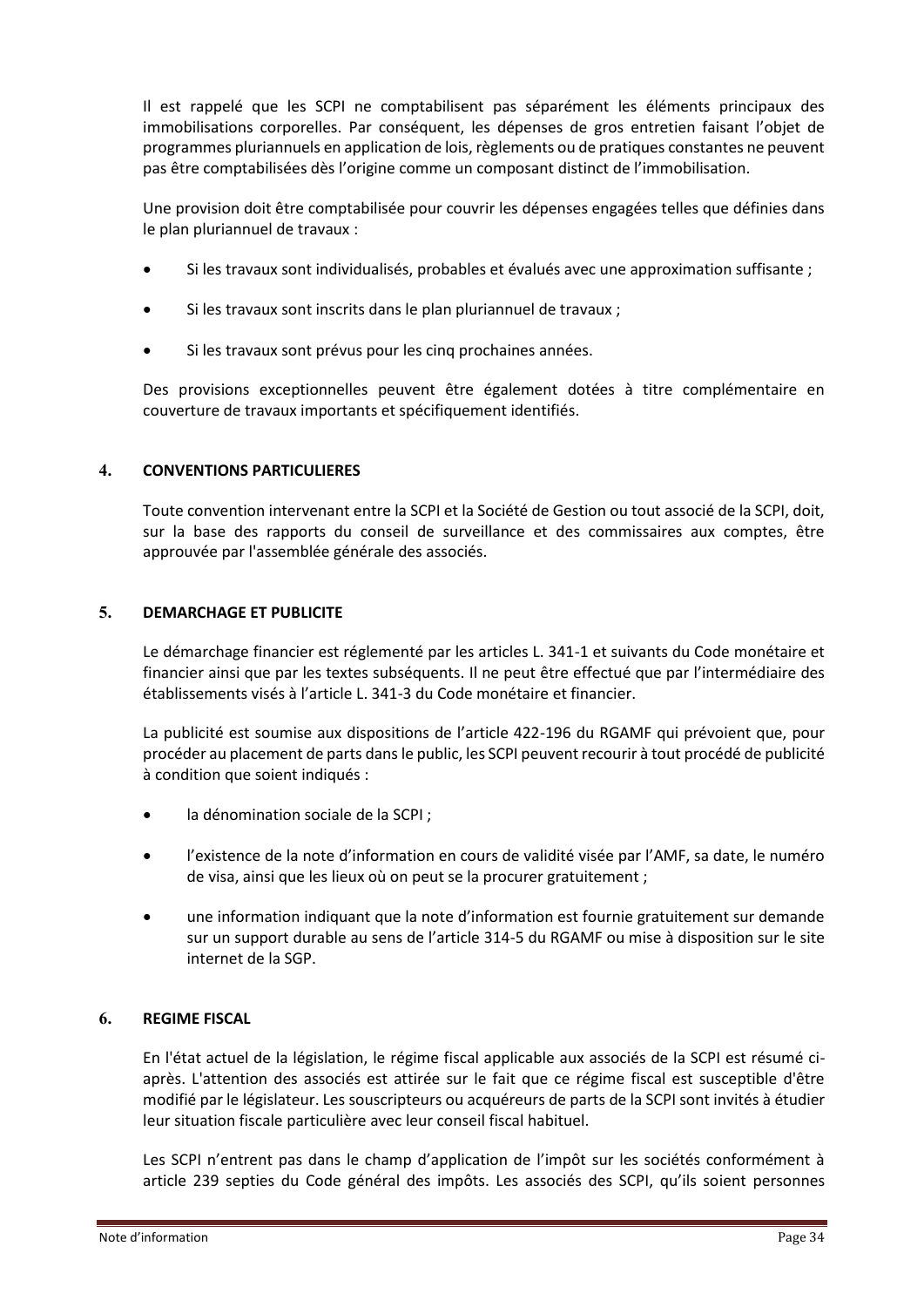physiques ou personnes morales, sont personnellement soumis à l'impôt sur le revenu des personnes physiques ou à l'impôt sur les sociétés (s'il s'agit de personnes morales relevant de cet impôt), sur la part des bénéfices sociaux correspondant à leurs droits dans la SCPI.

Chaque produit encaissé par la SCPI est imposé au niveau de l'associé selon le régime d'imposition qui lui est propre.

#### <span id="page-35-0"></span>**6.1 Fiscalité des personnes physiques résidant en France agissant dans le cadre de la gestion de leur patrimoine privé**

Chaque associé personne physique est personnellement passible de l'impôt sur le revenu pour la part des bénéfices sociaux correspondant à ses droits dans la SCPI. Chaque produit encaissé par la SCPI est imposé au niveau de l'associé selon le régime d'imposition qui lui est propre. La quote-part de résultat ainsi déterminée est imposable entre les mains de l'associé, que cette quote-part soit ou non effectivement distribuée par la SCPI à l'associé. Corrélativement, si l'associé reçoit des dividendes distribués par la SCPI, ceux-ci ne sont jamais imposables, conformément à la réglementation fiscale.

Le revenu foncier imposable est en outre soumis aux prélèvements sociaux en vigueur (actuellement au taux global de 17,20 %).

#### <span id="page-35-1"></span>**6.1.1 Imposition des loyers dans la catégorie des revenus fonciers**

La base d'imposition tient compte de l'ensemble des loyers encaissés et des charges immobilières réglées par la SCPI au 31 décembre de chaque année.

Le revenu foncier imposable de chaque associé correspond à sa quote-part des loyers et accessoires de loyers encaissés par la SCPI diminués des charges de la propriété (les charges réelles déductibles). Cette quote-part ne correspond pas forcément à ce qui est effectivement versé au détenteur de parts, la SCPI pouvant conserver des loyers au titre de provisions comptables, pour travaux par exemple.

a) Déficit Foncier

Il est rappelé que, pour leur fraction correspondant à des dépenses autres que les intérêts d'emprunts, les déficits fonciers ordinaires peuvent s'imputer sur le revenu global dans la limite annuelle de dix mille sept cents (10 700) euros. La partie du déficit excédant cette limite ou résultant des intérêts d'emprunt est imputable sur les revenus fonciers des dix années suivantes (l'associé se reportera à la rubrique « répartition du déficit » de la notice explicative de la déclaration 2044 spéciale communiquée par la DGI).

Attention, lorsque l'on procède à des déductions sur le revenu global dans la limite de dix mille sept cents (10 700) euros annuels, il est nécessaire de conserver les parts durant trois (3) ans décomptés à partir de l'année d'imputation du déficit.

b) Micro Foncier :

Le régime d'imposition simplifié dit « micro-foncier » s'applique de plein droit au détenteur de parts de SCPI lorsque les conditions suivantes sont remplies : (i) le revenu brut foncier total de l'associé ne doit pas excéder quinze mille (15 000) euros au titre de l'année d'imposition, (ii) l'associé doit être également propriétaire d'au moins un immeuble donné en location nue et (iii) il ne doit pas détenir un logement ou des parts de société de personnes non transparentes qui ouvrent droit à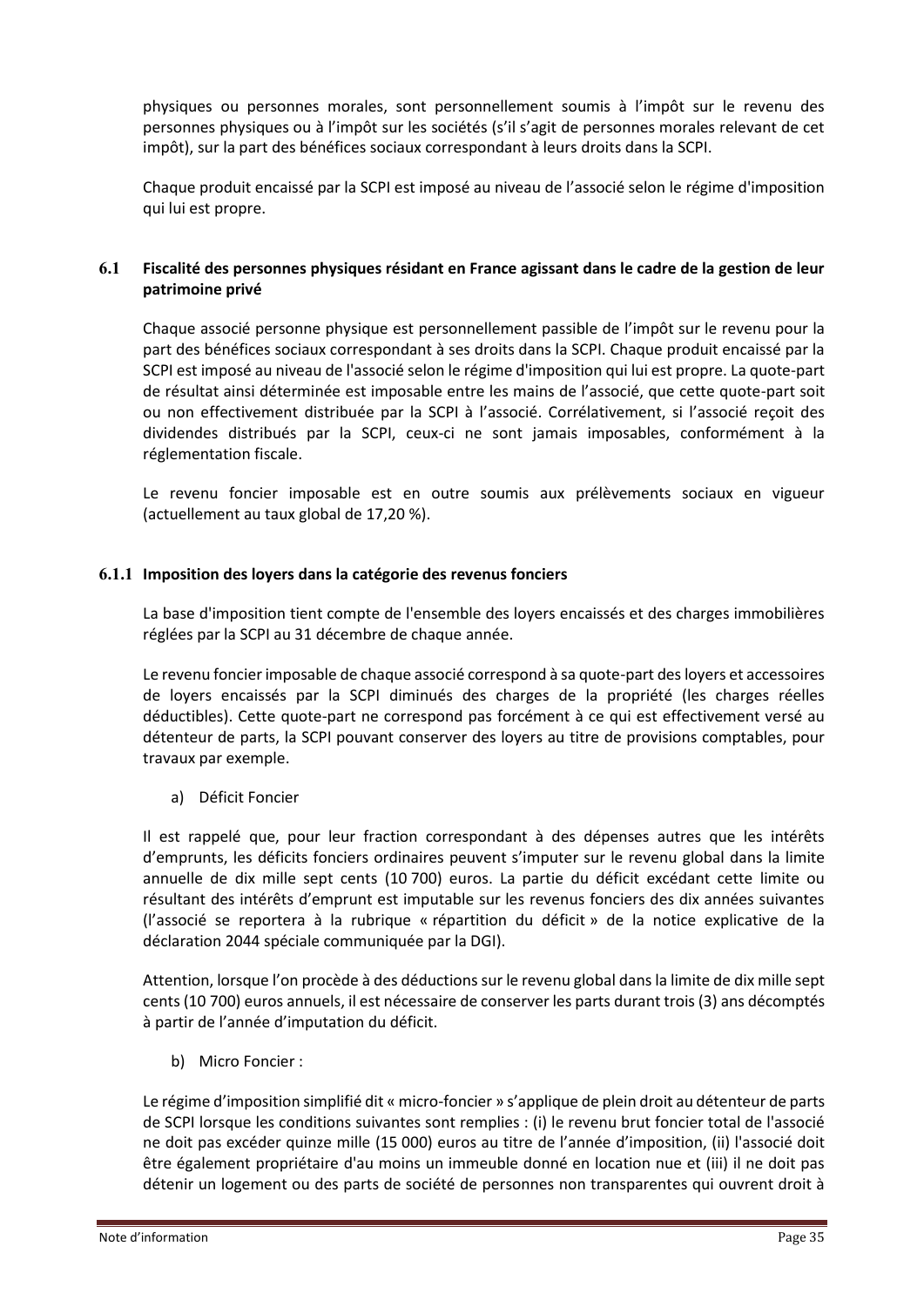certains avantages fiscaux : Besson, Robien, Périssol, Borloo neuf ou ancien, Scellier intermédiaire, Robien ZRR, Scellier ZRR. Les régimes Malraux (nouveau régime de réduction d'impôt), Duflot ou Scellier ne sont pas exclusifs du micro-foncier sauf si l'investissement Scellier est un Scellier intermédiaire ou un Scellier ZRR.

En application du régime du micro-foncier, le revenu net imposable est déterminé en appliquant aux revenus fonciers bruts déclaré par le contribuable un abattement forfaitaire de 30 %.

#### <span id="page-36-0"></span>**6.1.2 Imposition des produits de trésorerie dans la catégorie des revenus de capitaux mobiliers**

Les produits issus du placement de la trésorerie disponible sont soumis à la fiscalité des revenus de capitaux mobiliers.

Dans le respect de l'objet social de la SCPI, ces produits représentent une valeur accessoire par rapport aux loyers.

a) Produits financiers :

Les produits versés à compter du 1er janvier 2018 sont soumis d'une part au « prélèvement forfaitaire unique » (PFU) au taux de 12,8 % ou, sur option, au barème progressif de l'impôt sur le revenu (pour les dividendes uniquement un abattement de 40 % est pratiqué) et, d'autre part, aux prélèvements sociaux (CGS, CRDS etc.) au taux global de 17,2 %.

#### **PFU ou barème progressif**

Le prélèvement fiscal s'opère en deux temps :

- l'année du versement des produits : la SCPI opère lors du versement un « prélèvement forfaitaire non libératoire » (PFNL) au taux de 12,8 % ;
- l'année suivante : l'associé déclare ces mêmes produits dans sa déclaration de revenus ; ils sont alors soumis :
	- soit au PFU au taux de 12,8 %;
	- soit, sur option expresse et irrévocable, au barème progressif de l'impôt sur le revenu ; cette option est globale et porte sur l'ensemble des revenus, gains profits et créances entrant dans le champ d'application du PFU.

Le PFNL s'impute sur le PFU ou sur l'impôt sur le revenu au barème progressif et l'excédent non imputé est restitué.

Sous certaines conditions, le contribuable peut demander à être dispenser du PFNL, en nous transmettant une attestation sur l'honneur au plus tard le 30 novembre de l'année précédant celle du paiement.

Lorsque l'associé n'a pas expressément sollicité cette dispense, la Société de Gestion applique le prélèvement forfaitaire unique.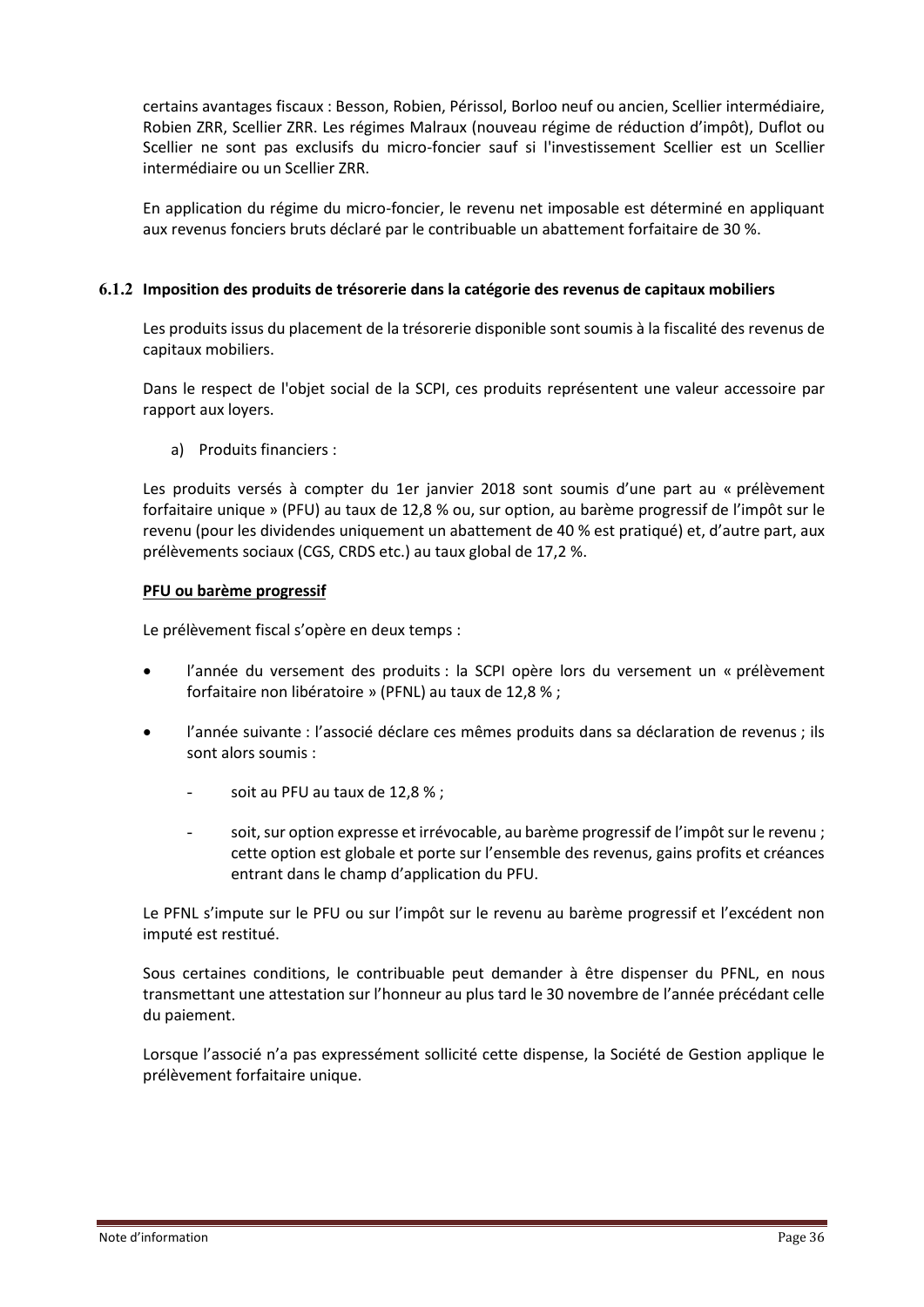#### b) Prélèvements sociaux

Les produits sont soumis aux prélèvements sociaux (CSG, CRDS, prélèvement social, contribution additionnelle et prélèvements de solidarité) au taux global de 17,2 % en tant que produits de placements.

Les prélèvements sont précomptés directement par la SCPI lors du versement des produits.

Lorsque l'option pour le barème progressif de l'impôt sur le revenu est exercée, la CSG est déductible du revenu imposable de l'année du paiement à hauteur de 6,8 %. »

#### <span id="page-37-0"></span>**6.1.3 Imposition des plus-values sur cessions de parts ou d'immeubles de la SCPI dans la catégorie des plus-values immobilières**

Depuis le 1er janvier 2004, les plus-values réalisées par les particuliers ne sont plus imposées sur la déclaration du contribuable mais sont déclarées au moment de la vente d'immeuble ou de la cession de parts.

Le nouveau régime ne s'applique pas aux associés personnes morales imposés au titre des BIC, des bénéfices agricoles, les plus-values réalisées étant taxées dans le cadre de leur déclaration de revenus annuelle.

En cas de paiement de l'impôt sur les plus-values, la Société de Gestion veillera au respect de l'égalité entre les personnes physiques et les personnes morales.

#### <span id="page-37-1"></span>**6.1.4 Les plus-values sur cession d'immeubles**

Le régime d'imposition des plus-values des particuliers, visé aux articles 150 U à 150 VH du Code général des impôts, est applicable en cas de cession par la SCPI d'un ou plusieurs immeubles.

A la date de la présente note d'information et en l'état actuel de la fiscalité applicable, les conditions de droit commun d'imposition des plus-values sont les suivantes.

La plus-value imposable est égale à la différence entre le prix de cession et le prix d'acquisition de l'immeuble. Le prix d'acquisition est majoré forfaitairement de 7,5 % pour tenir compte des frais d'acquisition (avec possibilité toutefois d'y substituer le montant réel des frais dûment justifiés) et des dépenses de construction, reconstruction, agrandissement et amélioration pour leur montant réel (ou pour un montant forfaitaire égal à 15 % du prix d'acquisition si l'immeuble est cédé plus de cinq (5) ans après son acquisition).

La plus-value immobilière est taxée à un taux forfaitaire de 36,20 % (19 % au titre de l'impôt sur le revenu + 17,2 % de prélèvements sociaux).

En cas de cession d'immeubles ou de parts, pour la détermination du montant imposable au titre l'impôt sur le revenu, la plus-value bénéficie d'un abattement pour durée de détention de 6 % pour chaque année de détention au-delà de la 5ème année et de 4 % au titre de la 22ème année de détention. De ce fait, les plus-values sont exonérées d'impôt sur le revenu à l'expiration d'une durée de vingt-deux (22) ans. Pour la détermination du montant imposable aux prélèvements sociaux, l'abattement pour durée de détention est de 1,65 % pour chaque année de détention au-delà de la 5ème et jusqu'à la 22ème, 1,60 % pour la 22ème année de détention et de 9 % pour chaque année au-delà de la 22ème. L'exonération des prélèvements sociaux est ainsi acquise au-delà d'un délai de détention de trente (30) ans. Par ailleurs, aucune plus-value n'est imposable lorsque le montant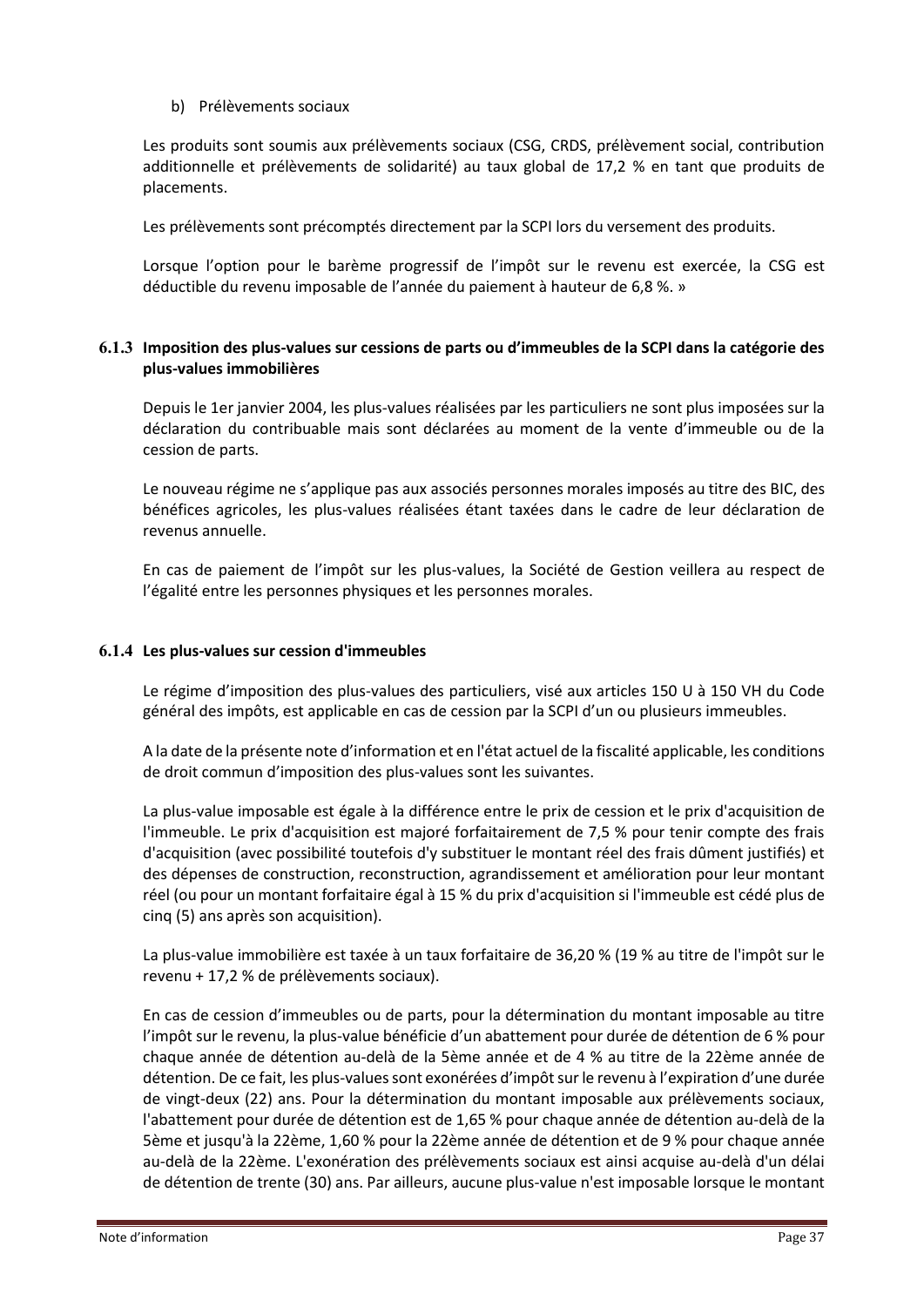de la cession est inférieur ou égal à quinze mille (15 000) euros, ce seuil s'appréciant opération par opération.

Sauf exception1, la moins-value brute réalisée sur les biens ou droits cédés n'est pas compensable avec une plus-value.

Rappel : Dans le respect de l'objet social, les cessions d'immeubles sont des cessions occasionnelles réalisées conformément aux dispositions du Code monétaire et financier, lorsque les immeubles ont été détenus par la SCPI au moins cinq ans.

#### <span id="page-38-0"></span>**6.1.5 Les plus-values sur cession de parts de la SCPI**

Le régime d'imposition des plus-values des particuliers, visé aux articles 150 U à 150 VH du Code général des impôts, est applicable en cas de cession par un associé de parts de la SCPI.

A la date de la présente note d'information et en l'état actuel de la fiscalité applicable, les conditions de droit commun d'imposition des plus-values sont les suivantes.

D'une façon générale, la plus-value, lors de la vente des parts de la SCPI, est égale à la différence entre le prix de cession et le prix d'acquisition des parts majoré des frais d'acquisition (pris en compte pour leur montant réel).

La plus-value immobilière est taxée à un taux forfaitaire de 36,20 % (19 % au titre de l'impôt sur le revenu + 17,20 % de prélèvements sociaux).

Pour la détermination du montant imposable au titre de l'impôt sur le revenu, la plus-value bénéficie d'un abattement pour durée de détention de 6 % pour chaque année de détention audelà de la 5ème année et de 4 % au titre de la 22ème année de détention. De ce fait, les plus-values sont exonérées d'impôt sur le revenu à l'expiration d'une durée de vingt-deux (22) ans. Pour la détermination du montant imposable aux prélèvements sociaux, l'abattement pour durée de détention est de 1,65 % pour chaque année de détention au-delà de la 5ème et jusqu'à la 22ème, 1,60 % pour la 22ème année de détention et de 9 % pour chaque année au-delà de la 22ème. L'exonération des prélèvements sociaux est ainsi acquise au-delà d'un délai de détention de trente (30) ans (les périodes de détention se calculant par période de douze (12) mois).

La règle selon laquelle la plus-value n'est pas imposable lorsque le montant de la cession est inférieur ou égal à quinze mille (15 000) euros n'est pas applicable en cas de cession de parts de la SCPI.

#### <span id="page-38-1"></span>**6.1.6 Cas particulier des moins-values**

En l'état actuel de la législation, aucune imputation de moins-values n'est possible tant sur des plusvalues de même nature que sur le revenu global. Par ailleurs, il n'existe aucune possibilité de report des moins-values sur des plus-values de même nature qui seraient réalisées au cours des années suivantes.

<sup>&</sup>lt;sup>1</sup> En cas de vente d'un immeuble acquis par fractions successives constatée par un même acte et en en cas de fusion de SCPI.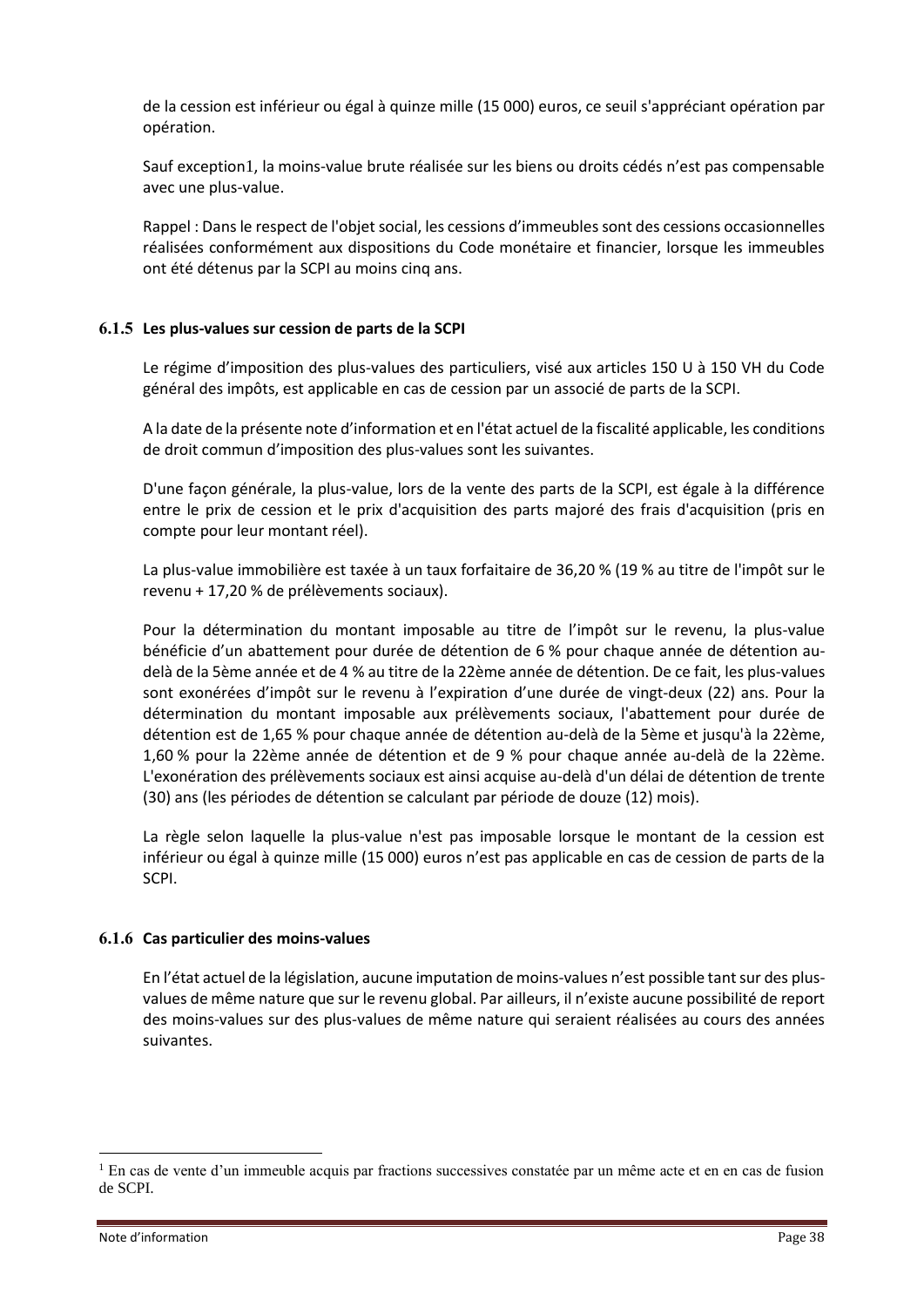#### <span id="page-39-0"></span>**6.1.7 Surtaxe sur les plus-values d'un montant supérieur à 50 000 €**

Depuis 2013, une taxe spécifique s'applique sur les plus-values immobilières d'un montant supérieur à cinquante mille (50 000) euros réalisées par les personnes physiques ou les sociétés et groupements relevant de l'impôt sur le revenu.

| Montant de la PV imposable $(\epsilon)$ | Montant de la taxe $(\epsilon)$         |
|-----------------------------------------|-----------------------------------------|
| De 50 001 à 60 000                      | $2%$ PV - (60 000 - PV) $\times$ 1 / 20 |
| De 60 001 à 100 000                     | 2 % PV                                  |
| De 100 001 à 110 000                    | 3 % PV - (110 000 - PV) × 1 / 10        |
| De 110 001 à 150 000                    | 3 % PV                                  |
| De 150 001 à 160 000                    | 4 % PV - (160 000 - PV) × 15 / 100      |
| De 160 001 à 200 000                    | 4 % PV                                  |
| De 200 001 à 210 000                    | 5 % PV - (210 000 - PV) × 20 / 100      |
| De 210 001 à 250 000                    | 5 % PV                                  |
| De 250 001 à 260 000                    | 6 % PV - (260 000 - PV) × 25 / 100      |
| Supérieur à 260 000                     | 6 % PV                                  |

Le barème applicable est le suivant :

#### <span id="page-39-1"></span>**6.1.8 Impôt sur la Fortune Immobilière**

L'Impôt sur la Fortune Immobilière (IFI) a remplacé l'Impôt de Solidarité sur la Fortune (ISF), abrogé depuis le 1er janvier 2018.

Sont redevables de l'IFI les personnes physiques qui au 1er janvier de l'année d'imposition détiennent des actifs immobiliers dont la valeur est supérieure à 1 300 000 euros (seuil en vigueur au 1er janvier 2018).

L'assiette de l'IFI comprend les titres de sociétés pour leur fraction représentant les biens ou droits immobiliers détenus directement ou indirectement par la société.

Les parts de SCPI entrent par conséquent dans l'assiette de l'IFI.

#### <span id="page-39-2"></span>**6.2 Fiscalité des personnes morales résidentes de France**

#### <span id="page-39-3"></span>**6.2.1 Les revenus**

Si l'associé est une personne morale soumise à l'impôt sur les sociétés, le revenu imposable est en principe déterminé conformément aux règles applicables aux BIC. La quote-part de résultat et de produits financiers calculée par la Société de Gestion est intégrée dans son résultat fiscal annuel.

#### **Sociétés non soumises à l'impôt sur les sociétés de droit commun :**

- Les organismes sans but lucratif bénéficiant d'une exonération (par application de l'article 206-5 du Code Général des Impôts ; en ce sens rep. BEAUGUITTE, n° 18984 du 1er juillet 1975 J.O. AN 1/07/1975, p. 5096, non reprise au Bofip).
- Les sociétés de personnes appliquant le régime de la translucidité fiscale, l'imposition s'effectuant au niveau de chaque associé de la SCPI selon son régime fiscal propre, en fonction de ses droits dans la SCPI.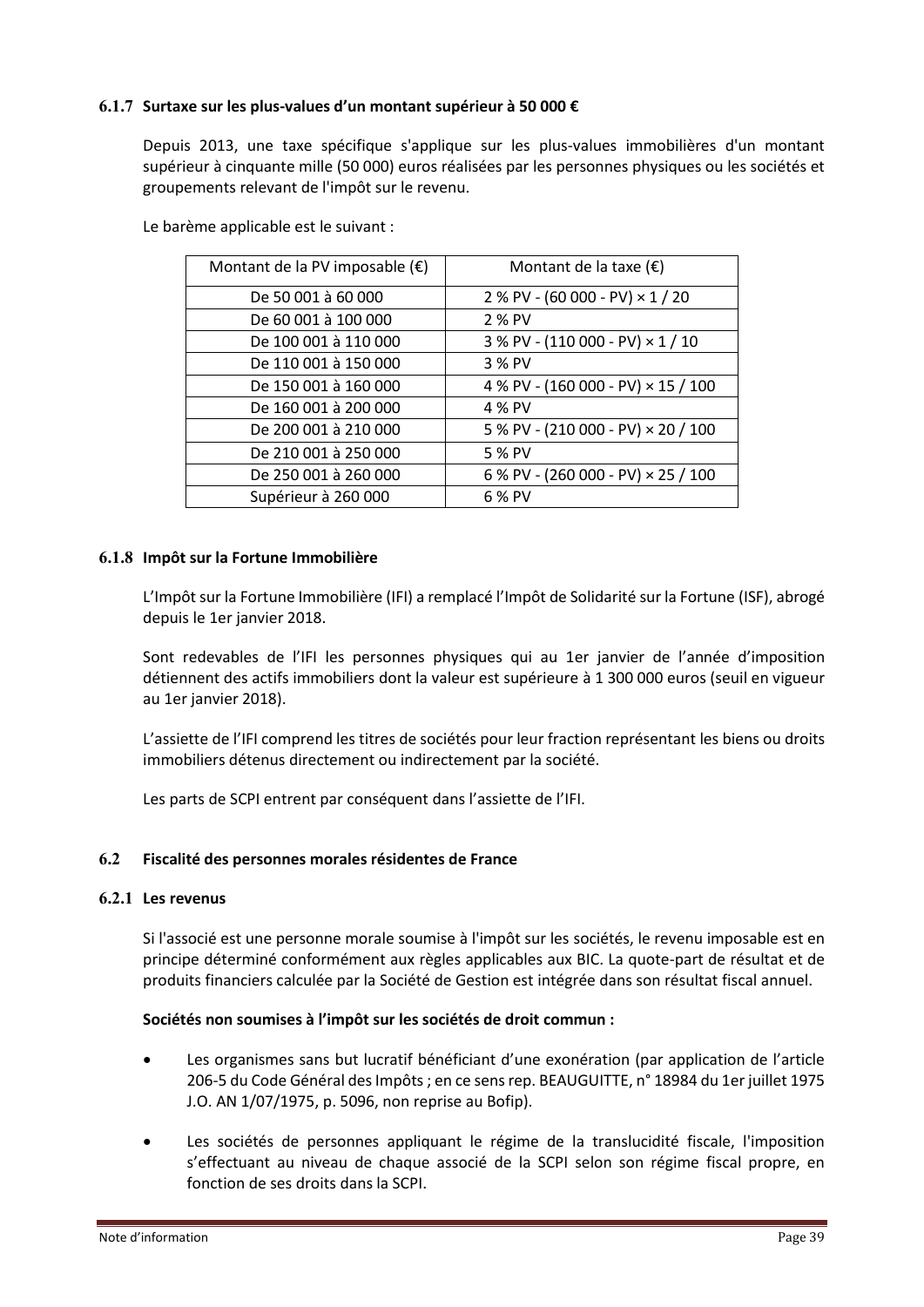#### <span id="page-40-0"></span>**6.2.2 Les plus-values**

Les sociétés imposables à l'impôt sur les sociétés relèvent du régime des plus-values professionnelles à court terme pour les BIC-IS et peuvent, le cas échéant, relever du régime du long terme pour les BIC-IR.

Les organismes sans but lucratif sont exonérés de taxation des plus-values et les sociétés de personnes sont imposées au niveau de chaque associé, selon son statut fiscal, en application du régime des particuliers ou des plus ou moins-values professionnelles.

#### <span id="page-40-1"></span>**6.2.3 Information fiscale des associés**

La Société de Gestion détermine le montant du revenu net imposable pour chaque associé et adresse à chacun d'eux un relevé individuel en vue de l'établissement de leur déclaration annuelle d'impôt sur le revenu.

#### <span id="page-40-2"></span>**7. MODALITES D'INFORMATION**

Conformément à l'article 421-34 du RGAMF l'information des associés est assurée par la note d'information ainsi que le rapport annuel et tout document prescrit par la loi ou la réglementation en vigueur. Les associés sont informés de tout changement substantiel concernant l'ensemble de ces informations via le site internet de la Société de Gestion.

#### <span id="page-40-3"></span>**7.1 Rapport annuel**

L'ensemble des informations relatives à l'exercice social de la SCPI (rapport de gestion, comptes et annexes de l'exercice, rapport du conseil de surveillance, rapports des commissaires aux comptes) est réuni en un seul document appelé rapport annuel.

#### <span id="page-40-4"></span>**7.2 Bulletins semestriels d'information**

Dans les quarante-cinq (45) jours suivants la fin de chaque semestre est diffusé un bulletin d'information faisant ressortir les principaux évènements de la vie sociale, semestre par semestre, depuis l'ouverture de l'exercice en cours, et ce afin qu'il n'y ait pas de rupture de l'information avec le dernier rapport annuel.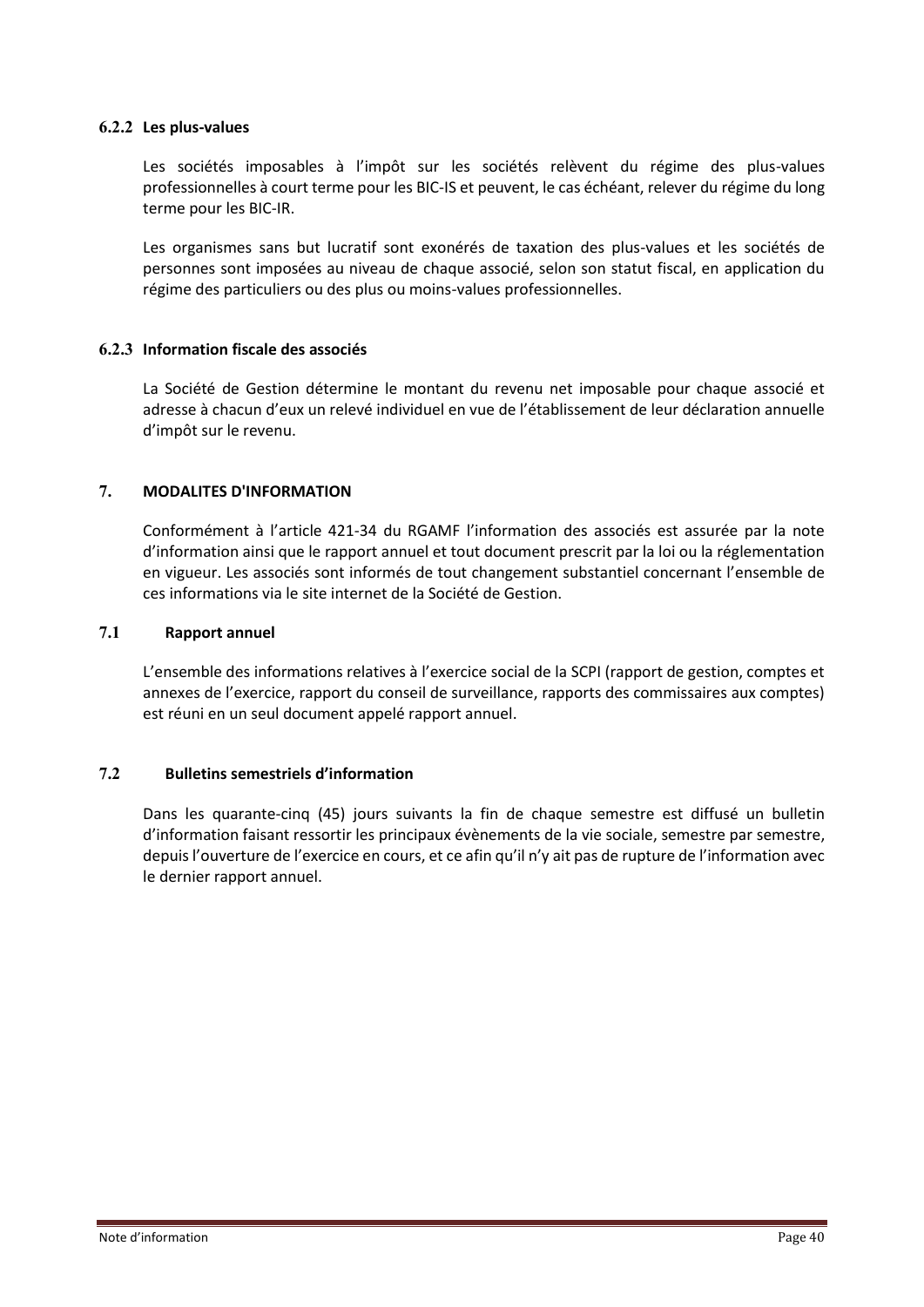# <span id="page-41-0"></span>**CHAPITRE V - ADMINISTRATION, CONTROLE ET INFORMATION DE LA SCPI**

#### <span id="page-41-1"></span>**1. LA SCPI**

| <b>Dénomination sociale</b>    | <b>Affinités Pierre</b>                                                                                                                                                                                                                                                                                                                                                                                                 |
|--------------------------------|-------------------------------------------------------------------------------------------------------------------------------------------------------------------------------------------------------------------------------------------------------------------------------------------------------------------------------------------------------------------------------------------------------------------------|
| Siège social                   | 136 rue des Trois Fontanot - 92000 Nanterre                                                                                                                                                                                                                                                                                                                                                                             |
| <b>Nationalité</b>             | Française.                                                                                                                                                                                                                                                                                                                                                                                                              |
| Forme juridique                | Société civile de placement immobilier à capital fixe, régie par les<br>articles 1832 et suivants du Code civil, par les articles L. 214-24 et<br>suivants, L. 214-86 et suivants, L. 231-8 et suivants et R. 214-130 et<br>suivants du Code monétaire et Financier, et les articles 422-189 et<br>suivants du RGAMF et par tous les textes subséquents ainsi que par<br>la présente note d'information et ses statuts. |
| Lieu de dépôt des statuts      | Les statuts sont déposés au siège social de la SCPI.                                                                                                                                                                                                                                                                                                                                                                    |
| <b>RCS</b>                     | RCS Nanterre sous le numéro 817 504 988.                                                                                                                                                                                                                                                                                                                                                                                |
| <b>Objet social</b>            | La SCPI a pour objet l'acquisition et la gestion d'un patrimoine<br>immobilier locatif dans les conditions fixées aux articles L. 214-114<br>et suivants du Code monétaire et financier.                                                                                                                                                                                                                                |
| Durée de la SCPI               | Quatre-vingt-dix-neuf (99) ans à compter de l'immatriculation de la<br>SCPI, sauf prorogation ou dissolution anticipée décidée par<br>l'assemblée générale extraordinaire des associés.                                                                                                                                                                                                                                 |
|                                | Du 1 <sup>er</sup> janvier au 31 décembre.                                                                                                                                                                                                                                                                                                                                                                              |
| <b>Exercice social</b>         | A titre exceptionnel, le premier exercice social débutera au jour de<br>l'immatriculation de la SCPI le 30 décembre 2015, et se terminera le<br>31 décembre 2016.                                                                                                                                                                                                                                                       |
| Capital social initial         | Sept cent soixante mille (760 000) euros.                                                                                                                                                                                                                                                                                                                                                                               |
| Capital social maximum         | Six cents millions (600 000 000) euros.                                                                                                                                                                                                                                                                                                                                                                                 |
| <b>Capital social effectif</b> | Deux cent trente-sept millions six cent deux mille (237 602 000)<br>euros au 31 mars 2021.                                                                                                                                                                                                                                                                                                                              |

### <span id="page-41-2"></span>**2. CONSEIL DE SURVEILLANCE**

|                     | Le conseil de surveillance a pour mission :                                                                                                                                             |
|---------------------|-----------------------------------------------------------------------------------------------------------------------------------------------------------------------------------------|
|                     | d'assister la Société de Gestion;<br>$\overline{\phantom{a}}$                                                                                                                           |
| <b>Attributions</b> | d'opérer à toute époque de l'année les vérifications et les contrôles<br>qu'il juge opportuns. A cette fin, il peut se faire communiquer tout<br>document utile au siège de la Société; |
|                     | de présenter chaque année à l'assemblée générale ordinaire un<br>rapport sur la gestion de la Société.                                                                                  |
|                     | De plus et conformément aux dispositions de l'article 422-199 du RGAMF,<br>le conseil de surveillance :                                                                                 |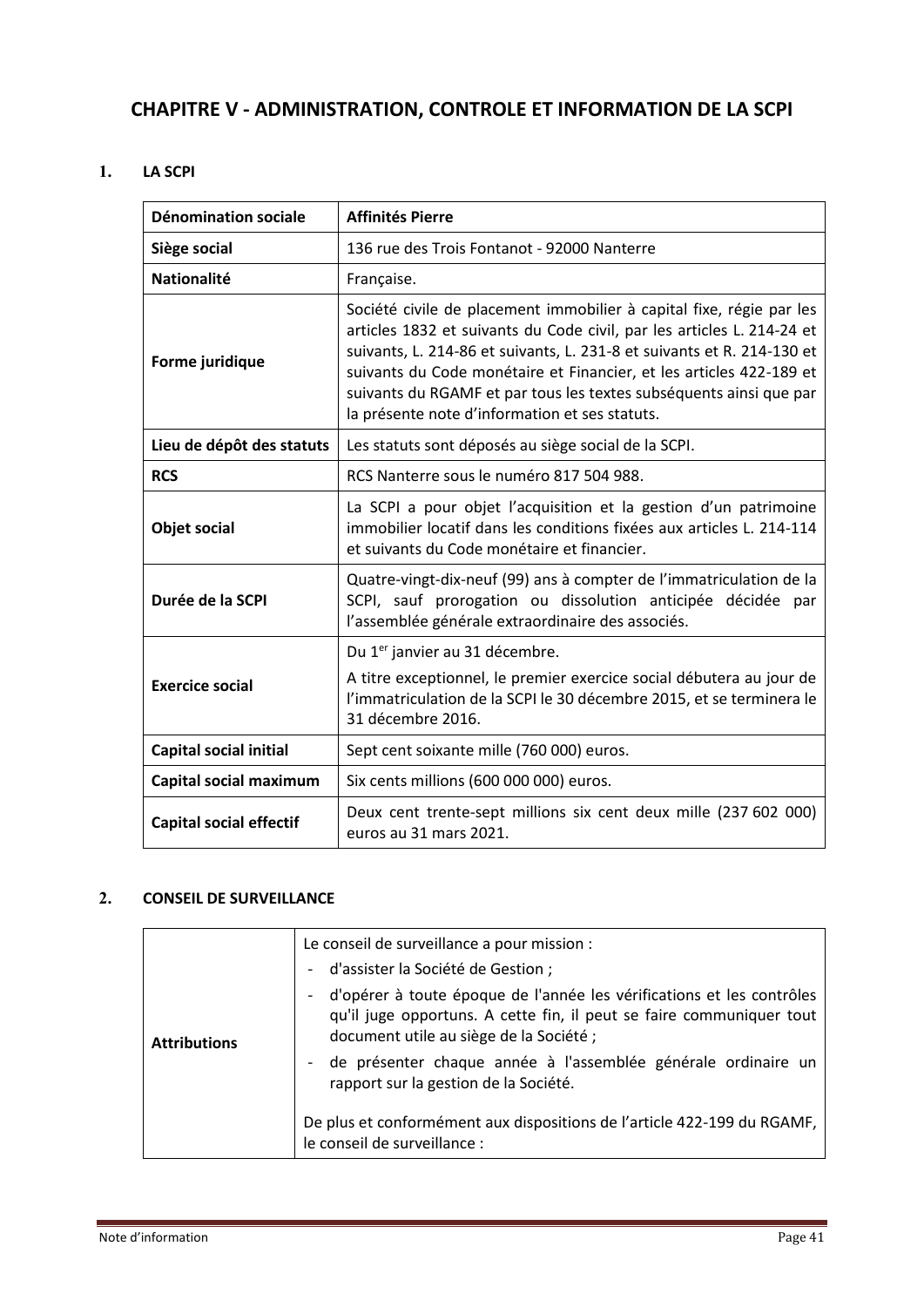|                                       | émet un avis sur les projets de résolutions soumis par la Société de<br>Gestion aux associés ;                                                                                                                                                                                                                                                                                                                         |
|---------------------------------------|------------------------------------------------------------------------------------------------------------------------------------------------------------------------------------------------------------------------------------------------------------------------------------------------------------------------------------------------------------------------------------------------------------------------|
|                                       | s'abstient de tout acte de gestion ; en cas de défaillance de la Société<br>$\blacksquare$<br>de Gestion, il convoque sans délai une assemblée générale, devant<br>pourvoir à son remplacement.                                                                                                                                                                                                                        |
| Composition                           | Le conseil de surveillance est composé d'un nombre impair, compris entre<br>sept (7) membres au moins et onze (11) au plus nommés par l'assemblée<br>générale ordinaire de la SCPI.                                                                                                                                                                                                                                    |
|                                       | Les membres du conseil de surveillance sont nommés parmi les associés<br>de la SCPI.                                                                                                                                                                                                                                                                                                                                   |
|                                       | Les membres du conseil de surveillance sont nommés par l'assemblée<br>générale ordinaire de la SCPI pour une durée de trois (3) exercices et sont<br>toujours rééligibles.                                                                                                                                                                                                                                             |
|                                       | Par exception, et afin de permettre l'entrée plus rapide d'associés non<br>fondateurs, les membres fondateurs étant désignés pour trois (3)<br>exercices lors de l'assemblée constitutive, deux (2) autres membres<br>pourront être désignés au cours de l'assemblée générale statuant sur le<br>deuxième exercice.                                                                                                    |
|                                       | A l'occasion de l'assemblée générale statuant sur les comptes du troisième<br>exercice social de la Société, le conseil de surveillance sera renouvelé en<br>totalité conformément aux dispositions de l'article 422-200 du RG AMF.                                                                                                                                                                                    |
|                                       | Préalablement à la convocation de l'assemblée devant désigner de<br>nouveaux membres du conseil de surveillance, la Société de Gestion<br>procède à un appel de candidatures afin que soient représentés le plus<br>largement possible les associés non fondateurs.                                                                                                                                                    |
| Nomination $-$                        | Lors du vote relatif à la nomination des membres du conseil de<br>surveillance, seuls sont pris en compte les suffrages exprimés par les<br>associés présents et les votes par correspondance.                                                                                                                                                                                                                         |
| Révocation-<br>Durée des<br>fonctions | Les votes par procuration seront également pris en compte s'ils prennent<br>la forme d'un mandat impératif pour la désignation de membres du conseil<br>de surveillance.                                                                                                                                                                                                                                               |
|                                       | Seront élus membres du conseil de surveillance, dans la limite des postes<br>à pourvoir, ceux des candidats ayant obtenu le plus grand nombre de voix<br>des associés présents ou ayant voté par correspondance ; en cas de<br>partage des voix, le candidat élu sera celui possédant le plus grand nombre<br>de parts ou, si les candidats en présence possèdent le même nombre de<br>parts, le candidat le plus âgé. |
|                                       | L'âge du Président est de soixante-quinze (75) ans maximum. Le Président<br>sera réputé démissionnaire et remplacé à l'occasion de l'assemblée<br>générale suivant son 75 <sup>ème</sup> anniversaire.                                                                                                                                                                                                                 |
|                                       | Les membres du conseil de surveillance peuvent être révoqués à tout<br>moment par l'assemblée générale ordinaire des associés de la SCPI.                                                                                                                                                                                                                                                                              |
|                                       | L'assemblée générale du 14 juin 2019 a désigné en qualité de membre du<br>conseil de surveillance :                                                                                                                                                                                                                                                                                                                    |
|                                       | - Christian BOUTHIE (démissionnaire)                                                                                                                                                                                                                                                                                                                                                                                   |
|                                       | - Michel CATTIN<br>- Francis HEBERT                                                                                                                                                                                                                                                                                                                                                                                    |
|                                       | - Michel L'HOSTIS                                                                                                                                                                                                                                                                                                                                                                                                      |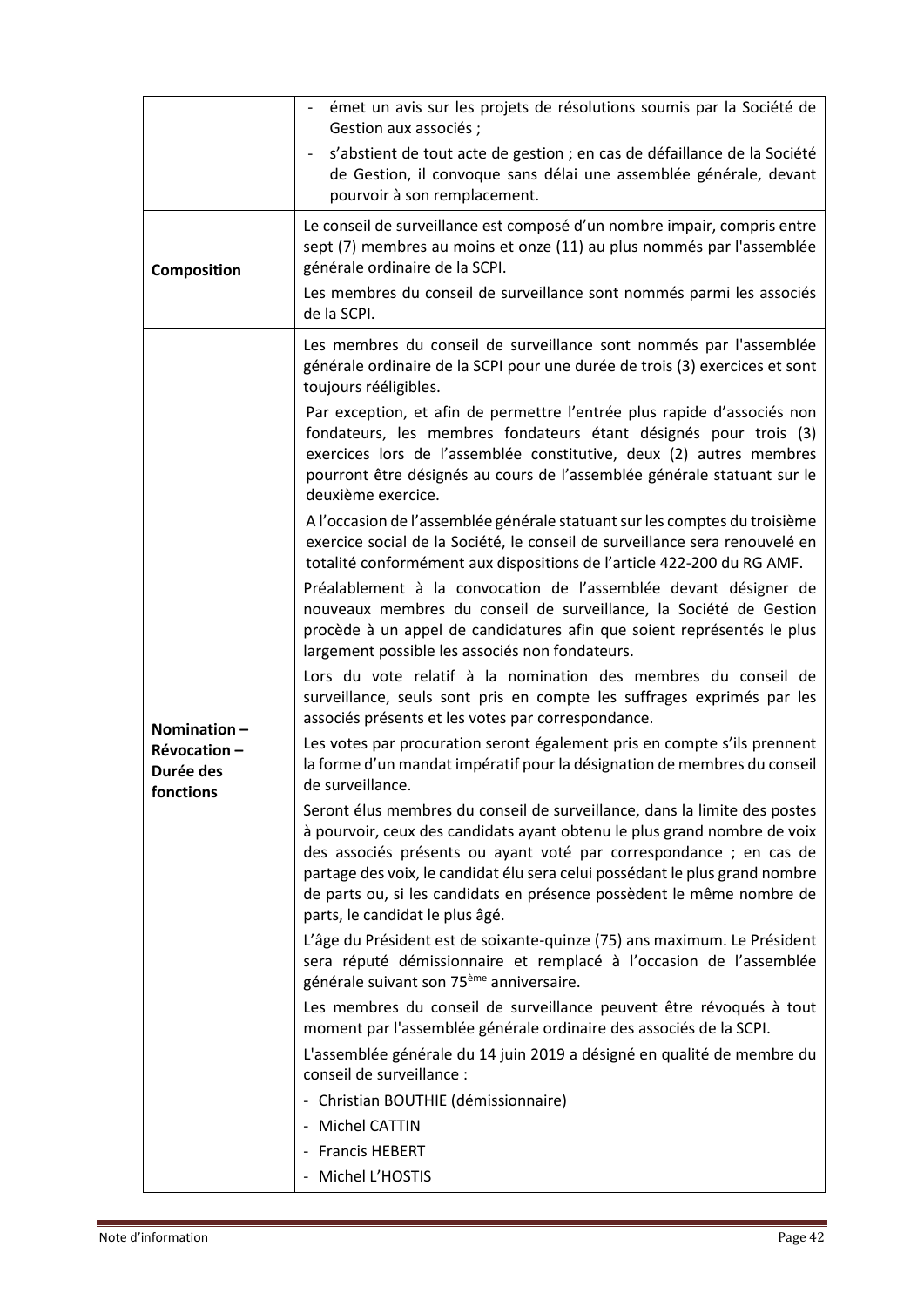| - Guillaume VALARCHER                                                                                                                                                                                             |
|-------------------------------------------------------------------------------------------------------------------------------------------------------------------------------------------------------------------|
| - GAN FONCIER II, représentée par Mme Stéphanie HANSFORD.                                                                                                                                                         |
| - GROUPAMA M.I.S.S.O. représentée par M. Pascal MAYER                                                                                                                                                             |
| Par consultation écrite du 8 janvier 2021, clôturée le 26 janvier 2021, les<br>associés ont :                                                                                                                     |
| - Ratifié la cooptation de la SCI 9 MALESHERBES, décidée à titre provisoire<br>lors de la séance du Conseil de Surveillance du 21 octobre 2019, en<br>remplacement de Monsieur Christian BOUTHIE, démissionnaire, |
| - Pris acte de la démission de la SCI 9 MALESHERBES,                                                                                                                                                              |
| - Nommé en remplacement Monsieur Soufiane TENOURI.                                                                                                                                                                |

#### <span id="page-43-0"></span>**3. AUTRES ACTEURS**

#### **ADMINISTRATION : SOCIETE DE GESTION NOMMEE**

| Société de Gestion     | Groupama Gan REIM.                                                                                                                                                                                                                                                                                                                                                                                                                                                                                                                                                                                                                                                                                                                                                                                                                                                                                                                                                                                                                                                                                                                                                                                                                                                                                       |  |
|------------------------|----------------------------------------------------------------------------------------------------------------------------------------------------------------------------------------------------------------------------------------------------------------------------------------------------------------------------------------------------------------------------------------------------------------------------------------------------------------------------------------------------------------------------------------------------------------------------------------------------------------------------------------------------------------------------------------------------------------------------------------------------------------------------------------------------------------------------------------------------------------------------------------------------------------------------------------------------------------------------------------------------------------------------------------------------------------------------------------------------------------------------------------------------------------------------------------------------------------------------------------------------------------------------------------------------------|--|
| Siège social           | 136 rue des Trois Fontanot - 92000 Nanterre                                                                                                                                                                                                                                                                                                                                                                                                                                                                                                                                                                                                                                                                                                                                                                                                                                                                                                                                                                                                                                                                                                                                                                                                                                                              |  |
| <b>Nationalité</b>     | Française.                                                                                                                                                                                                                                                                                                                                                                                                                                                                                                                                                                                                                                                                                                                                                                                                                                                                                                                                                                                                                                                                                                                                                                                                                                                                                               |  |
| Forme juridique        | Société par actions simplifiée (SAS).                                                                                                                                                                                                                                                                                                                                                                                                                                                                                                                                                                                                                                                                                                                                                                                                                                                                                                                                                                                                                                                                                                                                                                                                                                                                    |  |
| <b>RCS</b>             | RCS Nanterre sous le numéro 808 252 506.                                                                                                                                                                                                                                                                                                                                                                                                                                                                                                                                                                                                                                                                                                                                                                                                                                                                                                                                                                                                                                                                                                                                                                                                                                                                 |  |
| <b>Capital social</b>  | Un million cinq cent mille (1 500 000) euros.                                                                                                                                                                                                                                                                                                                                                                                                                                                                                                                                                                                                                                                                                                                                                                                                                                                                                                                                                                                                                                                                                                                                                                                                                                                            |  |
| Répartition du capital | Groupama Immobilier: 60 %<br>Groupama Gan Vie: 40 %                                                                                                                                                                                                                                                                                                                                                                                                                                                                                                                                                                                                                                                                                                                                                                                                                                                                                                                                                                                                                                                                                                                                                                                                                                                      |  |
| <b>Agrément AMF</b>    | n° GP-14000046 en date du 15 décembre 2014.                                                                                                                                                                                                                                                                                                                                                                                                                                                                                                                                                                                                                                                                                                                                                                                                                                                                                                                                                                                                                                                                                                                                                                                                                                                              |  |
| <b>Objet social</b>    | La Société de Gestion a pour objet :<br>- l'exercice d'une activité de gestion de portefeuille dans les limites<br>de l'agrément délivré par l'Autorité des marchés financiers ;<br>la réalisation d'études, la prestation de services et la fourniture de<br>conseils dans le domaine des investissements, notamment en<br>immobilier et instruments financiers et autres placements<br>immobiliers et financiers;<br>la réalisation de toutes études pour des projets de construction,<br>rénovation, réhabilitation, transformation ainsi que toutes<br>opérations de transaction, courtage, gestion, administration,<br>syndic de copropriété portant sur tous immeubles bâtis ou non<br>bâtis, immeubles à construire, parts ou actions de sociétés<br>immobilières dont l'actif comprend un immeuble ou un fonds de<br>commerce, programme immobilier, droits immobiliers, fonds de<br>commerce et tous droits et/ou obligations y afférents ;<br>le tout directement ou indirectement, soit seule, soit avec des<br>tiers, par voie de créations de sociétés nouvelles, d'apport, de<br>commandite, de souscription, d'achat de titres ou droits sociaux,<br>de fusion, d'alliance, de société en participation ou de prise ou de<br>dation ou en gérance de tous biens ou droits, ou autrement ; |  |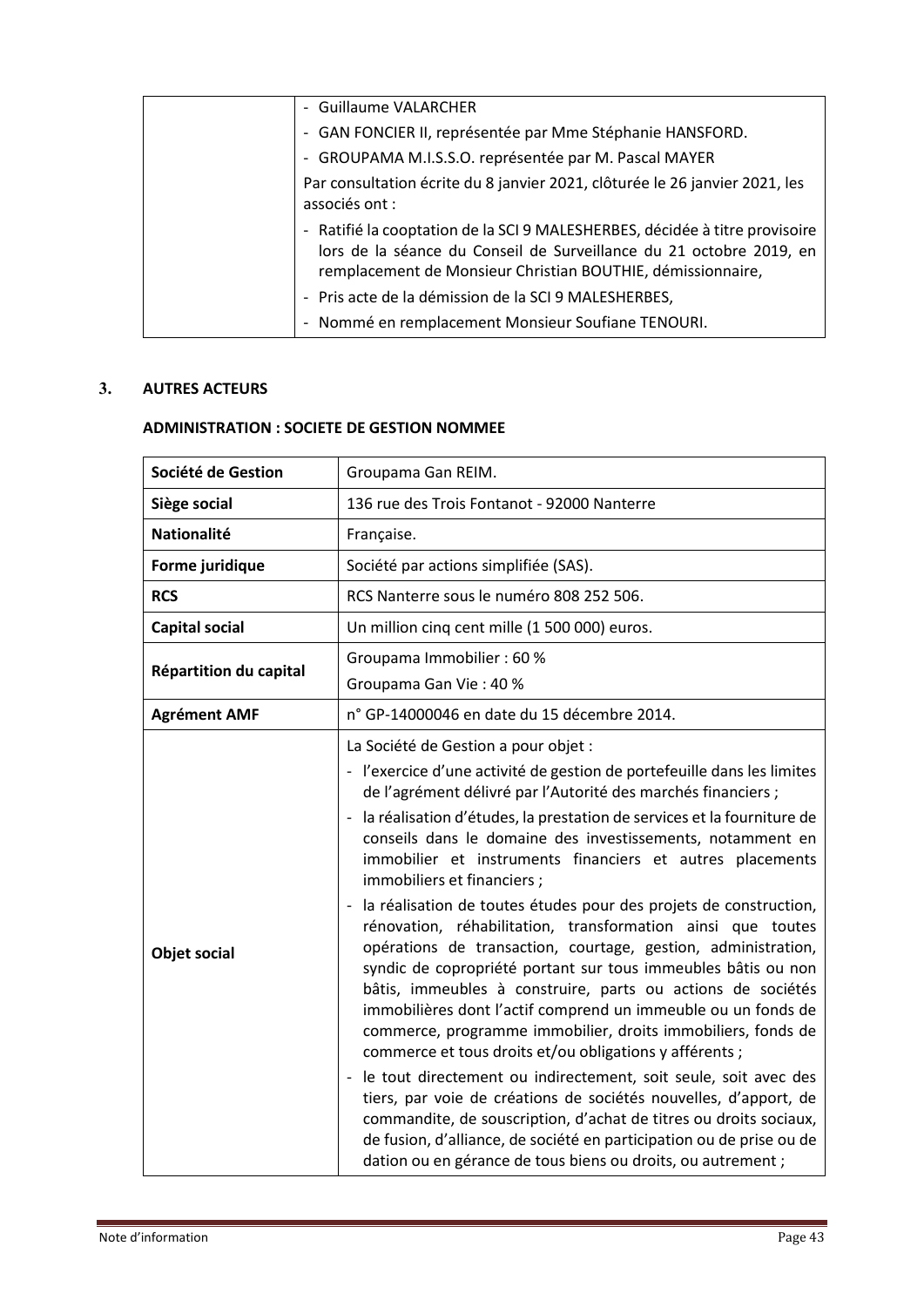|                                                                            | - et, plus généralement toutes opérations, de quelque nature<br>qu'elles soient, juridiques, économiques et financières, civiles et<br>commerciales, se rattachant à l'objet sus-indiqué ou à tous autres<br>objets similaires ou connexes, de nature à favoriser, directement<br>ou indirectement, le but poursuivi par la société, son extension ou<br>son développement, y compris la participation directe ou<br>indirecte à toutes entreprises ou sociétés créées ou à créer. |
|----------------------------------------------------------------------------|------------------------------------------------------------------------------------------------------------------------------------------------------------------------------------------------------------------------------------------------------------------------------------------------------------------------------------------------------------------------------------------------------------------------------------------------------------------------------------|
|                                                                            | Président : Eric DONNET                                                                                                                                                                                                                                                                                                                                                                                                                                                            |
| <b>Direction</b>                                                           | Directeur général : Jean-François HOUDEAU                                                                                                                                                                                                                                                                                                                                                                                                                                          |
|                                                                            | Directeur général délégué : Philippe SABATIER                                                                                                                                                                                                                                                                                                                                                                                                                                      |
| Responsabilité<br>professionnelle-<br><b>Exigences de fonds</b><br>propres | Une Assurance Responsabilité Civile Professionnelle a été souscrite.<br>Conformément à la réglementation la Société de Gestion doit<br>disposer d'un montant minimum de fonds propres règlementaires<br>égal au montant le plus élevé entre le quart des frais généraux de<br>l'année précédente et 125 000 euros, complété d'un montant de<br>0,02 % de la valeur nette des portefeuilles gérés hors mandats<br>excédant 250 millions d'euros.                                    |
|                                                                            | Groupama Gan REIM retient le quart des frais généraux de l'année<br>précédente, ainsi qu'un montant de fonds propres supplémentaires<br>égal à 0,01% de la valeur des portefeuilles gérés, auxquels s'ajoutent<br>50.000 € correspondant à la franchise par sinistre du contrat<br>d'Assurance Responsabilité Civile Professionnelle souscrit.                                                                                                                                     |

#### **MISSIONS DELEGUEES**

| <b>Gestion Administrative</b>                            | Groupama Gan REIM, pour le compte de la SCPI et de ses filiales, a<br>délégué à Groupama Immobilier une mission de gestion<br>administrative et de conseil, comprenant notamment les démarches<br>et formalités juridiques, administratives, sociales, fiscales,<br>financières et comptables lui incombant. |
|----------------------------------------------------------|--------------------------------------------------------------------------------------------------------------------------------------------------------------------------------------------------------------------------------------------------------------------------------------------------------------|
|                                                          | Groupama Immobilier a son le siège social 124 rue des Trois<br>Fontanot - 92000 Nanterre. La délégation s'inscrit dans le cadre de<br>la mise en place de pôles de compétence communs et de proximité<br>dans le but d'atteindre une taille critique.                                                        |
|                                                          | La délégation est entrée en vigueur le 1 <sup>er</sup> janvier 2021 pour une<br>durée d'un (1) an, expirant le 31 décembre 2021. Il pourra être<br>renouvelé pour des périodes d'un (1) an par tacite reconduction, et<br>prendra fin, en tout état de cause le 31 décembre 2025.                            |
| <b>Gestion Locative et</b><br><b>Technique - Conseil</b> | Sur la base d'un appel d'offres, Groupama Gan REIM, pour le compte<br>de la SCPI, a délégué à Groupama Immobilier la gestion locative et<br>technique des actifs immobiliers détenus, ainsi que la définition et la<br>mise en œuvre de la stratégie permettant de valoriser les actifs<br>immobiliers.      |
|                                                          | Groupama Immobilier, dont le siège social est situé 124 rue des Trois<br>Fontanot - 92000 Nanterre, est titulaire de la carte professionnelle<br>n°CPI 7501 2016 000 010 953 (Gestion immobilière - Transactions<br>sur immeubles et fonds de commerce) délivrée par la CCI de Paris<br>Ile-de-France.       |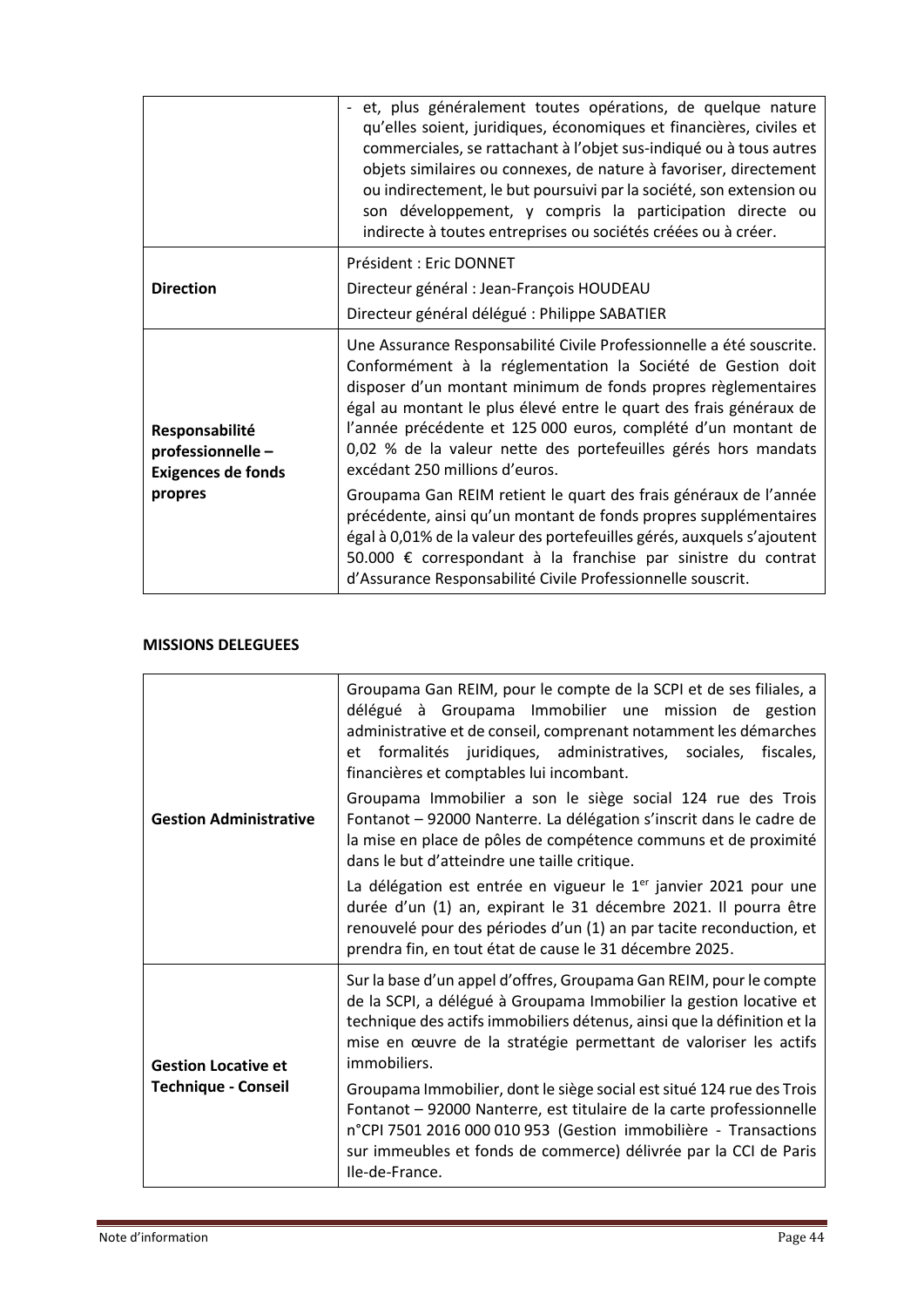| Le mandat est entré en vigueur le 1 <sup>er</sup> janvier 2021 pour une durée |
|-------------------------------------------------------------------------------|
| de trois (3) années entières et consécutives, soit jusqu'au 31                |
| décembre 2023.                                                                |

#### **Gestion des conflits d'intérêts potentiels**

La Société de Gestion est susceptible d'externaliser des fonctions auprès d'une ou plusieurs sociétés appartenant au même groupe. Les modalités de sélection des prestataires (consultation de plusieurs intervenants ou appel d'offres) varient en fonction des montants en jeu.

Dans le cadre de cette sélection, la Société de Gestion agit au mieux des intérêts de la SCPI et des investisseurs et prend toute mesure raisonnable pour empêcher les conflits d'intérêts, et lorsqu'ils ne peuvent être évités, pour identifier, gérer et, le cas échéant, révéler ces conflits d'intérêts.

La Société de Gestion n'a pas connaissance de conflits d'intérêts relatifs à ces sous-délégations. En toute hypothèse, la survenance d'un conflit d'intérêts sera gérée selon la politique de gestion des conflits d'intérêts applicable, disponible sur le site internet de Groupama Gan REIM.

#### <span id="page-45-0"></span>**4. COMMISSAIRE AUX COMPTES**

| <b>Commissaire aux</b><br>comptes titulaire | La société PricewaterhouseCoopers Audit, ayant son siège social sis<br>63 rue de Villiers, 92200 NEUILLY SUR SEINE, a été nommée par<br>l'assemblée générale constitutive du 18 décembre 2015 en qualité<br>de commissaire aux comptes titulaire pour une durée de six (6)<br>exercices, soit jusqu'à l'assemblée générale de 2022 appelée à<br>statuer sur les comptes de l'exercice 2021. |
|---------------------------------------------|---------------------------------------------------------------------------------------------------------------------------------------------------------------------------------------------------------------------------------------------------------------------------------------------------------------------------------------------------------------------------------------------|
| <b>Commissaire aux</b><br>comptes suppléant | Jean-Christophe Georghiou a été nommé par l'assemblée générale<br>constitutive du 18 décembre 2015 en qualité de commissaire aux<br>comptes suppléant pour une durée de six (6) exercices, soit jusqu'à<br>l'assemblée générale de 2022 appelée à statuer sur les comptes de<br>l'exercice 2021.                                                                                            |

#### <span id="page-45-1"></span>**5. EXPERT EXTERNE EN EVALUATION**

| <b>Expert externe en</b><br>évaluation | Aux termes de la consultation écrite du 31 mai 2021, les associés<br>statuant aux conditions de quorum et de majorité des assemblées<br>générales ordinaires ont nommé la société Cushman & Wakefield<br>Valuation France SA, dont le siège social est situé 77 Esplanade du<br>Général de Gaulle - La Défense - Tour Opus 12 - 92800 Puteaux,<br>expert externe en évaluation. |
|----------------------------------------|---------------------------------------------------------------------------------------------------------------------------------------------------------------------------------------------------------------------------------------------------------------------------------------------------------------------------------------------------------------------------------|
| Durée des fonctions                    | L'expert externe en évaluation a été nommé pour une durée de cinq<br>(5) ans, soit jusqu'à l'assemblée générale appelée à statuer sur les<br>comptes de l'exercice 2025.                                                                                                                                                                                                        |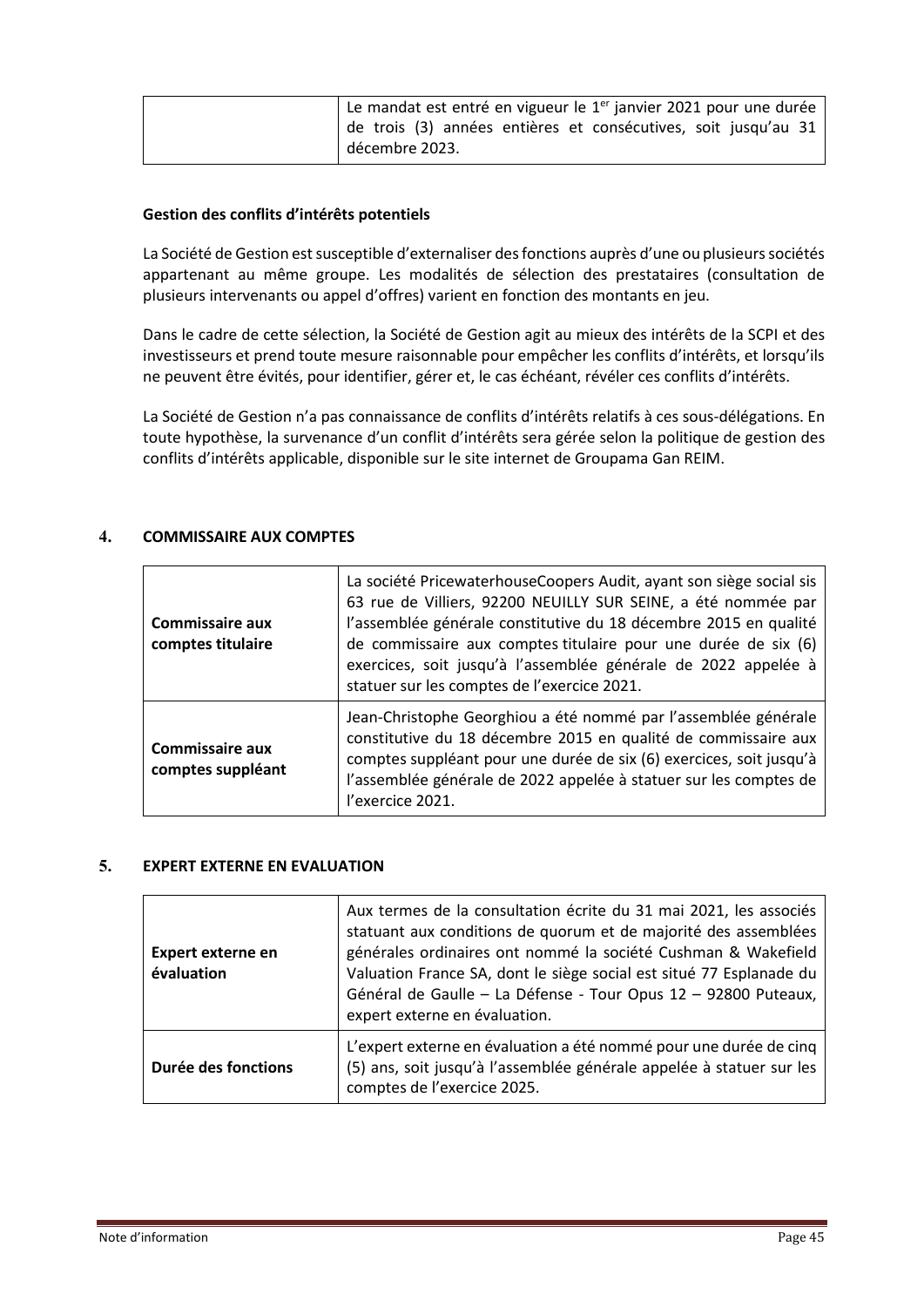#### <span id="page-46-0"></span>**6. DEPOSITAIRE**

|                    | L'assemblée générale constitutive du 18 décembre 2015 a nommé           |
|--------------------|-------------------------------------------------------------------------|
| <b>Dépositaire</b> | la société CACEIS Bank France, dont le siège social est situé 1-3 Place |
|                    | Valhubert - 75013 PARIS, en qualité de dépositaire de la SCPI.          |

#### <span id="page-46-1"></span>**7. INFORMATION**

| Responsable de<br>l'information | Jean-François HOUDEAU                                        |
|---------------------------------|--------------------------------------------------------------|
| Personne assumant la            | Jean-François HOUDEAU                                        |
| responsabilité de la            | Directeur général de la Société de Gestion Groupama Gan REIM |
| présente note                   | 136 rue des Trois Fontanot - 92000 Nanterre                  |
| d'information                   | Tel. 09 69 32 97 80                                          |